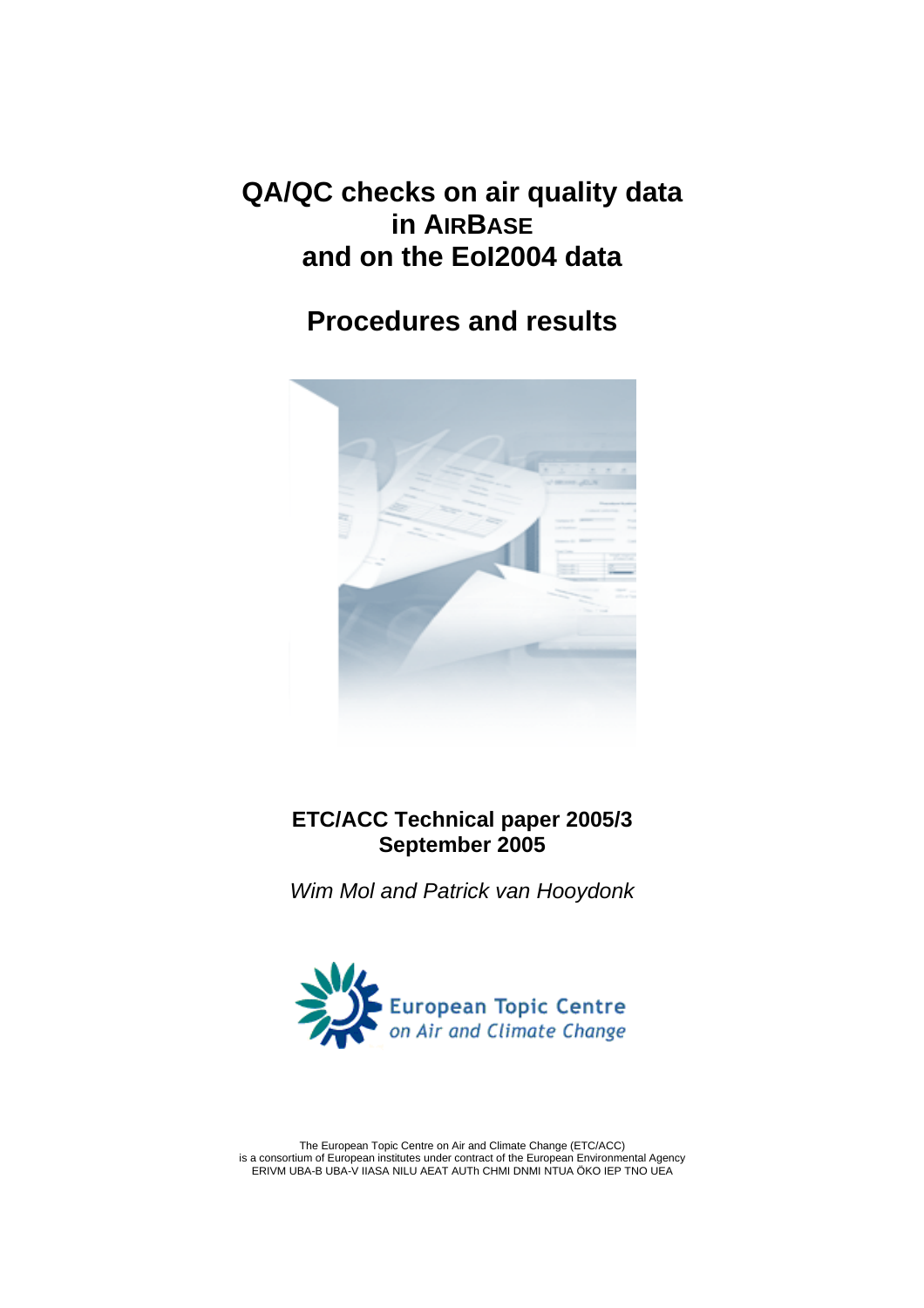*Author affiliation:* 

 *Patrick van Hooydonk and Wim Mol: Netherlands Environmental Assessment Agency (MNP) - National Institute for Public Health and the Environment (RIVM), Bilthoven, The Netherlands.* 

*Disclaimer. This technical paper has not been subjected to EEA member country review. It does not represent the formal views of the European Environment Agency.* 

*© ETC/ACC, 2005. ETC/ACC Technical paper 2005/3 European Topic Centre on Air and Climate Change PO Box 303 3720 AH Bilthoven The Netherlands Phone +31 30 2743550 Fax +31 30 2744433 Email: etcacc@mnp.nl Website: <http://etc-acc.eionet.eu.int/>*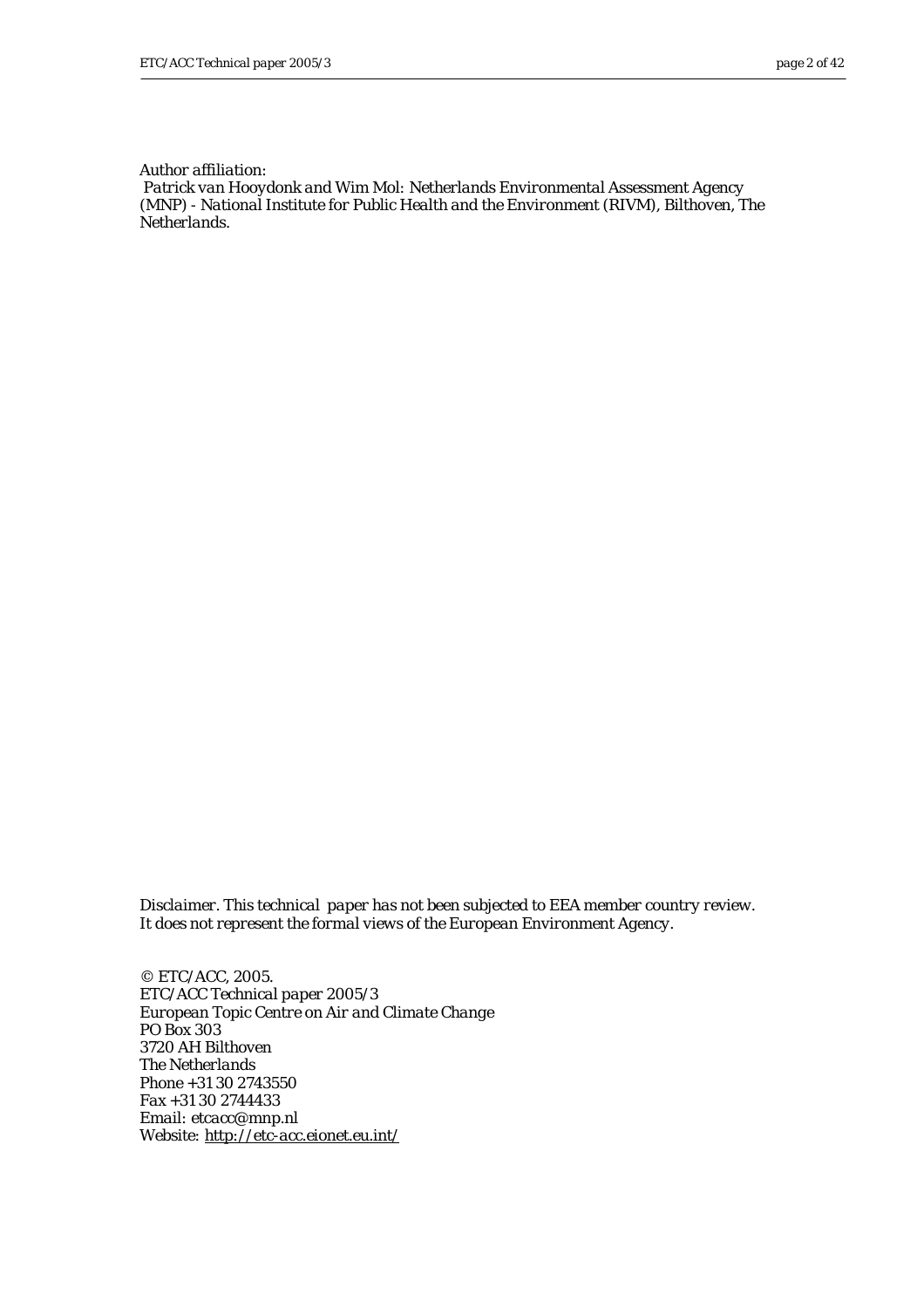#### **Summary**

This report is the product mentioned in the 2005 Subvention Implementation Plan (task 1.4.2.4., subtask 2) as "QA/QC Technical Report" and describes the quality control/quality assurance process in the EoI data stream (see ETC/ACC, 2005). This reported is focussed upon the quality of the measurement data delivered in the framework of the Exchange of Information (EU, 1997), while the yearly EoI Technical report (Buijsman *et al,* 2004; Mol *et al,* 2005) treats on the meta information (networks, stations and measurement configurations) in the EoI. In this report both the quality procedures and the results of the quality checks will be described. In 2004 two quality checks on AIRBASE. have been taken place, one on phantom stations and one on PM<sub>10</sub> correction factors. After that, the data delivered in the framework of the EoI2004, are quality checked. All quality checks are reported to the data suppliers. The data suppliers were asked to give feedback.

The response on the feed back actions was very high. The quality of AIRBASE has been improved considerably.

Next year in 2006, the results of the feedback actions will be placed on the Web, while a summary will be included in the EoI2005 Technical report. The QA/QC procedures will be recorded in a separate document.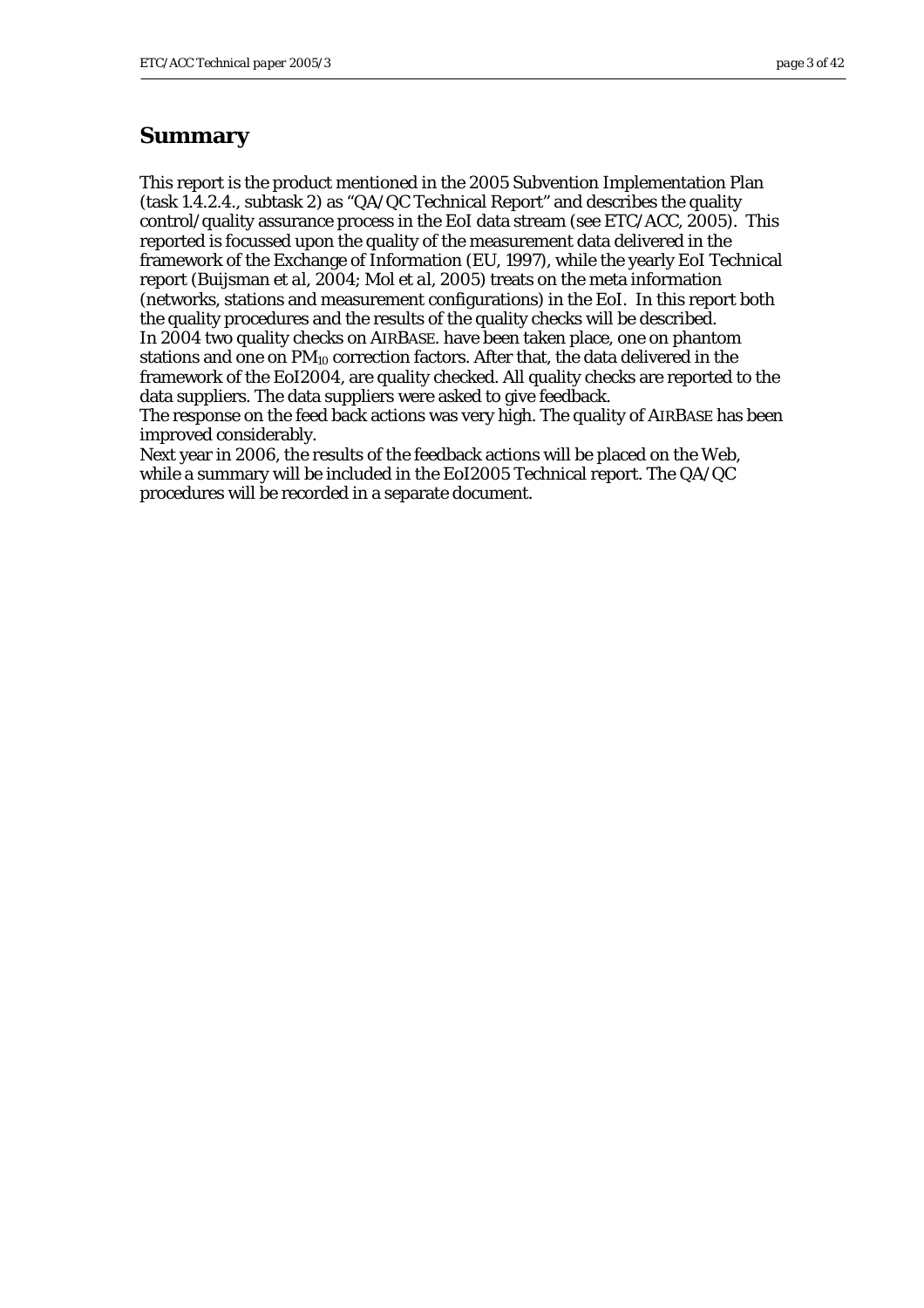## **Contents**

| 1. | <b>Introduction</b>                                                   | 5  |
|----|-----------------------------------------------------------------------|----|
| 2. | <b>Feedback actions in 2004</b>                                       | 5  |
|    | 2.1 Phantom stations and questionable station coordinates             | 5  |
|    | 2.2 Correction factors                                                | 8  |
| 3. | <b>Feedback actions on EoI 2004-data</b>                              | 8  |
|    | 3.1 The annual data transmission cycle of the Exchange of Information | 8  |
|    | 3.2 QA/QC in the DEM.                                                 | 9  |
|    | 3.3 ETC/ACC checks on meta information                                | 10 |
|    | 3.4 ETC/ACC checks on air quality measurement data                    | 11 |
| 4. | <b>Further actions to improve the quality of AirBase</b>              | 12 |
| 5. | Overview and summary of the regular EoI and ad hoc QA/QC actions      | 12 |
| 6. | <b>Recommendations</b>                                                | 13 |
|    | <b>References</b>                                                     | 15 |
|    | <b>Annex A Exchange of Information</b>                                | 16 |
|    | Annex B Aggregation of data and calculation of statistics             | 18 |
|    | <b>Annex C Detection of outliers.</b>                                 | 21 |
|    | <b>Annex D Example summary report</b>                                 | 26 |
|    | Annex E Example report missing essential meta data                    | 28 |
|    | <b>Annex F Example report resubmitted data</b>                        | 29 |
|    | Annex G Example report deleted meta info with data                    | 32 |
|    | Annex H Example report deleted meta information without data          | 34 |
|    | <b>Annex I Example outlier report</b>                                 | 35 |
|    | <b>Annex J Status feedback reports EoI2004</b>                        | 38 |
|    | Annex K Status replies and reactions on EoI2004 feedback reports      | 40 |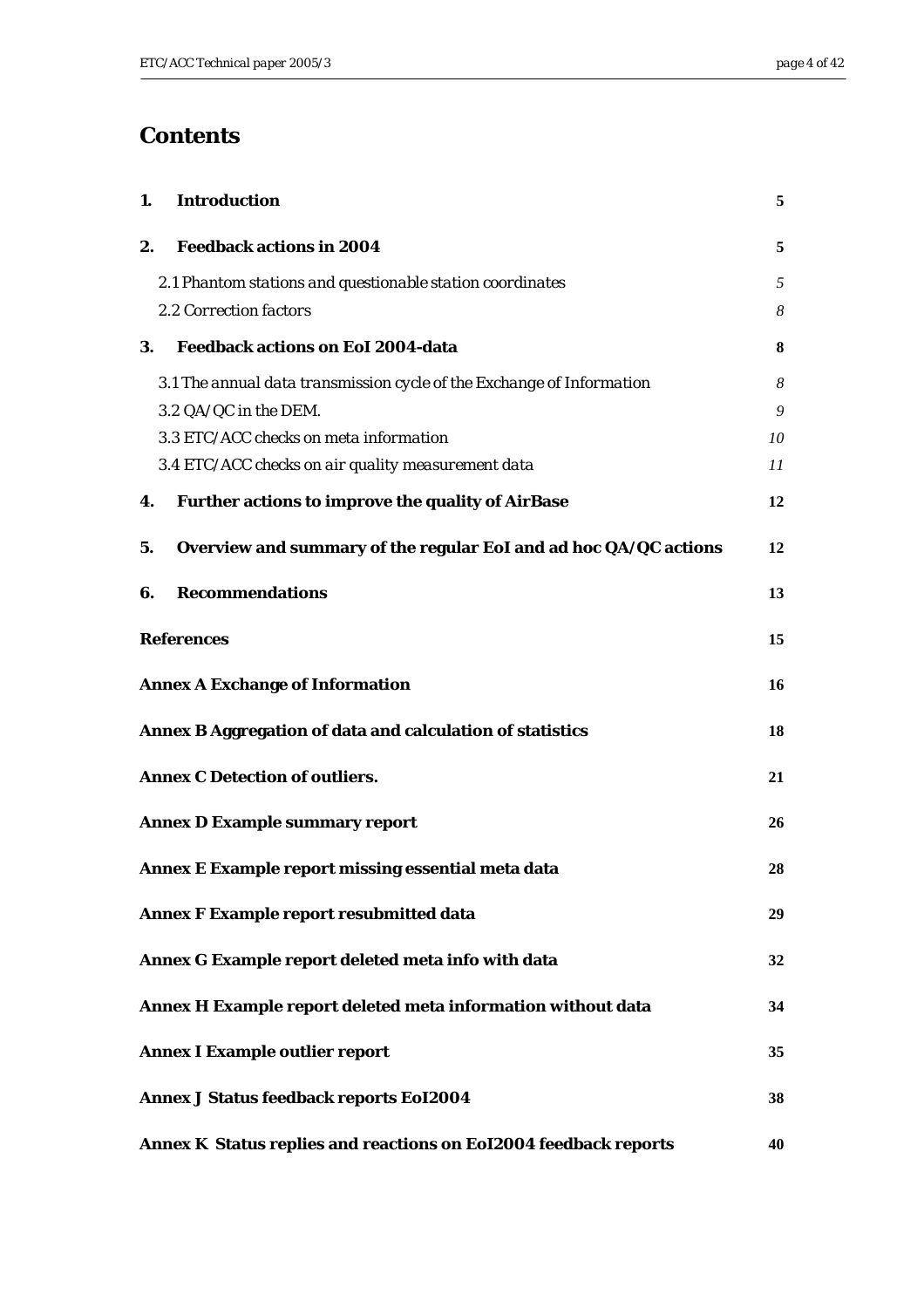# <span id="page-4-0"></span>**1. INTRODUCTION**

Within the European Union a procedure to exchange information on air quality has been laid down in Council Decision 97/101/EC (EU, 1997) of 27 January 1997 *establishing a reciprocal exchange of information and data from networks and individual stations measuring ambient air pollution within the Member States* (the "Exchange of Information decision" or shortly EoI decision). Technical details such as pollutants covered, information on stations and networks to be communicated are specified in the annexes of the Decision. These annexes were amended by Commission Decision 2001/752/EC (EU, 2001a and 2001b). Data submission followed the Guidance on the revised Annexes of the Decision (Garber *et al.*, 2002). Formally the EoI applies only to the EU Member States, however, upon request of the European Environmental Agency, a number of non-EU countries provides, on a voluntary basis, information on air quality following the requirements of the EoI Decision. In this way, information on a pan-European scale has become available.

According to the EoI Decision, the European Commission has to prepare each year a technical report on meta information and air quality data exchanged, and has to make the information available to Member States in a database. The decision also states that the Commission will call upon the European Environment Agency (EEA) with regard to the operation and practical implementation of the information system. The European Topic Centre on Air Quality and Climate Change (ETC/ACC), under contract to EEA, manages the database system, AIRBASE. The information submitted under the EoI is stored in AIRBASE and made available to the public on the Internet via the ETC/ACC website [1.](#page-4-1) AIRBASE can be accessed interactively via the Web interface AIRVIEW but it is also possible to download XML dumps of the whole database. The technical report mentioned above is prepared annually by the ETC/ACC (Buijsman *et al*., 2004a). The technical report for the EoI-2004 data exchange is in preparation (Mol *et al*., 2005b).

This report focuses on the QA/QC aspects of the data in AIRBASE. Last year ETC/ACC has made a QA/QC plan on the data in AIRBASE (Buijsman *et al*., 2004b). Several QA/QC actions are described. This report gives the results of QA/QC actions done in 2004 on data already available in AIRBASE and the quality feedback actions on the data delivered in the framework of the EoI-2004 data exchange.

# **2. FEEDBACK ACTIONS IN 2004**

## **2.1 Phantom stations and questionable station coordinates**

In AIRBASE there were several stations and/or measurement configurations for which no measurement data were stored. If there are no measurement data available for these stations and/or measurement configurations there is no use for keeping these meta information stored in AIRBASE. It is, however, possible that historical data exist for these stations but that these data were not yet uploaded in AIRBASE To clear AIRBASE from these stations and measurement configurations ETC/ACC had distributed an overview of these so called phantom stations and measurement configurations. The data suppliers were asked to look at these overviews and, if there were measurement data available belonging to these stations and/or measurement configurations, to send these results. Otherwise, if the data supplier did not recognize and/or did not have any results of these stations and/or measurement configurations,

<span id="page-4-1"></span> $\overline{a}$ <sup>1</sup> <http://etc-acc.eionet.eu.int/databases/airbase.html>or http://airbase.eionet.eu.int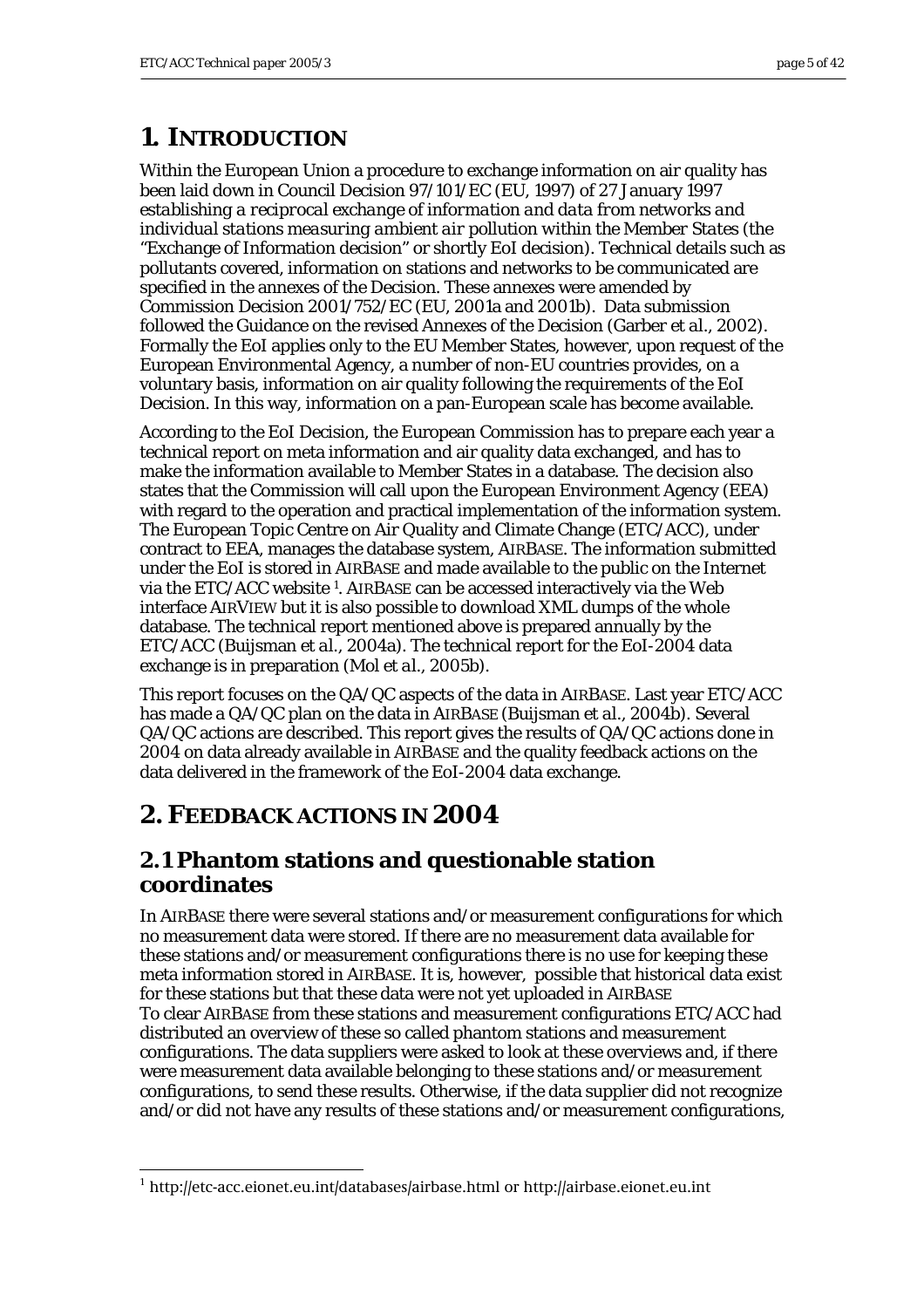the data supplier was asked to inform the ETC/ACC. The ETC/ACC had removed these meta information from AIRBASE.

The overview reports were sent out on 9 September 2004. If ETC/ACC did not receive any comments on these overviews before 1 October 2004, ETC/ACC assumed that the stations and measurement configurations in the overviews could be seen as phantom stations and phantom measurement configurations and therefore could be stored in an off-line archive and deleted from AIRBASE.

The data supplier was also asked to look at questionable station coordinates and station characteristics. The data supplier was asked to correct this questionable information in the DEM or in the overview spreadsheets.

The table below summarises the countries which has been addressed in this action and when a reply has been received. The detailed reports on phantom stations and/or meaduring configurations together with the replies of the countries are available at Circa (see: [http://eea.eionet.eu.int:8980/Members/irc/eionet-](http://eea.eionet.eu.int:8980/Members/irc/eionet-circle/airclimate/library?l=/phantom_feedback_2004&vm=detailed&sb=Title)

|                        |                           | Phantom                   |                |                |                       |
|------------------------|---------------------------|---------------------------|----------------|----------------|-----------------------|
|                        | Phantom                   | meas                      | <b>Suspect</b> | <b>Suspect</b> |                       |
| Country                | <b>Stations</b>           | conf.                     | coordinates    | station char.  | <b>Reply received</b> |
| AT                     | $\mathbf X$               | $\mathbf X$               | $\mathbf X$    |                | 17-sep-2004           |
| BE                     | $\mathbf X$               | $\mathbf X$               |                |                | 10-sep-2004           |
| BG                     | $\mathbf X$               | $\mathbf X$               |                |                |                       |
| CH                     | $\mathbf X$               | $\mathbf X$               |                |                | 5-okt-2004            |
| CZ                     | $\mathbf x$               | $\mathbf X$               |                |                |                       |
| DE                     | $\mathbf X$               | $\mathbf X$               | $\mathbf X$    | $\mathbf X$    | 30-sep-2004           |
| DK                     | $\mathbf X$               | $\mathbf X$               |                |                |                       |
| EE                     | $\mathbf X$               | $\mathbf X$               |                |                | 10-sep-2004           |
| ES                     | $\mathbf X$               | $\mathbf X$               | $\mathbf X$    |                | 30-sep-2004           |
| ${\rm FI}$             | $\mathbf X$               | $\mathbf x$               |                |                |                       |
|                        |                           |                           |                |                | 20-9-2004/12-10-      |
| ${\rm FR}$             | X                         | $\boldsymbol{\mathrm{X}}$ | $\mathbf X$    | (x)            | 2004                  |
| GB                     | $\boldsymbol{\mathrm{X}}$ | $\mathbf X$               | $\mathbf X$    |                | 14-sep-2004           |
| GR                     | $\mathbf X$               | $\mathbf X$               | $\mathbf X$    |                |                       |
| HU                     | $\boldsymbol{\mathrm{X}}$ | $\mathbf X$               |                |                |                       |
| $\rm IE$               | $\mathbf X$               | $\mathbf X$               | X              |                |                       |
| $\mathop{\mathrm{IT}}$ | $\boldsymbol{\mathrm{X}}$ | $\boldsymbol{\mathrm{X}}$ | $\mathbf X$    |                | 29-sep-2004           |
| LT                     | $\mathbf X$               | $\mathbf X$               |                |                |                       |
| LU                     | $\mathbf X$               | $\mathbf X$               |                |                |                       |
| ${\rm LV}$             |                           | $\mathbf X$               |                |                |                       |
| MK                     | $\mathbf X$               | $\mathbf X$               |                |                | 14-sep-2004           |
| NL                     | $\mathbf X$               | $\mathbf X$               |                |                |                       |
| N <sub>O</sub>         |                           | $\mathbf X$               |                |                |                       |
| PL                     |                           | $\mathbf X$               |                |                |                       |
| PT                     | $\mathbf X$               | $\mathbf X$               |                |                |                       |
| <b>RO</b>              | $\mathbf x$               |                           |                |                |                       |
| $\rm SE$               | X                         | $\mathbf X$               |                |                |                       |
| $\rm SI$               |                           | $\boldsymbol{\mathrm{X}}$ |                |                | 14-sep-2004           |
| <b>SK</b>              | $\boldsymbol{\mathrm{X}}$ | $\boldsymbol{\mathrm{X}}$ |                |                | 9-sep-2004            |

[circle/airclimate/library?l=/phantom\\_feedback\\_2004&vm=detailed&sb=Title](http://eea.eionet.eu.int:8980/Members/irc/eionet-circle/airclimate/library?l=/phantom_feedback_2004&vm=detailed&sb=Title) ).

ETC/ACC has processed the replies of the countries and has removed the phantom stations of the countries which do not have given a reply.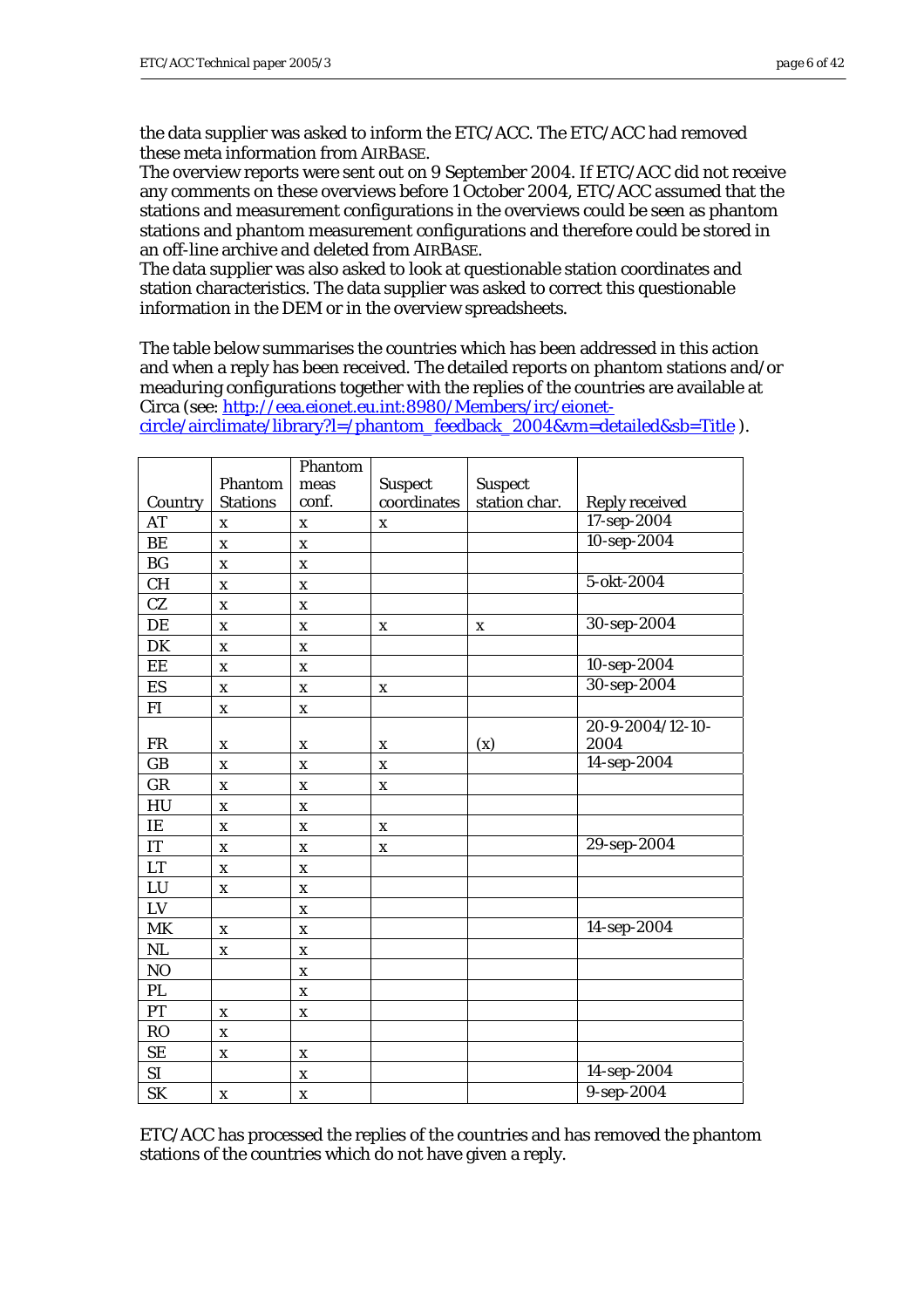The status of the removal of phantom stations and measurement configurations can be found in the following table.

For each country the following information is listed:

- phantom stations found (Stations -> X)
- phantom stations removed (Stations -> date of removal)
- phantom measurement configurations found (Meas.configurations -> X)
- phantom measurement configurations removed (Meas.configurations -> date of removal)

The phantom stations in ES, IT and SK (partly) are not yet removed; in 'remarks' the status placed.

| Country                |                       | <b>Stations</b>         |            | Meas.configuration      |            | Nr               | <b>Remarks</b>         |
|------------------------|-----------------------|-------------------------|------------|-------------------------|------------|------------------|------------------------|
|                        |                       |                         |            | S                       |            | Phant.           |                        |
|                        |                       |                         |            |                         |            | Stat.            |                        |
|                        |                       |                         |            |                         |            | deleted          |                        |
| <b>AL</b>              | Albania               |                         |            |                         |            |                  |                        |
| <b>AT</b>              | Austria               | $\mathbf X$             | 30/12/2004 | X                       | 30/12/2004 | $\mathbf{1}$     |                        |
| <b>BA</b>              | Bosnia-               |                         |            |                         |            |                  |                        |
|                        | Herzegovina           |                         |            |                         |            |                  |                        |
| $\rm BE$               | Belgium               | X                       | 29/12/2004 | X                       | 29/12/2004 | 42               |                        |
| $\mathbf{B}\mathbf{G}$ | <b>Bulgaria</b>       | $\overline{\mathbf{X}}$ | 29/12/2004 | $\overline{\mathbf{X}}$ | 29/12/2004 |                  |                        |
| $\overline{\text{CH}}$ | Switzerland           | X                       | 29/12/2004 | $\overline{\mathbf{X}}$ | 29/12/2004 | $\mathbf{5}$     |                        |
| $\overline{\text{CS}}$ | Serbia and            |                         |            |                         |            |                  |                        |
|                        | Montenegro            |                         |            |                         |            |                  |                        |
| <b>CY</b>              | Cyprus                |                         |            |                         |            |                  |                        |
| $\overline{\text{CZ}}$ | <b>Czech Republic</b> | X                       | 29/12/2004 | X                       | 29/12/2004 | $\boldsymbol{7}$ |                        |
| DE                     | Germany               | X                       | 24/12/2004 | $\overline{X}$          | 24/12/2004 | $\overline{57}$  | 294 stations are left  |
|                        |                       |                         |            |                         |            |                  | in AirBase: new        |
|                        |                       |                         |            |                         |            |                  | stations which have    |
|                        |                       |                         |            |                         |            |                  | not yet data           |
| DK                     | <b>Denmark</b>        | X                       | 29/12/2004 | X                       | 29/12/2004 | 14               |                        |
| EE                     | Estonia               | $\overline{\text{X}}$   | 29/12/2004 | $\overline{\mathbf{X}}$ | 29/12/2004 | $\boldsymbol{4}$ |                        |
| ES                     | Spain                 | $\overline{\text{X}}$   |            | $\overline{\mathbf{X}}$ |            | $\overline{0}$   | ES replied: agreed     |
|                        |                       |                         |            |                         |            |                  | with deletion; not yet |
|                        |                       |                         |            |                         |            |                  | removed (1172          |
|                        |                       |                         |            |                         |            |                  | stations)              |
| FI                     | Finland               | X                       | 29/12/2004 | X                       | 29/12/2004 | 3                |                        |
| <b>FR</b>              | France                | $\overline{\mathbf{X}}$ | 11/07/2005 | $\overline{\mathbf{X}}$ | 11/07/2005 | 449              |                        |
| GB                     | <b>United Kingdom</b> | $\overline{\mathbf{X}}$ | 30/12/2004 | $\overline{X}$          | 30/12/2004 | 156              | 105 stations are left  |
|                        |                       |                         |            |                         |            |                  | in AirBase: report     |
|                        |                       |                         |            |                         |            |                  | next year              |
| GR                     | Greece                | X                       | 29/12/2004 | X                       | 29/12/2004 | 14               |                        |
| HR                     | Croatia               |                         |            |                         |            |                  |                        |
| HU                     | Hungary               | X                       | 29/12/2004 | X                       | 29/12/2004 | 7                |                        |
| IE                     | <b>Ireland</b>        | X                       | 29/12/2004 | $\overline{\mathbf{X}}$ | 29/12/2004 | 45               |                        |
| $\overline{\text{IS}}$ | <b>Iceland</b>        |                         |            |                         |            |                  |                        |
| $\overline{\text{IT}}$ | Italy                 | $\mathbf X$             |            | $\overline{X}$          |            | $\mathbf{0}$     | IT replied: they tried |
|                        |                       |                         |            |                         |            |                  | to solve the problems  |
|                        |                       |                         |            |                         |            |                  | using DEM(meta-        |
|                        |                       |                         |            |                         |            |                  | import-module):        |
|                        |                       |                         |            |                         |            |                  | There are still fantom |
|                        |                       |                         |            |                         |            |                  | stations/meas.config.  |
|                        |                       |                         |            |                         |            |                  | in AirBase (377        |
|                        |                       |                         |            |                         |            |                  | stations)              |
| LI                     | Liechtenstein         |                         |            |                         |            |                  |                        |
| <b>LT</b>              | Lithuania             | $\mathbf X$             | 29/12/2004 | $\boldsymbol{X}$        | 29/12/2004 | 10               |                        |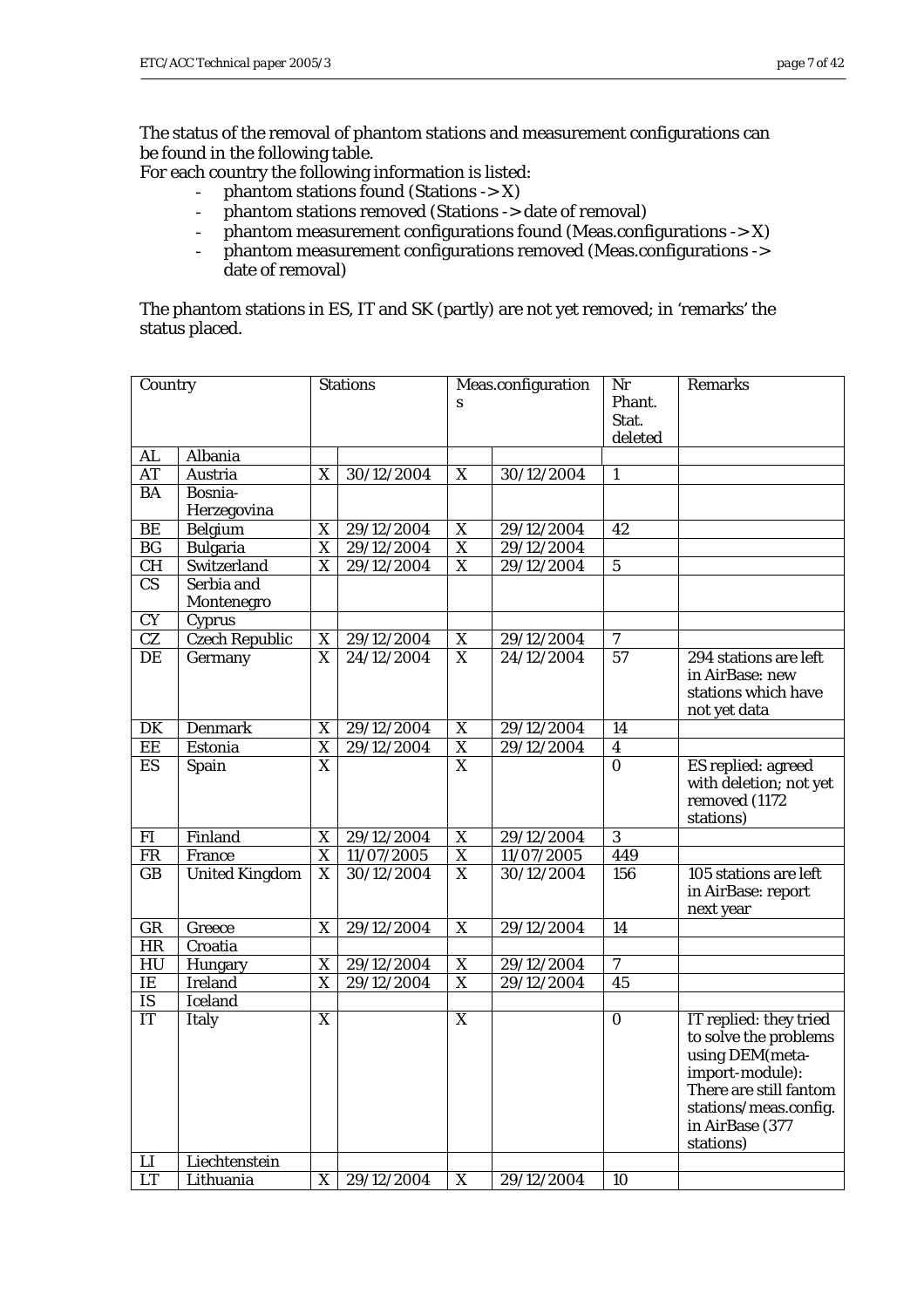<span id="page-7-0"></span>

| LU             | Luxembourg             | X | 29/12/2004 | X | 29/12/2004 | 17               |                       |
|----------------|------------------------|---|------------|---|------------|------------------|-----------------------|
| LV             | Latvia                 |   |            | X | 29/12/2004 |                  |                       |
| MK             | FYR of                 | X |            | X |            | $\Omega$         | MK replied: no        |
|                | Macedonia              |   |            |   |            |                  | phantom stations;     |
|                |                        |   |            |   |            |                  | keep in AirBase (4    |
|                |                        |   |            |   |            |                  | stations)             |
| <b>MT</b>      | Malta                  |   |            |   |            |                  |                       |
| NL             | <b>Netherlands</b>     | X | 29/12/2004 | X | 29/12/2004 | 158              |                       |
| N <sub>O</sub> | Norway                 |   | 29/12/2004 | X | 29/12/2004 |                  |                       |
| PL             | Poland                 |   | 29/12/2004 | X | 29/12/2004 | 1                |                       |
| <b>PT</b>      | Portugal               | X | 29/12/2004 | X | 29/12/2004 | 59               |                       |
| <b>RO</b>      | Romania                | X | 29/12/2004 |   |            | 25               |                       |
| SE             | Sweden                 | X | 29/12/2004 | X | 29/12/2004 | 3                |                       |
| <b>SI</b>      | Slovenia               |   | 29/12/2004 | X | 29/12/2004 |                  |                       |
| <b>SK</b>      | <b>Slovak Republic</b> | X |            | X |            | $\boldsymbol{2}$ | SK replied: Two       |
|                |                        |   |            |   |            |                  | phantom stations can  |
|                |                        |   |            |   |            |                  | be removed; 2         |
|                |                        |   |            |   |            |                  | stations left in      |
|                |                        |   |            |   |            |                  | AirBase: will deliver |
|                |                        |   |            |   |            |                  | data; NO-mc's are     |
|                |                        |   |            |   |            |                  | removed.              |
| TR             | <b>Turkey</b>          |   |            |   |            |                  |                       |

In total 1079 phantom stations are removed from AIRBASE; 1954 stations without data are left from which 1549 (ES, IT and SK ) are not yet removed, and 405 will be populated with data.

### **2.2 Correction factors**

Submission of information on the measurement method is a non-mandatory item (see Annex A, Table A.2). However in case of  $PM_{10}$ , intercomparison exercises of different PM<sub>10</sub> monitoring methods showed large deviations from the European Reference Method (as described in CEN standard EN 12341). It was recognised that results from non-reference methods have to be corrected and enhanced efforts to harmonise the PM-measurements in the EU are needed. (EU, 2003). For a correct interpretation of the PM10 and PM2.5 data, information on the measuring methods is needed. Information in AIRBASE on  $PM_{10}$  and  $PM_{2.5}$  measuring methods has to be screened on completeness and correctness. So far no provisions have been made in the regular EoI delivery to submit information on correction factors which have been applied by countries to the results from automated instruments.

In April 2004 the ETC/ACC had sent out an inquiry to the data suppliers. This inquiry was intended to gather information on current  $PM_{10}$  monitoring practices and the use of correction factors for  $PM_{10}$  measurement data. Most countries have replied to the inquiry. Thereafter, it was followed by an intensive e-mail correspondence with requests for supplementary information, clarification etc. The results of this inquiry are given in the document "Correction factors and PM<sub>10</sub> measurements in AIRBASE (Buijsman *et al*., 2004c).

# **3. FEEDBACK ACTIONS ON EOI 2004-DATA**

### **3.1 The annual data transmission cycle of the Exchange of Information**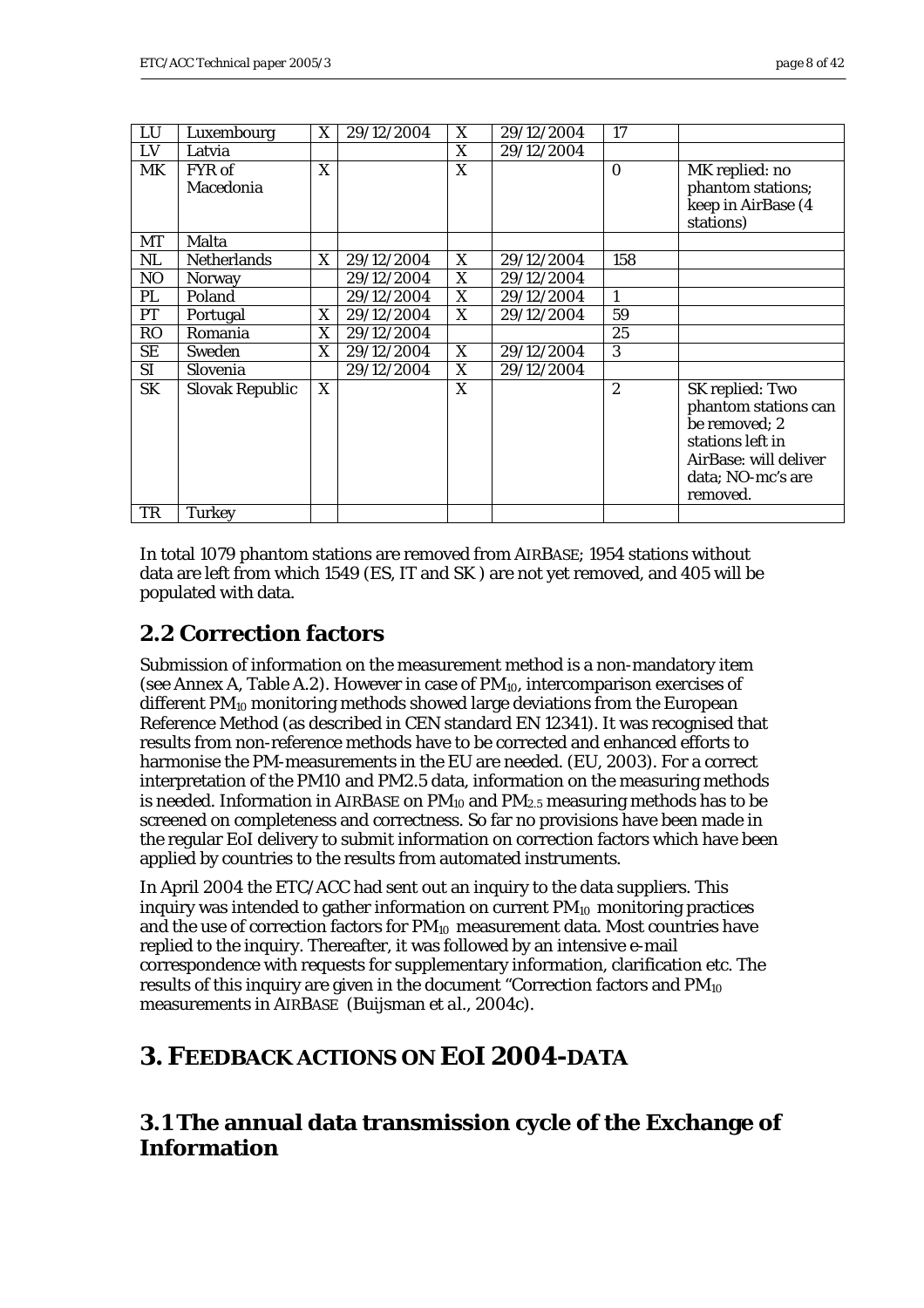<span id="page-8-0"></span>Each year the software data exchange tool DEM is pre-filled in June with all metainformation on known EoI, EuroAirnet or EMEP stations available in AIRBASE and distributed to the participating countries.

Before 1 October the participating countries submit meta-information and raw air quality data in one of the agreed formats (see EU, 2001a) to the Commission and/or to EEA. Receipt of the data is acknowledged by the ETC/ACC.

In the period from 1 October until mid January of the next year the received data are uploaded in AIRBASE. During the upload process the data are checked •on outliers,

•on missing essential meta data,

•on possible overwriting of data already stored in AIRBASE ,

•on possible deletion of stations or measurement configurations with data. In case irregularities are found, feedback reports are sent to the data suppliers. The data supplier is informed and asked to confirm the changes. In the period mid January until the end of February the feedback is processed and in March the statistics and exceedances are calculated in AIRBASE. So, from 1 April the newly submitted data are publicly available in AIRBASE.

 The ETC is responsible for a correct transfer of data into AIRBASE. Updated copies of AIRBASE are regularly made available on the web. AIRBASE contains both raw data and aggregated and statistical data. To ensure consistency between the raw (hourly) data and aggregated data (daily means, daily 8h maxima) on the one hand and the statistical parameters on the other hand the calculation of a standard set of annual statistical parameters is done under the responsibility of the ETC (see Annex B). In AIRBASE only the statistical parameters calculated by ETC are stored. Only in case a country delivers statistical parameters without the underlying raw data, the delivered statistical parameters are made available in AIRBASE.

 The ETC will not make any modification in raw data and/or meta information without prior written permission of the owner of the data (that is the Member State represented by the NRC and data supplier). In case ambiguous information has been received, the NRC and data supplier will be contacted and asked to check the information and - if needed - to deliver correct information. As long as a feedback has not been received, the ambiguous data are flagged and made inaccessible to the extern users of AIRBASE. In case the NRC and data supplier of a EU Member State decide that raw data have to be deleted from AIRBASE, DG Environment is informed.

#### **3.2 QA/QC in the DEM.**

The EoI clearly indivcates that the countries are responsible for validation of the data. To assist the data supplier in this task a number of QA/QC checks are built-in in the DEM. Except from checks on mandatory items, these built-in checks are optionally The data supplier has several possibilities to check the quality of the (meta) data in the DEM before sending it to ETC/ACC. The meta data can be added, modified and/or deleted interactively (by screens) and via import files. Several (automatic) checks and controls are performed. Error messages and warnings are given for mandatory, essential and desired (important) parameters. Also checks are performed for the data values. Information is given on the unit value of the components. The data itself can be checked by visual inspection (graphs, bar charts). Also the measurement data can be checked on outliers. For each component a default lower and upper value is defined, but it is also possible to change these values (per country) into a country dependent lower and upper value. For the description of these QA/QC procedures in the DEM see the manual (Mol, 2005a).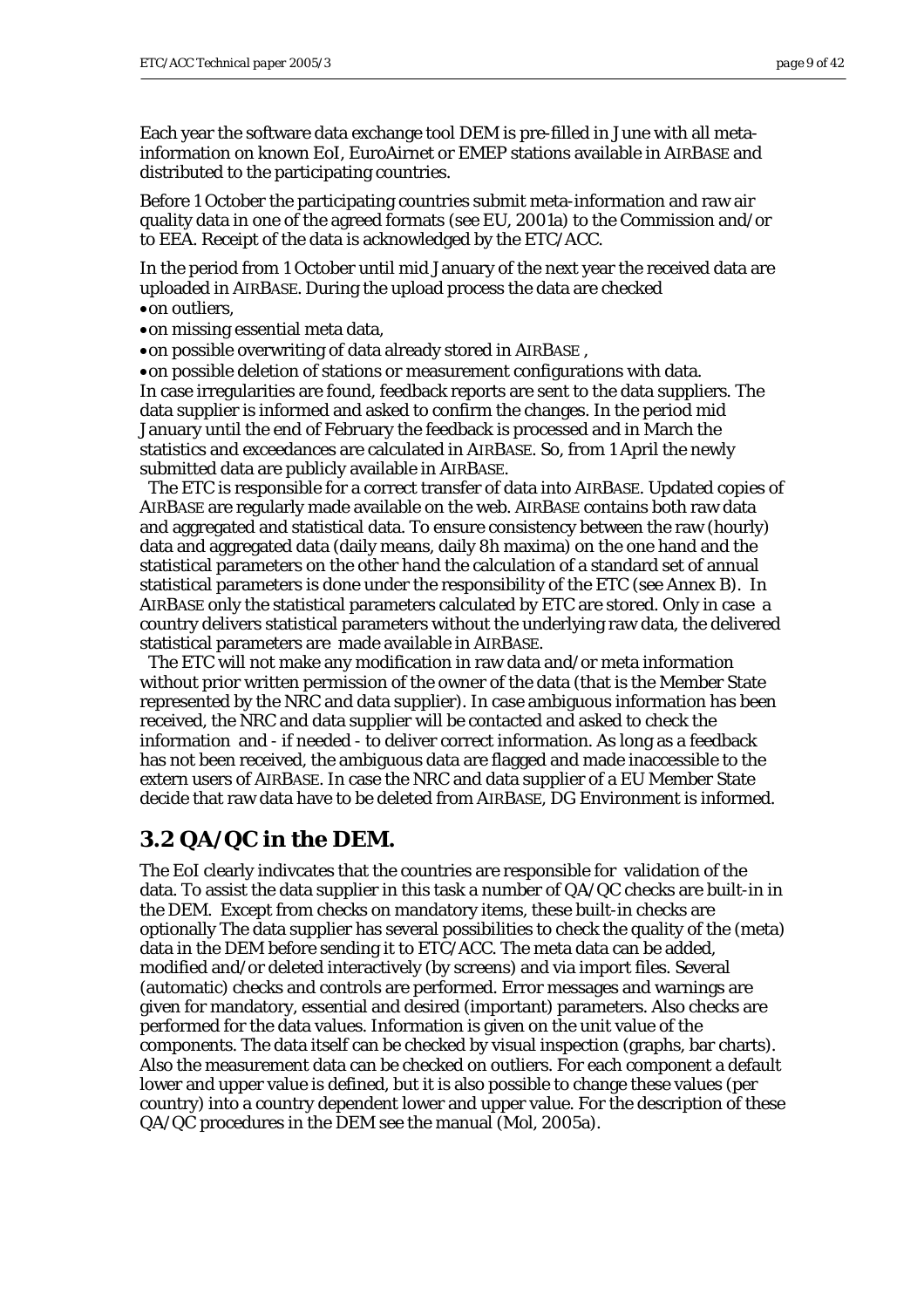## <span id="page-9-0"></span>**3.3 ETC/ACC checks on meta information**

During the upload process of AirBase the ETC/ACC performs several QA/QC checks on the meta information. This is important because, when AIRBASE information is used for air quality assessments, problems may arise if the (meta) information delivered is incomplete. The ETC/ACC sends a report with the following items:

- 1. Components reported. This is just for information. No action expected from the data supplier (see example annex D).
- 2. The lack of certain types of meta information makes the proper use of measurement results questionable or diminishes the value of measurement results. From a user perspective, therefore, ´essential meta information´ is defined (Buijsman *et al.*, 2004b). The following parameters are defined as essential:
	- Station characteristics in terms of type of station and area.
	- Geographical co-ordinates and altitude.
	- Station name.

If one of these items is missing or is possibly in error, the data supplier is urgently requested for updating. Note that this "essential" set is largely covered by the mandatory items; only the *type of station* is additionally included. The report contains a list of stations for which one or more essential meta data are missing. The data supplier is asked to look to the meta data of the listed stations and fill in the missing meta data using the available DEM-database. If the data supplier doesn't give a reaction, nothing is changed. ETC/ACC will remind the data supplier of these erroneous and missing meta data in next feedback actions. If the data supplier gives a reply, it is not sure, that the reply is complete. Therefore, each year the ETC/ACC will make a report on missing essential meta data. (see example annex E).

- 3. The report gives also an overview of re-submitted data; data which are already stored in AIRBASE and are now overwritten by new information. The data supplier is asked to confirm if it was indeed an intended resubmission. The previously stored results are overwritten by the resubmitted data. A back-up of the old data has been made outside AIRBASE. If this resubmission was unintended and the data supplier wants to restore the old data, he has to inform ETC/ACC. Then ETC/ACC will restore the old data and consider the resubmission as not taken place. If the data supplier doesn't answer before a certain deadline date, nothing changes: the old results remain overwritten by the resubmitted data. (see example annex F).
- 4. The report gives also an overview of stations and/or measurement configurations which have been marked as 'to be deleted' but air quality data and/or statistics are attached to these stations and/or measurement configurations. The data supplier is asked to confirm if he really wants to remove the meta-data including the data stored in AIRBASE. The Commission will be informed and after their permission the data will be removed from AIRBASE. If the data supplier doesn't give a reaction, the stations and/or measurement configurations remain marked as 'to be deleted' and are not physically removed from AIRBASE. ETC/ACC will remind the data supplier of these stations and/or measurement configurations 'to be deleted' in next feedback actions. (see example annex G).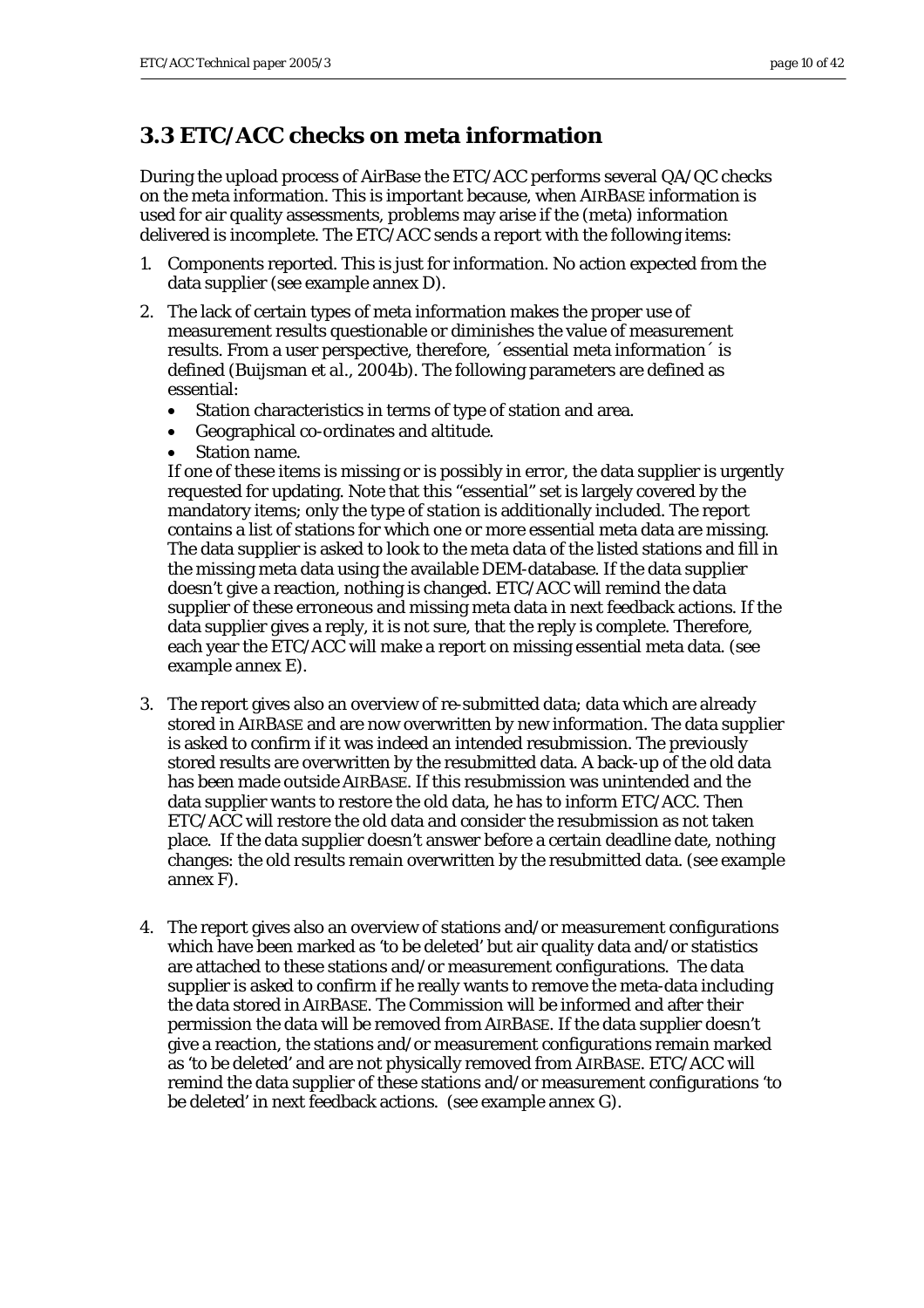<span id="page-10-0"></span>5. The report gives an overview of stations and/or measurement configurations which have been marked as 'to be deleted'. Since no data are attached to these stations and/or measurement configurations ETC/ACC has removed these meta data from AIRBASE. This is just for information. No action expected from the data supplier (see example annex H).

## **3.4 ETC/ACC checks on air quality measurement data**

According to the EoI all transmitted data are deemed to be valid. Member states have to ensure that a quality assurance procedure is in place which meets in general the objectives of the EoI and the AQ daughter directives. Therefore, the ETC/ACC has not implemented any validation procedure. However, the DEM provides tools for screening the (meta) data (mapping of stations, visualisation of time series, detection of outliers). Before loading the data in AIRBASE, the ETC/ACC is systematically screening the AQ data for outliers following the procedure described in Annex C. The feedback report also contains results of the outlier-check performed on the reported data**.** Remark: ETC/ACC only checked the incoming data; data already stored in AIRBASE are not checked on outliers.

The outlier-values which are detected by the ETC/ACC are marked within AIRBASE as suspicious data and are not available for reporting during the feedback process. Since the outlier-check is an automatic process, ETC/ACC afterwards examined the detected outliers and assigned a classification to these outliers.

The following classification of outliers is defined (see also example annex I): Green Outside ETC/ACC outlier limit values, but seems to be ok. Yellow Outside ETC/ACC outlier limit values and looks indeed strange. Red Outside ETC/ACC outlier limit values, and looks indeed suspicious.

In the column 'Comment' a motivation of the classification is described.

So, if there are outliers detected in the report the data supplier is asked to respond in one of the two ways:

- A. If all of the assumed outliers for one specific component and average time are correct data, the data supplier is asked to inform about this including a suggestion for the right outlier limit values which apply for his country; these results are then be demarked and the outlier limit value(s) are adjusted.
- B. If one or more of the assumed outliers are indeed invalid or wrongly reported, the data supplier is asked to resubmit these data using the adjusted DEM.

If a remark is appended in the sheet 'outliers (general)' like "**check unit",** then all the results of this component and average time are marked as suspicious data (red). The data supplier is asked to check whether the unit he used for reporting is according the EoI decision. If not, the data supplier is asked to resubmit these data in the correct unit using the adjusted DEM-database. In practice it concerns components like CO (mg/ m<sup>3</sup> instead of  $\mu$ g/m<sup>3</sup> and ng/ m<sup>3</sup> instead of  $\mu$ g/m<sup>3</sup> for heavy metals)

If the data supplier doesn't give a reaction on these questions, than:

- the green outlier results will be demarked, so they are supposed to be correct
- the yellow and red outlier results remain marked as incorrect, so they are not visible in AIRBASE
- the wrong unit outliers will be demarked, so they are visible in spite of their possible incorrectness.

Results of this feedback action are available at Circa: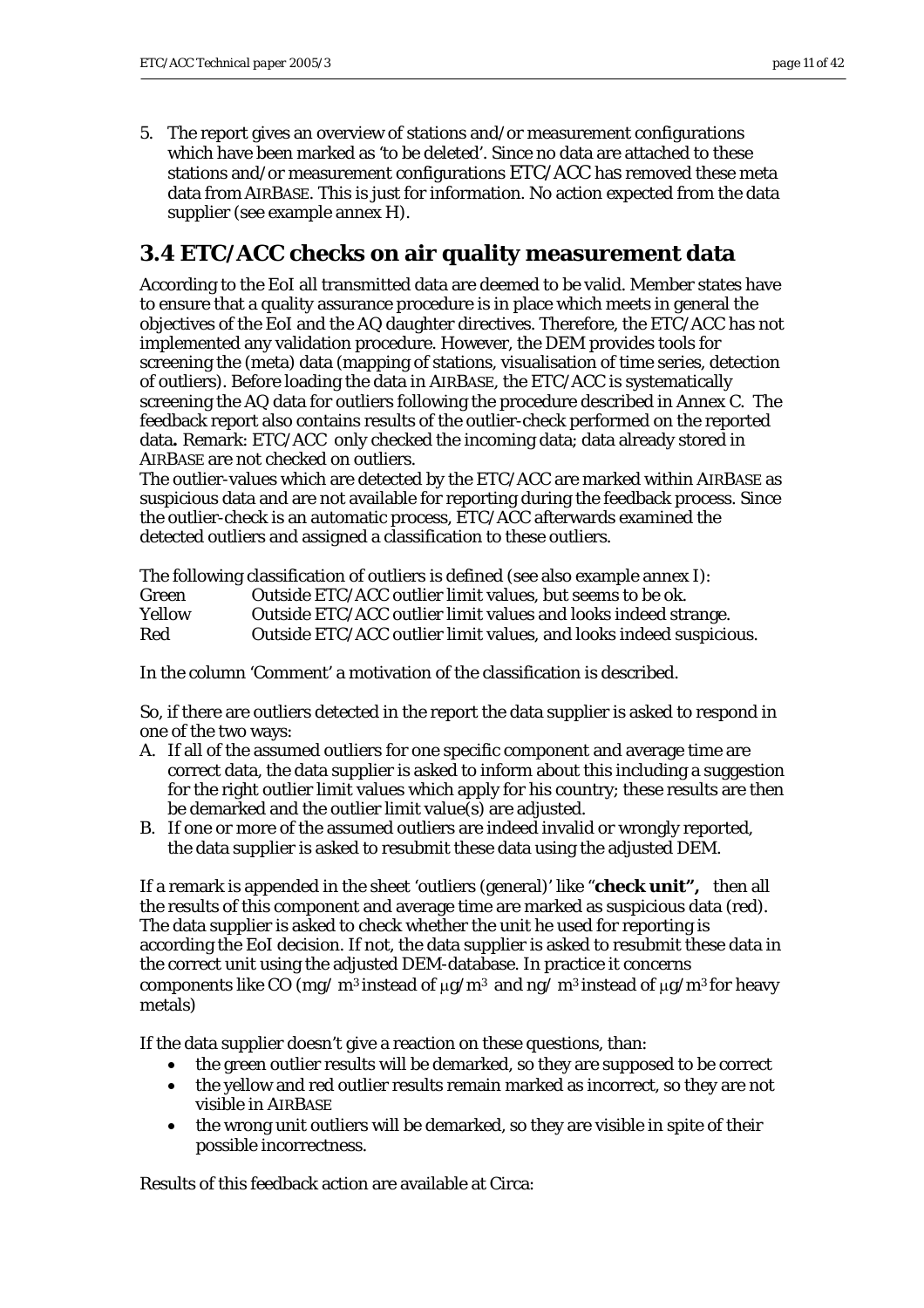<span id="page-11-0"></span>[http://eea.eionet.eu.int/Members/irc/eionet](http://eea.eionet.eu.int/Members/irc/eionet-circle/airclimate/library?l=/qaqc_country_feedback&vm=detailed&sb=Title)[circle/airclimate/library?l=/qaqc\\_country\\_feedback&vm=detailed&sb=Title](http://eea.eionet.eu.int/Members/irc/eionet-circle/airclimate/library?l=/qaqc_country_feedback&vm=detailed&sb=Title)

The status of the feedback reports sent to the countries and the reactions received are listed in the annexes J and K.

## **4.FURTHER ACTIONS TO IMPROVE THE QUALITY OF AIRBASE**

Besides the QA/QC actions which are already mentioned in Chapter 3 various other actions to improve the quality of the information in AIRBASE can be defined (see (Buijsman *et al*., 2004b). The following quality actions are described in the ETC/ACC Implementation Plan 2005:

- Filling the time gaps: In AIRBASE substantial data gaps exist for the period up to 1998 which hampers a European –wide assessment of systematic changes in air quality over the last  $10-20$  year. In line with Article  $5(4)$  Member States have responsibility to submit historical data for the period 1989-1998 where available. Emphasis will be laid on the components of the daughter directives. At various occasions (e,g the annual Air Quality EIONET workshop) the ETC/ACC has reminded the Member States to this obligation.
- Adding accreditation flags: Measurement data in AIRBASE originate from many different monitoring networks throughout Europe and are subject to different QA/QC regimes. Larssen *et al.* (1999) proposed a set of QA/QC criteria for classification and subsequent selection of air quality monitoring stations to be included in EUROAIRNET. These QA/QC criteria can be used in AIRBASE to flag data. By doing so, users can select data from AIRBASE according to their own quality criteria or intended quality of their product.

Data suppliers can import this classification parameter into the DEM. At the moment 131 from the 463 European networks with data are classified. The data suppliers will be asked to classify the other networks.

• Checking station coordinates. There are stations in AIRBASE which are not situated outside the reporting country or are located in the sea. To correct the coordinates of these stations the EEA has prepared maps for each country with the station locations to identify these wrong station coordinates. Overview rtables of incorrect meta-information have been prepared and sent to the data suppliers by the ETC/ACC. The feedback of the countries is expected during the EoI-2005 data exchange cycle.

Suggestions for additional QA/QC actions are given in the report *QA/QC plan for air quality data collecting under the Exchange of Information decision* (Buijsman *et al.*, 2004b). Depending on budget and priorities, these actions might be addressed in future years.

# **5. OVERVIEW AND SUMMARY OF THE REGULAR EOI AND AD HOC QA/QC ACTIONS**

Regular QA/QC actions on EoI(data year n-1) in year n and n+1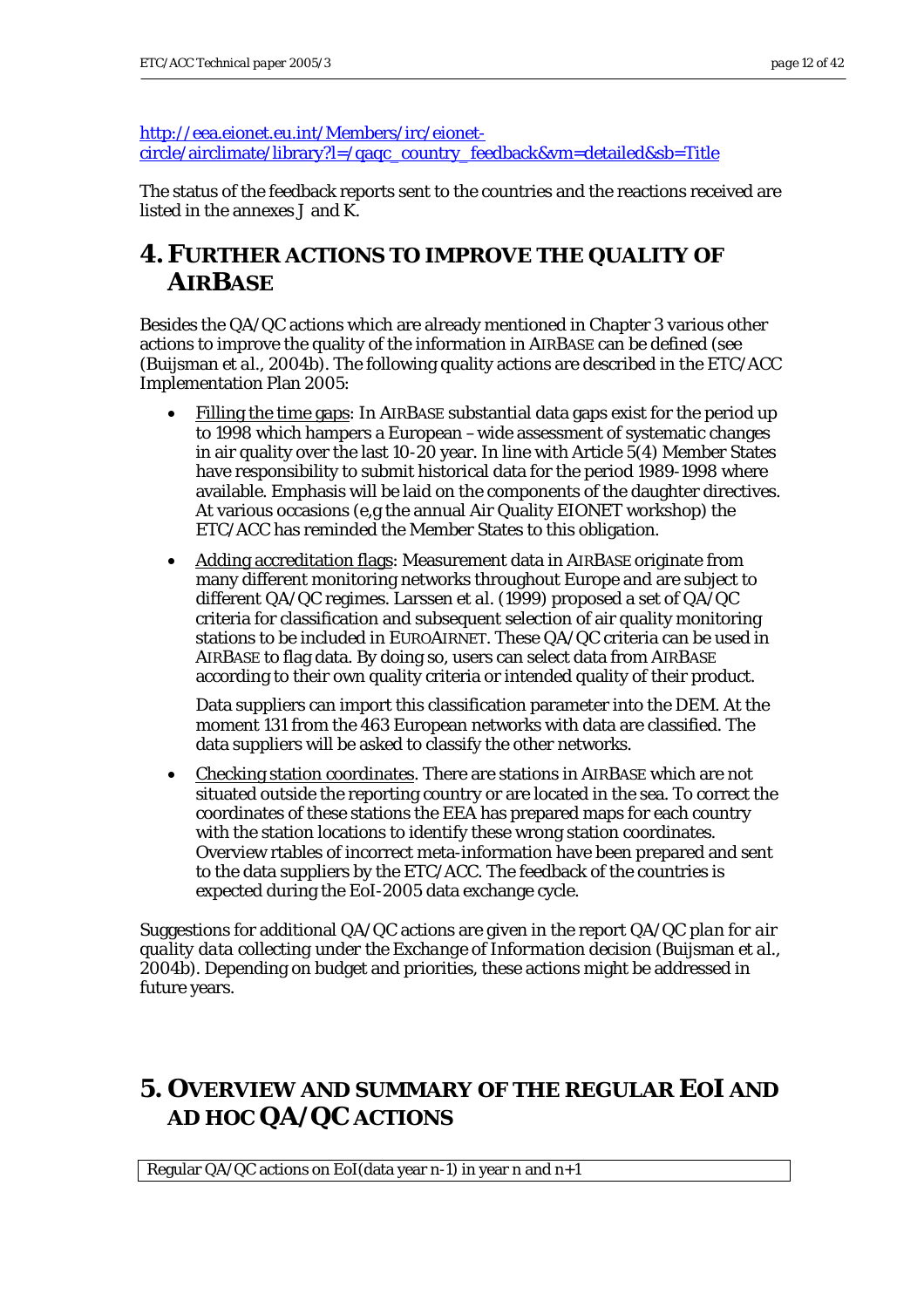<span id="page-12-0"></span>

| Date    | Year        | Processes by data supplier      | Processes by ETC/ACC                                                                                                    |
|---------|-------------|---------------------------------|-------------------------------------------------------------------------------------------------------------------------|
| 1 June  | n           |                                 | <b>Release of the DEM</b>                                                                                               |
|         |             | Modifying meta data in the DEM  | Help desk                                                                                                               |
|         |             | Checking meta data in the DEM   |                                                                                                                         |
|         |             | Import raw data into the DEM    |                                                                                                                         |
|         |             | Checking raw data in the DEM    |                                                                                                                         |
|         |             | <b>Submit to CIRCA</b>          |                                                                                                                         |
| 1 Oct   | $\mathbf n$ |                                 | <b>Upload DEM into AirBase</b>                                                                                          |
|         |             |                                 | Checks on outliers, missing essential<br>meta data, resubmission old data,<br>deletion stations/meas. conf with<br>data |
|         |             |                                 | Sending reports to the data suppliers                                                                                   |
|         |             | Replies on the feedback reports |                                                                                                                         |
| mid Jan | $n+1$       | <b>Additional feedback</b>      | Processing of the (non) replies                                                                                         |
| 1 March |             |                                 | <b>Calculation of statics and</b>                                                                                       |
|         | $n+1$       |                                 | exceedances                                                                                                             |
| 1 Apr   | $n+1$       |                                 | Release of AirBase with EoIn data                                                                                       |
|         |             |                                 | <b>Generating XML dumps</b>                                                                                             |

| Ad hoc QA/QC actions in year n |      |                                            |                                                                                        |  |  |
|--------------------------------|------|--------------------------------------------|----------------------------------------------------------------------------------------|--|--|
|                                |      |                                            |                                                                                        |  |  |
| Date                           | Year | Processes by data supplier                 | Processes by ETC/ACC                                                                   |  |  |
| 1 Apr                          | n    |                                            | <b>Feedback reports on</b>                                                             |  |  |
|                                |      |                                            | phantom stations                                                                       |  |  |
|                                |      |                                            | <b>PM10</b> correction factors                                                         |  |  |
|                                |      |                                            | <b>Erronous station coordinates</b><br>(incl. reminder missing essential<br>meta data) |  |  |
|                                |      |                                            | See chapter 4                                                                          |  |  |
|                                |      | Replying on feedback reports               |                                                                                        |  |  |
| 1 Apr<br>$-1$<br>June          |      | 1 April-1 June: reply with<br>spreadsheets |                                                                                        |  |  |
| 1 Apr<br>$-1$ Oct              |      | 1 June-1 Oct : reply in the<br><b>DEM</b>  |                                                                                        |  |  |

## **6.RECOMMENDATIONS**

The feedback actions on the yearly EoI deliveries should be further optimized. Optimizing is only possible in cooperation with the data suppliers. The data supplier has to be stimulated to use the DEM not only for the regular EoI delivery but also for processing the feedback. The feedback information can than directly be uploaded in AirBase. The data supplier has to be stimulated also to use the checking facilities in the DEM including the outlier checks. During the DEM-workshop in May 2005 at the EEA this point has been directly addressed. Using these DEM checks saves the ETC/ACC a lot of work.

Other feedback actions which still need attention are:

- the phantom stations (there are still 1549 phantom stations which will not receive data left)
- the PM10 corrections factors for other years than 2002
- filling the time gaps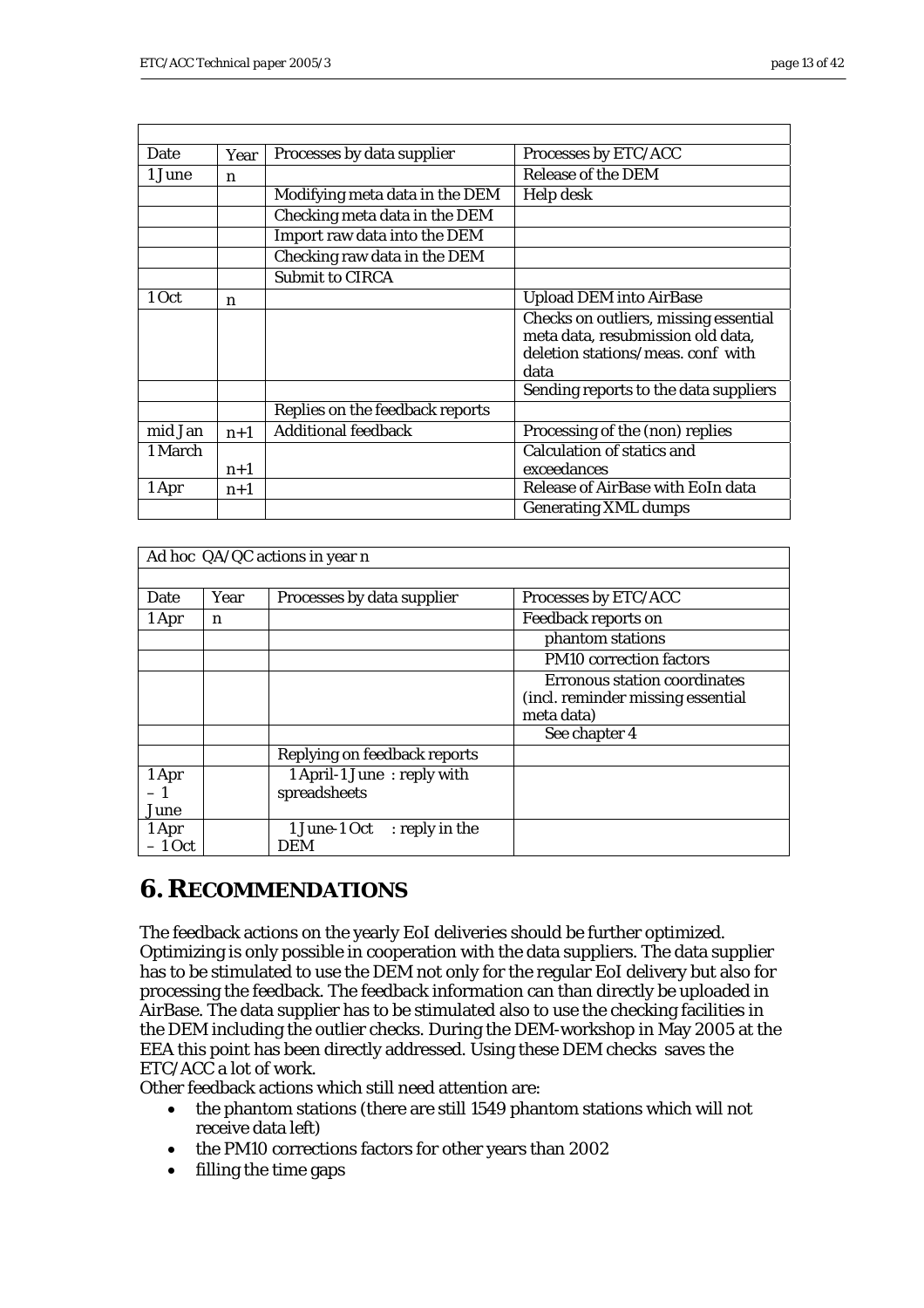- completing the QA/QC parameters for the networks
- completing the correctness of the station coordinates (including the altitude)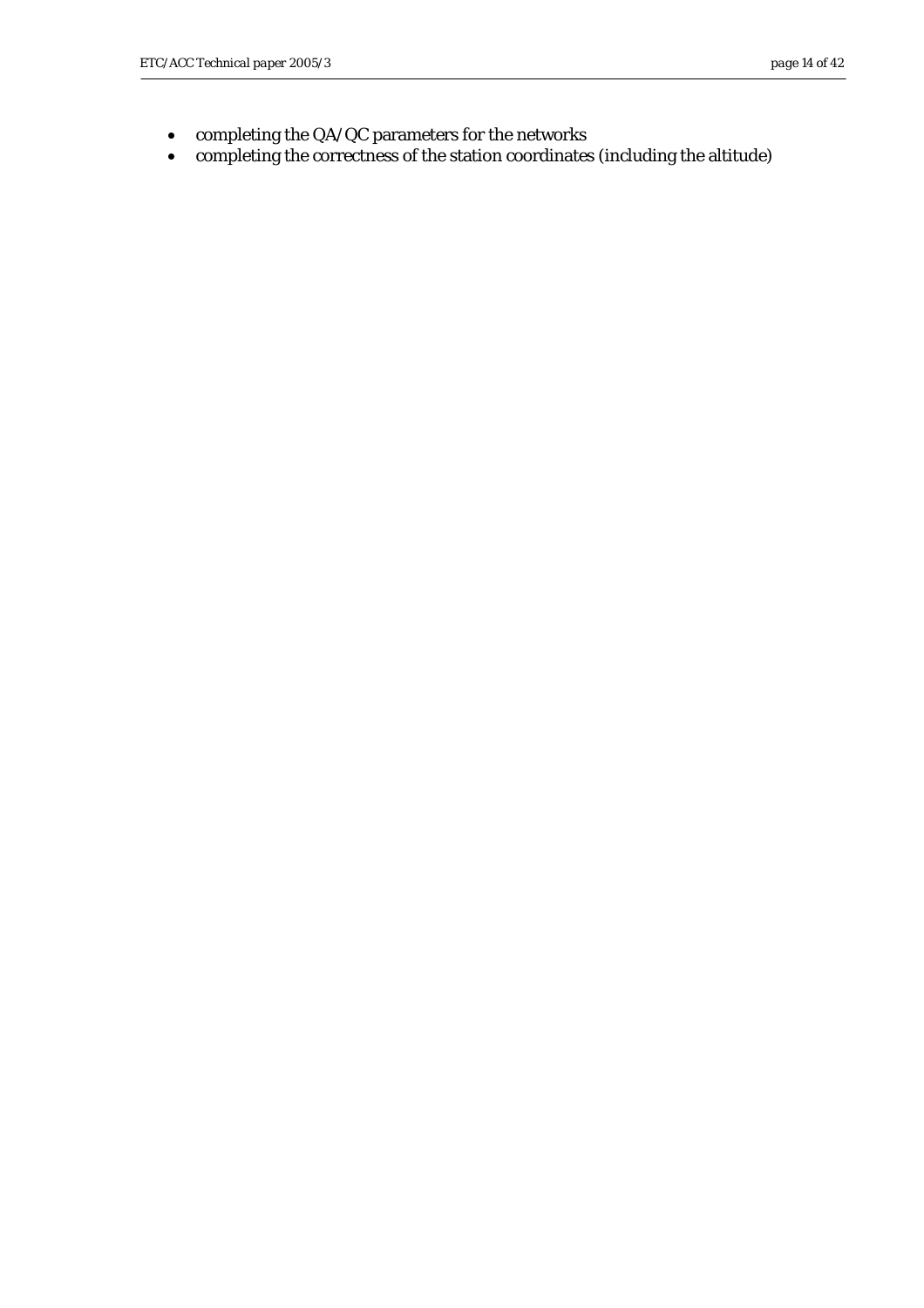## <span id="page-14-0"></span>**References**

Buijsman E, Van Hooydonk PR, Mol WJA, Cernikovsky L. 2004a. European exchange of air quality monitoring meta information in 2002. ETC/ACC Technical Paper 2004/1. See http://air-climate.eionet.eu.int/reports

Buijsman E, Leeuw FAAM de, Hooydonk P van, Smet P de, Mol W. 2004b. QA/QC plan for air quality data collecting under the Exchange of Information decision. Final draft. European Topic Centre on Air and Climate Change, Bilthoven, The Netherlands. http://air-climate.eionet.eu.int/meetings/past\_html (9th AQ-Eionet Workshop)

- Buijsman E, Leeuw FAAM de, 2004c. Correction factors and PM<sub>10</sub> measurements. decision. Document on the 9th EIONET Workshop on Air Quality Management and Assessment in Oslo 2004, European Topic Centre on Air and Climate Change, Bilthoven, The Netherlands. http://air-climate.eionet.eu.int/meetings (9th AQ-Eionet Workshop)
- ETC/ACC. 2005. Implementation Plan. ETC/ACC under the 2005 Subvention. Final draft, 2 March 2005.
- EU. 1997. Council Decision of 27 January 1997 establishing a reciprocal exchange of information and data from networks and individual stations measuring ambient air pollution within the Member States (97/101/EC). Official Journal L 035, 05/02/1997, pp. 14-22.
- EU. 2001a. Commission Decision of 17 October 2001 amending the Annexes to Council Decision 97/101/EC establishing a reciprocal exchange of information and data from networks and individual stations measuring ambient air pollution within the Member States (2001/752/EC). Official Journal L 282, 26/10/2001, pp. 69–76.
- EU. 2001b. Corrigendum to Commission Decision 2001/752/EC of 17 October 2001 amending the Annexes to Council Decision 97/101/EC establishing a reciprocal exchange of information and data from networks and individual stations measuring ambient air pollution within the Member States. Official Journal L 334, 18/12/2001, pp. 35.
- Garber W, Colosio J, Grittner S, Larssen S, Rasse D, Schneider J, Houssiau M. 2002. Guidance on the Annexes to Decision 97/101/EC on Exchange of Information as revised by Decision 2001/752/EC. European Commission, DG Environment, Brussels.
- Larssen S, Sluyter R, Helmis C. 1999. Criteria for EUROAIRNET. The EEA Air Quality and Information Network. Technical Report No. 12. European Environment Agency, Copenhagen.
- Mol WJA, 2005a. AirBase, Data Exchange Module (DEM), Manual. See http://airclimate.eionet.eu.int/country\_tools/aq/aq-dem/dem\_install.html
- Mol WJA, Van Hooydonk PR. 2005b. European exchange of air quality monitoring meta information in 2003. ETC/ACC Technical Paper 2005/2. (in preparation)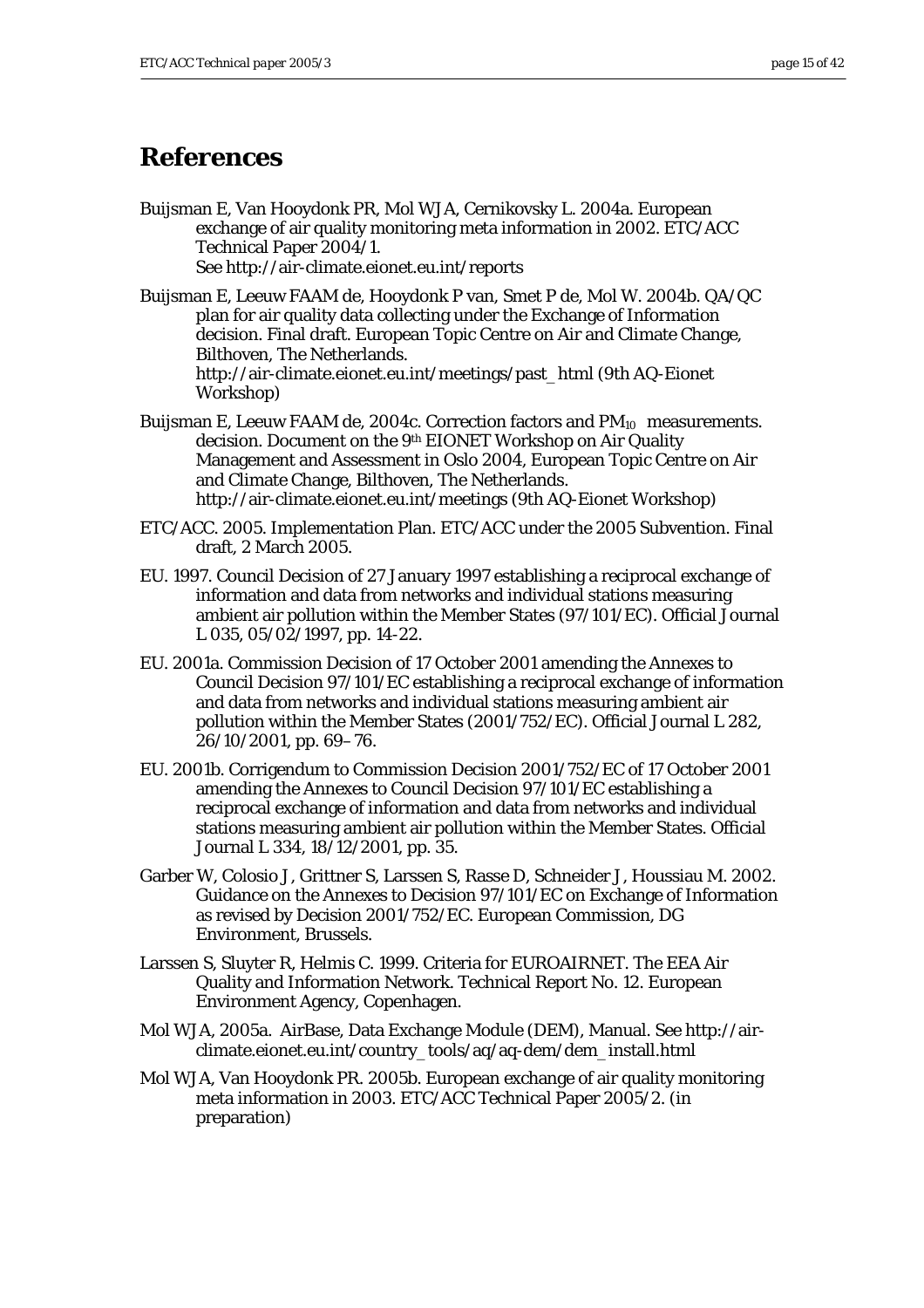# <span id="page-15-0"></span>**ANNEX A EXCHANGE OF INFORMATION**

The Exchange of Information Decision requires a large set of meta information to be delivered to the Commission (EU, 1997, 2001a, 2001b). Part of this information is mandatory (*Table A.1*) and the other items (*Table A.2*) are to be delivered to the Commission 'to the extent possible' and 'as much information as feasible should be supplied".

*Table A.1 Overview of mandatory meta information to be delivered under the Exchange of Information (EoI)* 

| Item <sup>a</sup> | Description                                                                        |
|-------------------|------------------------------------------------------------------------------------|
| I.1.              | Name of the network                                                                |
| I.4.1.            | Name of the body responsible for network management                                |
| I.4.2.            | Name of person responsible                                                         |
| I.4.3.            | <b>Address</b>                                                                     |
| I.4.4.            | Telephone and fax numbers                                                          |
| I.5.              | Time reference basis                                                               |
| II.1.1.           | Name of the station                                                                |
| II.1.4.           | Station code given under the present decision and to be provided by the Commission |
| II.1.8.           | Geographical co-ordinates                                                          |
| II.1.10.          | Pollutants measured                                                                |
| II.1.11.          | Meteorological parameters measured                                                 |
| II.2.1.           | Type of area                                                                       |
|                   |                                                                                    |

(a) Numbers according to Annex II of the EoI (EU, 2001)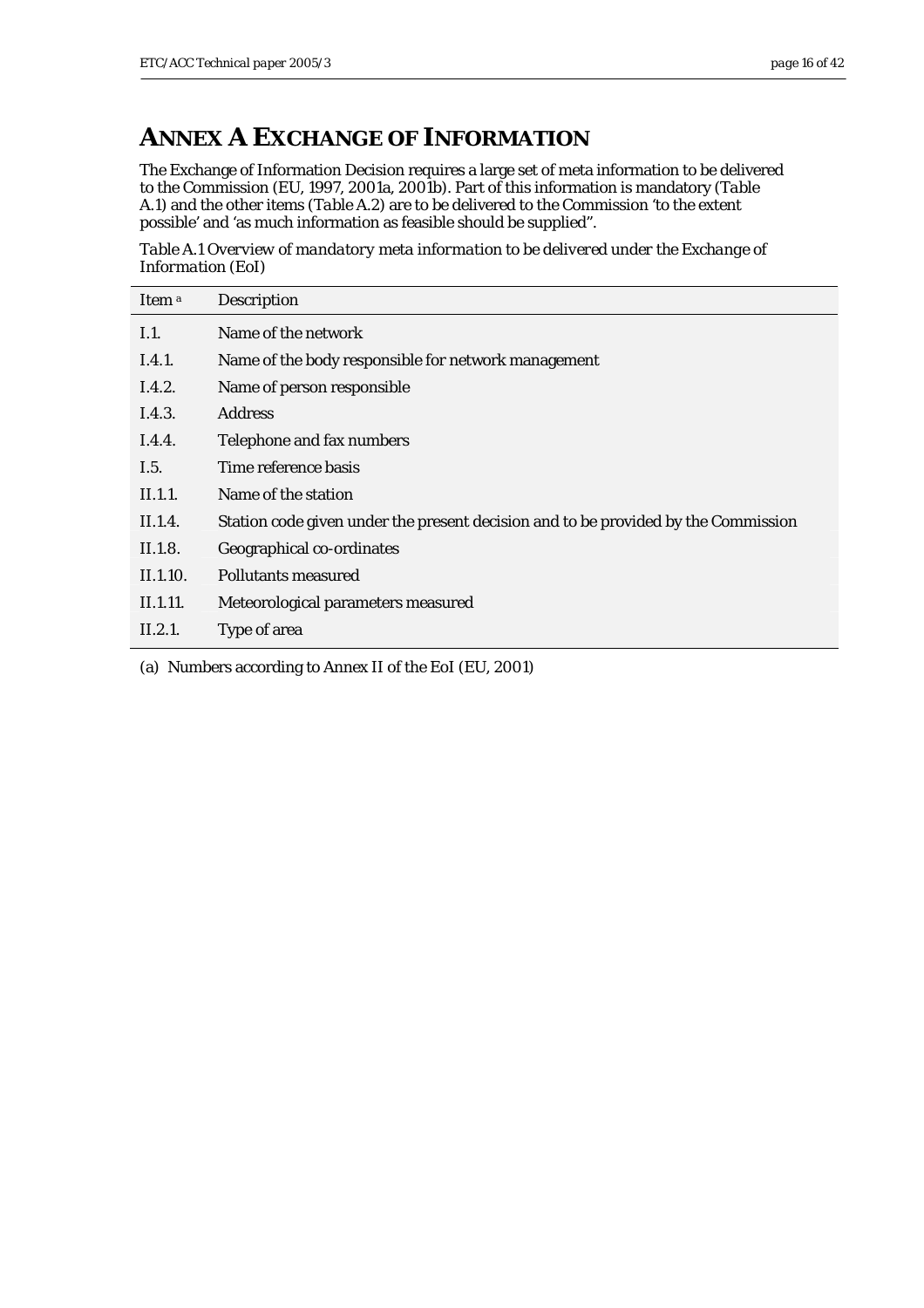| Item <sup>a</sup> | Description                                              |
|-------------------|----------------------------------------------------------|
| I.2.              | Abbreviation (of the network)                            |
| I.3.              | Type of networks                                         |
| I.4.5.            | E-mail (of the body responsible for the network)         |
| I.4.6.            | <b>Website address</b>                                   |
| II.1.2.           | Name of the town/city of location (of the station)       |
| II.1.3.           | National and/or local reference number or code           |
| II.1.5.           | Name of technical body responsible for the station       |
| II.1.6.           | Bodies or programmes to which data are reported          |
| II.1.7.           | <b>Monitoring objectives</b>                             |
| II.1.9.           | <b>NUTS</b> level IV                                     |
| II.1.12           | Other relevant information                               |
| II.2.2.           | Type of station in relation to dominant emission sources |
| II.2.3.           | Additional information about the station                 |
| III.1.1.          | Name (of measurement equipment)                          |
| III.1.2.          | Analytical principle or measurement method               |
| III.2.1.          | Location of sampling point                               |
| III.2.2           | Height of sampling point                                 |
| III.2.3           | <b>Result-integrating time</b>                           |
| III.2.4           | Sampling time                                            |

*Table A.2. Overview of non-mandatory meta information to be delivered under the Exchange of Information (EoI)* 

(a) Numbers according to the Annex II of the Exchange of Information (EU, 2001)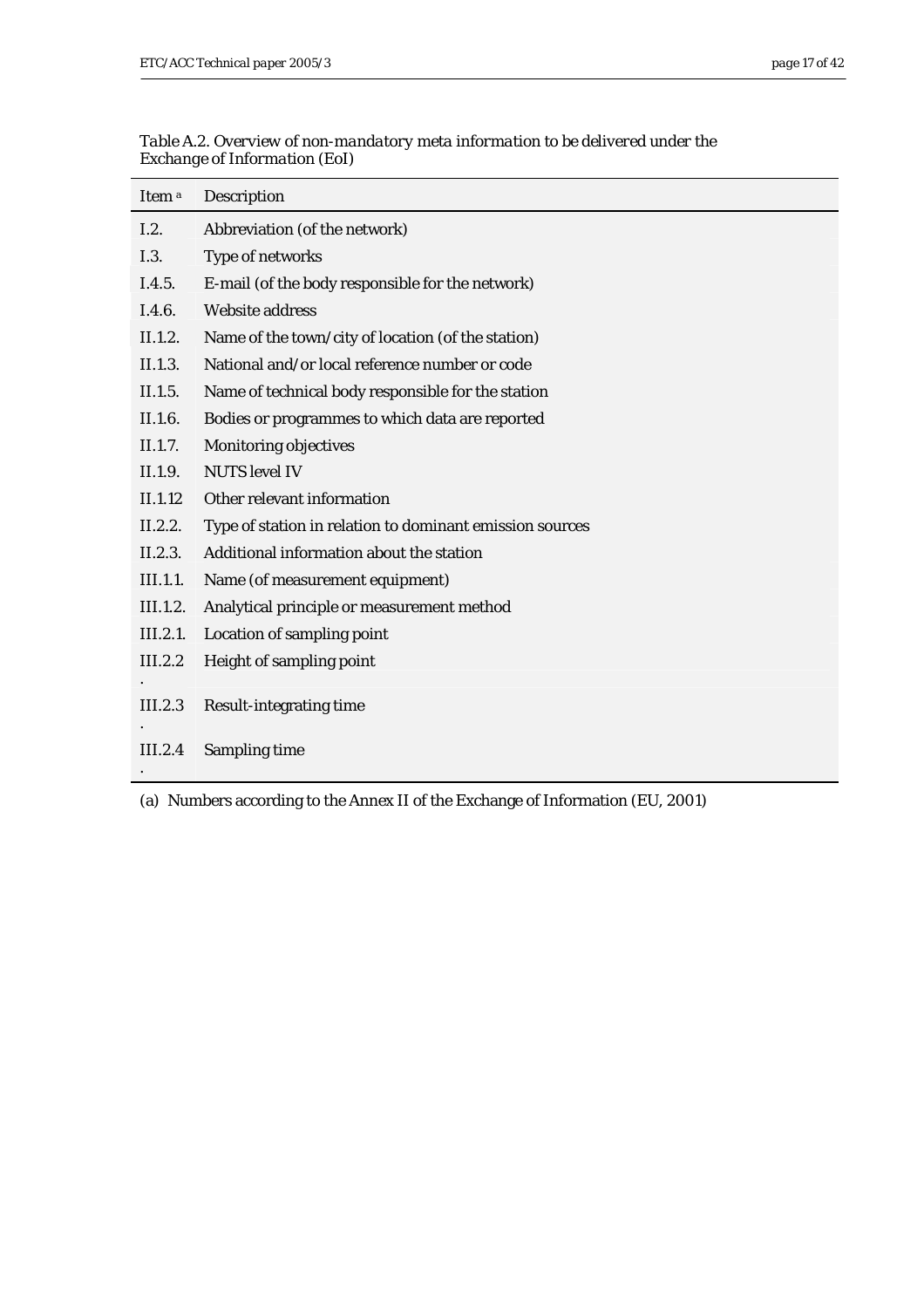# <span id="page-17-0"></span>**Annex B AGGREGATION OF DATA AND CALCULATION OF STATISTICS**

In aggregation of hourly data to longer averaging periods (8 hourly, daily) a 75% availability of raw data is required to calculate a valid aggregated value. That is, starting with hourly concentrations:

- a daily averaged concentration is calculated when at least 13 valid hourly values are available with not more than 6 successive hourly values missing;
- a 8-hourly averaged concentration is calculated when at least 6 valid hourly values are available;
- maximum daily 8-hour mean is calculated when at least 18 valid running 8-hour averages per day are available.

Annual statistical parameters as given in Table B.1 are routinely calculated and stored in AIRBASE. The statistical parameters are calculated irrespective of the proportion of valid data (data capture). Criteria on data capture are given both in the EoI decision and in the respective daughter directives. These criteria refer to the use of the monitoring data for checking compliance with air quality limit or target values. The objective of the EoI is not and should not be to replace official reporting and identification of exceedances of air quality limit values. This remains the responsibility of the Member States. For other objectives, these data capturecriteria might be too stringent. Therefore, no rejection criteria have been applied; depending on his application the user has to define his own set of data capture criteria.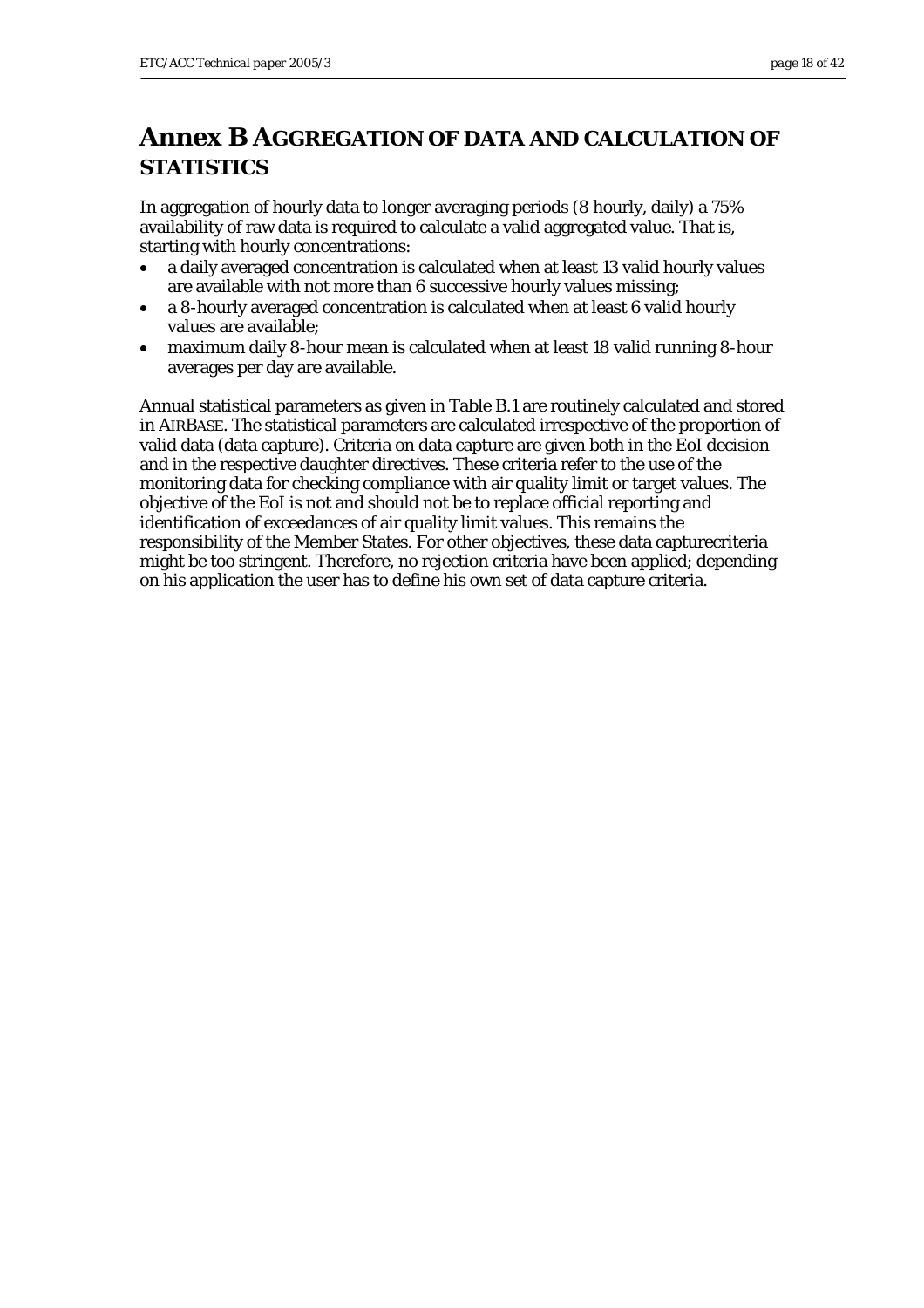| Component                 | Parameter based on                   |                                         |                          |
|---------------------------|--------------------------------------|-----------------------------------------|--------------------------|
|                           | 1 hour values                        | daily values                            | Daily 8h maxima          |
| Sulphur                   | • annual mean                        | $\bullet$ annual mean                   |                          |
| dioxide                   | • 50 percentile                      | • 50 percentile                         |                          |
| (SO <sub>2</sub> )        | • 95 percentile                      | • 95 percentile                         |                          |
|                           | • 98 percentile                      | • 98 percentile                         |                          |
|                           | $\bullet$ maximum                    | $\bullet$ maximum                       |                          |
|                           | • hours with $c > 350$               | • days with $c > 125$                   |                          |
|                           | $\mu$ g/m <sup>3</sup>               | $\mu$ g/m <sup>3</sup>                  |                          |
|                           | • 25 <sup>th</sup> highest value     | $\bullet$ 4 <sup>th</sup> highest value |                          |
| Nitrogen                  | • annual mean                        | • annual mean                           |                          |
| dioxide                   | • 50 percentile                      | • 50 percentile                         |                          |
| (NO <sub>2</sub> )        | • 95 percentile                      | • 95 percentile                         |                          |
|                           | • 98 percentile                      | • 98 percentile                         |                          |
|                           | $\bullet$ maximum                    | $\bullet$ maximum                       |                          |
|                           | • hours $c > 200 \mu g/m^3$          |                                         |                          |
|                           | • 19th highest value                 |                                         |                          |
| Nitrogen<br>monoxide      | • annual mean                        | • annual mean                           |                          |
| (NO)                      | • 50 percentile                      | • 50 percentile                         |                          |
|                           | • 95 percentile                      | • 95 percentile                         |                          |
|                           | • 98 percentile                      | • 98 percentile                         |                          |
|                           | $\bullet$ maximum                    | $\bullet$ maximum                       |                          |
| <b>Nitrogen</b><br>oxides | • annual mean                        | · annual mean                           |                          |
| $(NO_x)$ b                | • 50 percentile                      | • 50 percentile                         |                          |
|                           | • 95 percentile                      | • 95 percentile                         |                          |
|                           | • 98 percentile<br>$\bullet$ maximum | • 98 percentile<br>$\bullet$ maximum    |                          |
| Ozone                     | • annual mean                        | · annual mean                           | • annual mean            |
| $(O_3)$                   | • 50 percentile                      |                                         | • 50 percentile          |
|                           | • 95 percentile                      |                                         | • 95 percentile          |
|                           | • 98 percentile                      |                                         | • 98 percentile          |
|                           | $\bullet$ maximum                    |                                         | $\bullet$ maximum        |
|                           | $\bullet$ AOT40 <sup>a</sup>         |                                         | • days with $c > 120$    |
|                           |                                      |                                         | $\mu$ g/m <sup>3</sup> , |
|                           |                                      |                                         | • $26th$ highest value   |
| Carbon                    | • annual mean                        | • annual mean                           | • annual mean            |
| monoxide                  |                                      |                                         | • 50 percentile          |
| (CO)                      |                                      |                                         | • 95 percentile          |
|                           |                                      |                                         | • 98 percentile          |
|                           |                                      |                                         | $\bullet$ maximum        |
| Particulate               | · annual mean                        | · annual mean                           |                          |
| matter                    |                                      | • 50 percentile                         |                          |
| $(PM_{10})$               |                                      | • 95 percentile                         |                          |
|                           |                                      | • 98 percentile                         |                          |
|                           |                                      | $\bullet$ maximum                       |                          |
|                           |                                      | • days with $c > 50$                    |                          |
|                           |                                      | $\mu$ g/m <sup>3</sup> ,                |                          |
|                           |                                      | • $36th$ highest value                  |                          |
| other                     | • annual mean                        | • annual mean                           |                          |
|                           | • 50 percentile                      | • 50 percentile                         |                          |
|                           | • 95 percentile                      | • 95 percentile                         |                          |
|                           | • 98 percentile                      | • 98 percentile                         |                          |
|                           | $\bullet$ maximum                    | $\bullet$ maximum                       |                          |

*Table B.1. Annual statistical parameters*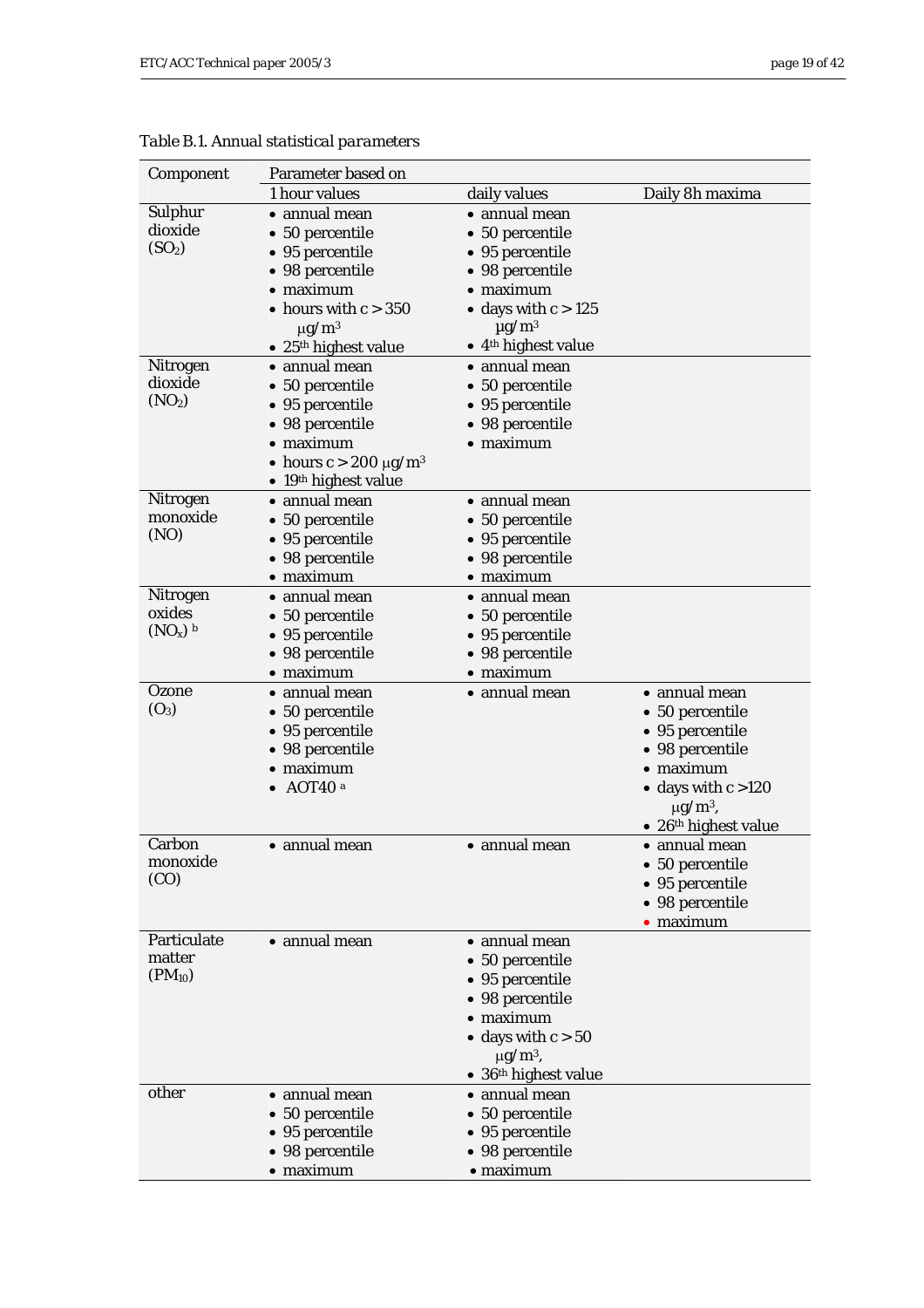- (a) AOT40 value is calculated from hourly values between 8.00 and 20.00 CET from 1 May to 31 July according to the definition in the ozone directive (EU, 2002). In all reports an estimated value corrected for missing values will be presented.
- (b) Nitrogen oxides, NOx, are defined as the sum of nitric oxide (NO) and nitrogen dioxide  $(NO_2)$  added as part per billion and expressed as nitrogen dioxide in  $\mu$ g/m<sup>3</sup>, that is:

$$
C_{\rm NOx} = 46 (C_{\rm NO} / 30 + C_{\rm NO2} / 46)
$$

where  $C_{NO}$  and  $C_{NO2}$  are concentrations (in  $\mu$ g/m<sup>3</sup>) of NO and NO<sub>2</sub>, respectively, and  $C_{NOx}$ is the  $NO_x$  concentrations in µg  $NO_2$ -equivalent/m<sup>3</sup>. In case at a specific station for a specific hour no information on  $NO_x$  has been submitted but if valid values have been submitted both for NO and  $NO<sub>2</sub>$ , the missing hourly  $NO<sub>x</sub>$  value will be calculated according to above equation.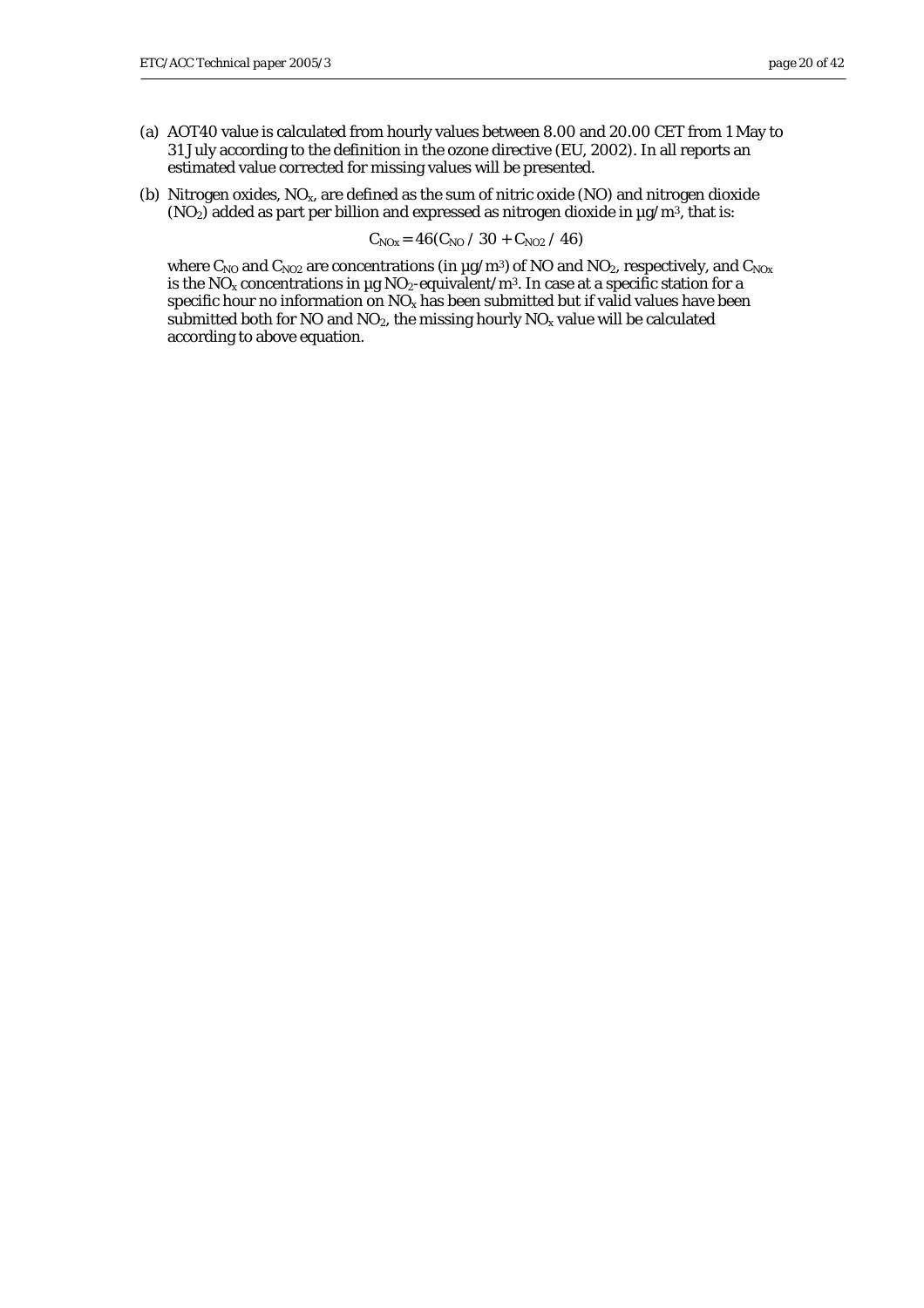## <span id="page-20-0"></span>**ANNEX C DETECTION OF OUTLIERS.**

In DEM a module is added which enables the user to check on outliers on the imported hourly and daily values. If outliers are detected, a report is generated informing the user. With the help of this report, the user can determine whether the detected outliers are extreme but correct values, or are caused by wrongly entered data values during import.

The procedure simply checks whether the concentration falls within the interval spanned by a given minimum and maximum value. Default minimum and maximum values are given in Table C.1; optionally the user can introduce his own interval.

| Comp.<br>nr    | Short<br>component<br>name       | Component name                    | Type  | min_value    | max_value      | unit            |
|----------------|----------------------------------|-----------------------------------|-------|--------------|----------------|-----------------|
| $\mathbf{1}$   | SO <sub>2</sub>                  | Sulphur dioxide                   | day   | $-10$        | 337,5          | ug/m3           |
| $\mathbf{1}$   | SO <sub>2</sub>                  | Sulphur dioxide                   | hour  | $-10$        | 450            | ug/m3           |
| 3              | <b>SA</b>                        | Strong acidity                    | day   | $-10$        | 337,5          | ug SO2/m3       |
| 4              | <b>SPM</b>                       | Total suspended particulates      | day   | $-10$        | 525            | ug/m3           |
| $\overline{4}$ | <b>SPM</b>                       | Total suspended particulates      | hour  | $-10$        | 700            | $\text{ug/m3}$  |
| 5              | <b>PM10</b>                      | Particulate matter $< 10 \mu m$   | day   | $-10$        | 525            | ug/m3           |
| 5              | <b>PM10</b>                      | Particulate matter $< 10 \mu m$   | hour  | $-10$        | 700            | ug/m3           |
| 6              | <b>BS</b>                        | <b>Black smoke</b>                | day   | $-10$        | 525            | ug/m3           |
| $\overline{7}$ | O <sub>3</sub>                   | Ozone                             | day   | $-10$        | 300            | ug/m3           |
| $\overline{7}$ | O <sub>3</sub>                   | Ozone                             | hour  | $-10$        | 400            | ug/m3           |
| $\overline{7}$ | O <sub>3</sub>                   | Ozone                             | hour8 | $-10$        | 350            | ug/m3           |
| 8              | NO2                              | Nitrogen dioxide                  | day   | $-10$        | 337,5          | ug/m3           |
| 8              | NO2                              | Nitrogen dioxide                  | hour  | $-10$        | 450            | $\frac{ug}{m3}$ |
| 9              | <b>NOX</b>                       | Nitrogen oxides                   | day   | $-10$        | 1125           | ug NO2/m3       |
| 9              | <b>NOX</b>                       | Nitrogen oxides                   | hour  | $-10$        | 1500           | ug NO2/m3       |
| 10             | CO                               | Carbon monoxide                   | day   | $-10$        | 15             | mg/m3           |
| 10             | CO                               | Carbon monoxide                   | hour  | $-10$        | 20             | mg/m3           |
| 10             | CO                               | Carbon monoxide                   | hour8 | $-10$        | 15             | mg/m3           |
| 11             | H2S                              | Hydrogen sulphide                 | hour  | $-10$        | 35             | ug/m3           |
| 12             | Pb                               | Lead                              | day   | $-10$        | 5              | ug/m3           |
| 13             | Hg                               | Mercury                           | day   | $-10$        | 10             | ng/m3           |
| 14             | Cd                               | Cadmium                           | day   | $-10$        | 50             | ng/m3           |
| 15             | Ni                               | Nickel                            | day   | $-10$        | 200            | ng/m3           |
| 18             | As                               | Arsenic                           | day   | $-10$        | 60             | ng/m3           |
| 20             | C6H6                             | Benzene                           | day   | $-10$        | 35             | ug/m3           |
| 20             | C6H6                             | Benzene                           | hour  | $-10$        | 50             | ug/m3           |
| 21             | C6H5-CH3                         | Toluene                           | day   | $\mbox{-}10$ | 150            | ug/m3           |
| 21             | C6H5-CH3                         | Toluene                           | hour  | $\mbox{-}10$ | 200            | ug/m3           |
| 22             | C6H5-<br>$CH=CH2$                | Styrene                           | day   | $\mbox{-}10$ | 3              | ug/m3           |
| 24             | CH <sub>2</sub> =CH-<br>$CH=CH2$ | 1.3 Butadiene                     | hour  | $-10$        | 3              | ug/m3           |
| 25             | <b>HCHO</b>                      | Formaldehyde                      | day   | $-10$        | 75             | ug/m3           |
| 26             | CHCl=CCl2                        | Trichloroethylene                 | day   | $\mbox{-}10$ | 3              | ug/m3           |
| 27             | C <sub>2</sub> C <sub>14</sub>   | Tetrachloroethylene               | day   | $-10$        | $\overline{3}$ | ug/m3           |
| 32             | THC (NM)                         | Total non-methane<br>hydrocarbons | hour  | $-10$        | 2500           | ug C/m3         |

*Table C.1. Definition of concentration interval used in outlier check.*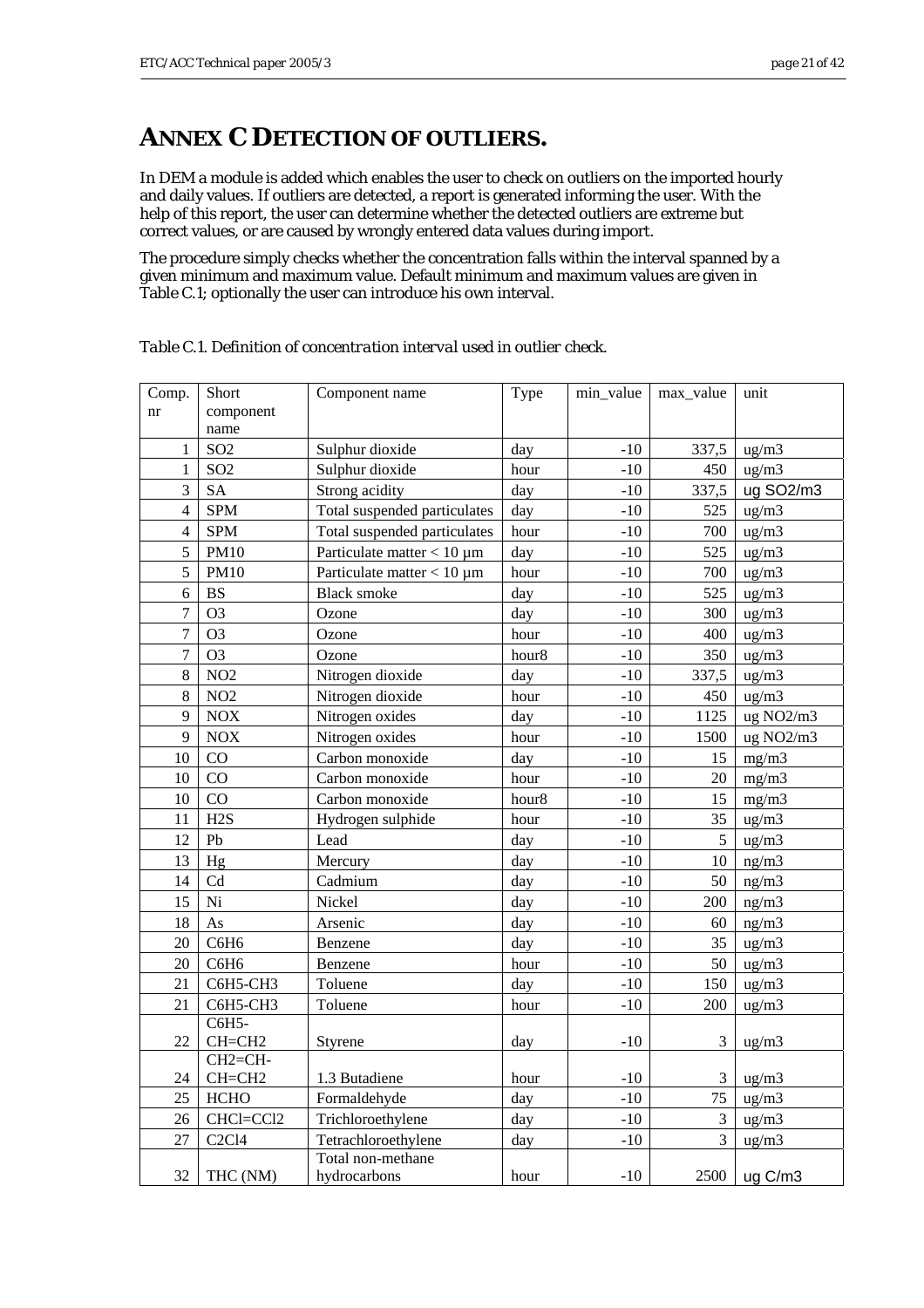| Comp. | Short                            | Component name          | Type | min_value | max_value      | unit                |
|-------|----------------------------------|-------------------------|------|-----------|----------------|---------------------|
| nr    | component                        |                         |      |           |                |                     |
|       | name                             |                         |      |           |                |                     |
| 35    | NH <sub>3</sub>                  | Ammonia                 | day  | $-10$     | 300            | $\mu$ g/m $3$       |
| 35    | NH <sub>3</sub>                  | Ammonia                 | hour | $-10$     | 300            | ug/m3               |
| 38    | $\rm NO$                         | Nitrogen monoxide       | day  | $-10$     | 675            | ug/m3               |
| 38    | NO                               | Nitrogen monoxide       | hour | $-10$     | 900            | ug/m3               |
| 39    | HCl                              | Hydrogen chloride       | hour | $-10$     | 900            | ug/m3               |
| 41    | CH <sub>4</sub>                  | Methane                 | hour | $-10$     | 2400           | $\frac{ug}{m3}$     |
| 45    | NH <sub>4</sub>                  | Particulate ammonium    | day  | $-10$     | $20\,$         | ug/m3               |
| 46    | NO <sub>3</sub>                  | Particulate nitrate     | day  | $-10$     | 60             | $\text{ug/m3}$      |
|       | SO4 (H2SO4                       |                         |      |           |                |                     |
|       | aerosols)                        |                         |      |           |                |                     |
| 47    | $(SO4--)$                        | Particulate sulfate     | day  | $-10$     | 30             | $\mu$ g/m $\lambda$ |
| 63    | Zn                               | Zinc                    | day  | $-10$     | 0,5            | ug/m3               |
| 67    | HNO3+NO3                         | Total nitrate           | day  | $-10$     | 80             | ug N/m3             |
| 68    | NH3+NH4                          | Total ammonium          | day  | $-10$     | 100            | ug N/m3             |
|       | H3C-CH2-                         |                         |      |           |                |                     |
| 394   | CH <sub>2</sub> -CH <sub>3</sub> | n-Butane                | hour | $-10$     | 20             | ug/m3               |
| 412   | $\bf k$                          | conductivity            | day  | $-10$     | 3              | uS/cm               |
| 428   | C2H6                             | Ethane                  | hour | $-10$     | 3              | ug/m3               |
| 430   | Ethene                           | ethene                  | hour | $-10$     | 6000           | pptv                |
| 431   | C6H5-C2H5                        | Ethyl benzene           | day  | $-10$     | 3              | ug/m3               |
| 431   | C6H5-C2H5                        | Ethyl benzene           | hour | $-10$     | 3              | $\mu$ g/m $\lambda$ |
| 432   | $HC=CH$                          | Ethyne (Acetylene)      | hour | $-10$     | $\,8\,$        | $\mu$ g/m $\lambda$ |
| 441   | C7H16                            | n-Heptane               | day  | $-10$     | 3              | ug/m3               |
| 441   | C7H16                            | n-Heptane               | hour | $-10$     | 3              | ug/m3               |
| 443   | C36H14                           | n-Hexane                | day  | $-10$     | 3              | ug/m3               |
| 443   | C36H14                           | n-Hexane                | hour | $-10$     | $\overline{3}$ | ug/m3               |
|       | m,p-                             |                         |      |           |                |                     |
| 464   | C6H4(CH3)2                       | m,p-Xylene              | day  | $-10$     | 10             | ug/m3               |
|       | m,p-                             |                         |      |           |                |                     |
| 464   | C6H4(CH3)2                       | m,p-Xylene              | hour | $-10$     | 10             | ug/m3               |
| 475   | <b>C8H18</b>                     | n-Octane                | day  | $-10$     | 3              | ug/m3               |
| 475   | <b>C8H18</b>                     | n-Octane                | hour | $-10$     | $\overline{3}$ | ug/m3               |
|       | o-C6H4-                          |                         |      |           |                |                     |
| 482   | (CH3)2                           | o-Xylene                | day  | $-10$     | 3              | ug/m3               |
|       | o-C6H4-                          |                         |      |           |                |                     |
| 482   | (CH3)2                           | o-Xylene                | hour | $-10$     | 3              | $\mu$ g/m $\lambda$ |
|       | H3C-(CH2)3-                      |                         |      |           |                |                     |
| 486   | CH <sub>3</sub><br>H3C-CH2-      | n-Pentane               | hour | $-10$     | 3              | $\mu$ g/m $\lambda$ |
| 503   | CH <sub>3</sub>                  | Propane                 | hour | $-10$     | 12             | $\mu$ g/m $3$       |
|       | CH2=CH-                          |                         |      |           |                |                     |
| 505   | CH <sub>3</sub>                  | Propene                 | hour | $-10$     | 5              | ug/m3               |
| 520   | $SO2 + SO4$ --                   | sum_sulph_diox_sulphate | day  | $-10$     | 150            | ug S/m3             |
| 629   | $Ca++$                           | calcium                 | day  | $-10$     | 1              | $\frac{ug}{m3}$     |
| 630   | $Ca++$                           | calcium                 | day  | $-10$     | 20             | mg/1                |
| 631   | $Cl-$                            | chloride                | day  | $-10$     | 10             | $\text{ug/m3}$      |
| 632   | $Cl-$                            | chloride                | day  | $-10$     | 200            | mg/1                |
| 648   | $H+$                             | Acidity                 | day  | $-10$     | 20             | ue H/l              |
| 658   | $K+$                             |                         |      |           |                |                     |
|       |                                  | potassium               | day  | $-10$     | 30             | mg/1                |
| 660   | $Mg++$                           | magnesium               | day  | $-10$     | 20             | mg/l                |
| 664   | $NH4+$                           | ammonium                | day  | $-10$     | 15             | mg N/l              |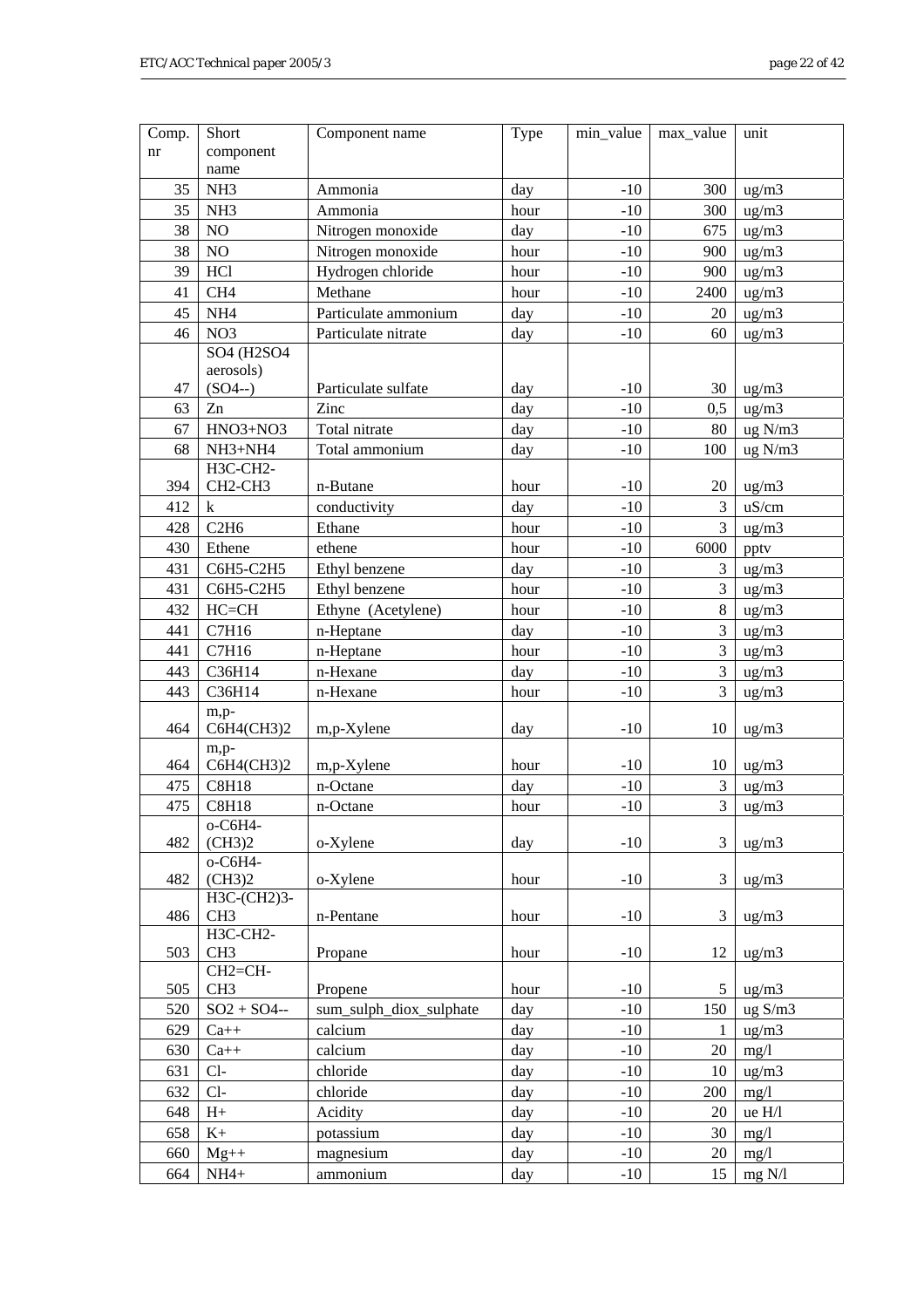| Comp. | <b>Short</b>                     | Component name                   | Type | min value | max value | unit                |
|-------|----------------------------------|----------------------------------|------|-----------|-----------|---------------------|
| nr    | component                        |                                  |      |           |           |                     |
|       | name                             |                                  |      |           |           |                     |
| 666   | NO <sub>3</sub>                  | nitrate                          | day  | $-10$     | 30        | mg N/l              |
| 669   | $Na+$                            | sodium                           | day  | $-10$     | 150       | mg/1                |
| 719   | $SO4$ --                         | sulphate                         | day  | $-10$     | 30        | mg S/l              |
| 753   | precip_amount                    | precipitation_amount             | day  | $\theta$  | 150       | mm                  |
| 2076  | pH                               | pH                               | day  | $\Omega$  | 14        | pH units            |
| 6001  | PM2.5                            | Particulate matter $< 2.5 \mu m$ | day  | $-10$     | 525       | $\mu$ g/m $\lambda$ |
| 6001  | PM2.5                            | Particulate matter $< 2.5 \mu m$ | hour | $-10$     | 700       | ug/m3               |
|       | $H2C=CH-$                        |                                  |      |           |           |                     |
| 6005  | CH <sub>2</sub> -CH <sub>3</sub> | 1-Butene                         | hour | $-10$     | 3         | ug/m3               |
|       | H3C-CH=CH-                       |                                  |      |           |           |                     |
| 6006  | CH3                              | trans-2-Butene                   | hour | $-10$     | 8         | ug/m3               |
|       | H3C-CH=CH-                       |                                  |      |           |           |                     |
| 6007  | CH <sub>3</sub>                  | cis-2-Butene                     | hour | $-10$     | 3         | $\mu$ g/m $\lambda$ |
| 6011  | C6H3-(CH3)3                      | 1,2,4-Trimethylbenzene           | day  | $-10$     | 3         | ug/m3               |
| 6012  | C6H3(CH3)3                       | 1,2,3-Trimethylbenzene           | day  | $-10$     | 3         | $\mu$ g/m $\lambda$ |
| 6013  | C6H3(CH3)3                       | 1,3,5-Trimethylbenzene           | day  | $-10$     | 3         | $\mu$ g/m $\lambda$ |

(For components not listed in this table min\_value = -99 and max\_value = 9999 is adopted )

| Table C.2. Country definition of concentration interval used in outlier check. For components |  |
|-----------------------------------------------------------------------------------------------|--|
| not listed the default values (see Table C.1) is used.                                        |  |

| Country                  | Comp.        | Short            | Component name                  | Type | min value | max value | unit            |
|--------------------------|--------------|------------------|---------------------------------|------|-----------|-----------|-----------------|
| code                     | nr.          | Component        |                                 |      |           |           |                 |
|                          |              | name             |                                 |      |           |           |                 |
| BE                       | 14           | Cd               | Cadmium                         | day  | $-10$     | 700       | ng/m3           |
| BE                       | 15           | Ni               | Nickel                          | day  | $-10$     | 1900      | ng/m3           |
| BE                       | 18           | As               | Arsenic                         | day  | $-10$     | 100       | ng/m3           |
| BG                       | $\mathbf{1}$ | SO <sub>2</sub>  | Sulphur dioxide                 | hour | $-10$     | 1800      | ug/m3           |
|                          |              |                  | Total suspended                 |      |           |           |                 |
| BG                       | 4            | <b>SPM</b>       | particulates                    | day  | $-10$     | 1200      | $\frac{ug}{m3}$ |
| <b>BG</b>                | 11           | H2S              | Hydrogen sulphide               | hour | $-10$     | 100       | ug/m3           |
| <b>BG</b>                | 35           | NH <sub>3</sub>  | Ammonia                         | hour | $-10$     | 2100      | ug/m3           |
| DE                       | 1            | SO <sub>2</sub>  | Sulphur dioxide                 | hour | $-10$     | 1000      | ug/m3           |
|                          |              |                  | Total suspended                 |      |           |           |                 |
| DE                       | 4            | <b>SPM</b>       | particulates                    | hour | $-10$     | 1100      | $\frac{ug}{m3}$ |
| DE                       | 5            | <b>PM10</b>      | Particulate matter $< 10 \mu m$ | hour | $-10$     | 2400      | ug/m3           |
| DE                       | 20           | C6H6             | Benzene                         | hour | $-10$     | 400       | ug/m3           |
| DE                       | 38           | NO               | Nitrogen monoxide               | hour | $-10$     | 1200      | ug/m3           |
| DK                       | 38           | NO               | Nitrogen monoxide               | hour | $-10$     | 1000      | ug/m3           |
|                          |              |                  | Total suspended                 |      |           |           |                 |
| $\rm EE$                 | 4            | <b>SPM</b>       | particulates                    | day  | $-10$     | 800       | ug/m3           |
| ES                       | $\mathbf{1}$ | SO <sub>2</sub>  | Sulphur dioxide                 | day  | $-10$     | 450       | $\frac{ug}{m3}$ |
| <b>ES</b>                | $\mathbf{1}$ | SO <sub>2</sub>  | Sulphur dioxide                 | hour | $-10$     | 1200      | ug/m3           |
|                          |              |                  | Total suspended                 |      |           |           |                 |
| ES                       | 4            | <b>SPM</b>       | particulates                    | hour | $-10$     | 1200      | ug/m3           |
| ES                       | 5            | <b>PM10</b>      | Particulate matter $< 10 \mu m$ | day  | $-10$     | 1400      | ug/m3           |
| ES                       | 5            | <b>PM10</b>      | Particulate matter $< 10 \mu m$ | hour | $-10$     | 1400      | $\text{ug/m3}$  |
| ES                       | 8            | NO <sub>2</sub>  | Nitrogen dioxide                | hour | $-10$     | 700       | $\frac{ug}{m3}$ |
| ES                       | 20           | C6H <sub>6</sub> | Benzene                         | day  | $-10$     | 100       | ug/m3           |
| $\mathop{\hbox{\rm ES}}$ | 20           | C6H6             | Benzene                         | hour | $-10$     | 100       | ug/m3           |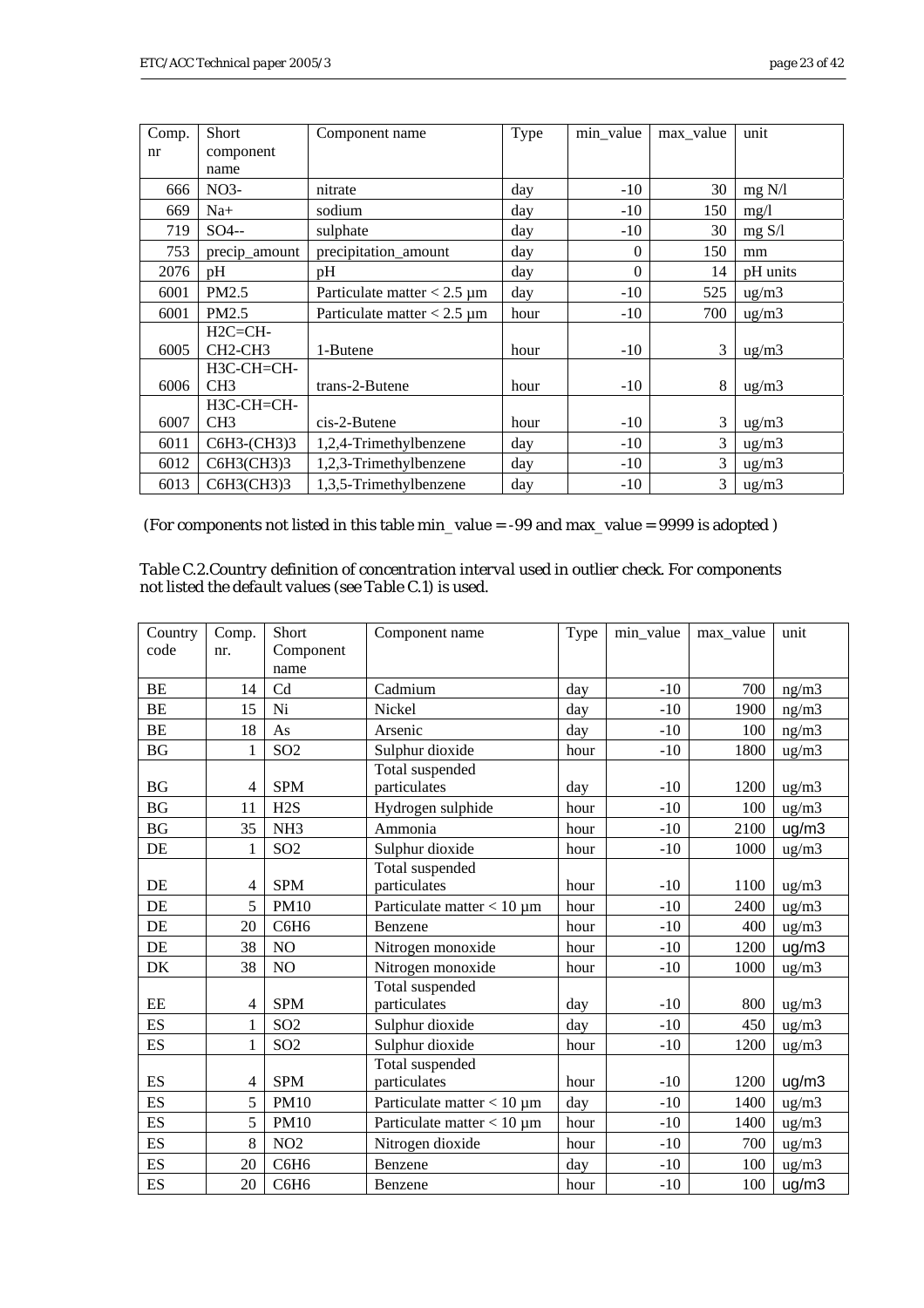| Country                           | Comp.                    | Short                            | Component name                  | Type | min value        | max_value | unit              |
|-----------------------------------|--------------------------|----------------------------------|---------------------------------|------|------------------|-----------|-------------------|
| code                              | nr.                      | Component                        |                                 |      |                  |           |                   |
|                                   |                          | name                             |                                 |      |                  |           |                   |
| ES                                | 38                       | NO                               | Nitrogen monoxide               | hour | $-10$            | 1200      | ug/m3             |
| ${\rm FI}$                        | 1                        | SO <sub>2</sub>                  | Sulphur dioxide                 | day  | $\boldsymbol{0}$ | 150       | ug/m3             |
| FI                                | $\mathbf{1}$             | SO <sub>2</sub>                  | Sulphur dioxide                 | hour | $\boldsymbol{0}$ | 500       | ug/m3             |
|                                   |                          |                                  | Total suspended                 |      |                  |           |                   |
| ${\rm FI}$                        | $\overline{\mathcal{A}}$ | <b>SPM</b>                       | particulates                    | day  | $\boldsymbol{0}$ | 1000      | ug/m3             |
| ${\rm FI}$                        | 5                        | <b>PM10</b>                      | Particulate matter $< 10 \mu m$ | hour | $-5$             | 1000      | ug/m3             |
| ${\rm FI}$                        | 7                        | O <sub>3</sub>                   | Ozone                           | hour | $-2$             | 190       | $\text{ug/m3}$    |
| ${\rm FI}$                        | 8                        | NO <sub>2</sub>                  | Nitrogen dioxide                | hour | $-5$             | 250       | ug/m3             |
| ${\rm FI}$                        | 10                       | CO                               | Carbon monoxide                 | hour | $-2$             | 15        | mg/m3             |
| <b>GB</b>                         | $\mathbf{1}$             | SO <sub>2</sub>                  | Sulphur dioxide                 | hour | $-10$            | 700       | ug/m3             |
|                                   |                          |                                  |                                 |      |                  |           | ug                |
| GB                                | 9                        | <b>NOX</b>                       | Nitrogen oxides                 | hour | $-10$            | 2000      | NO2/m3            |
| <b>GR</b>                         | $\mathbf{1}$             | SO <sub>2</sub>                  | Sulphur dioxide                 | hour | $-10$            | 600       | ug/m3             |
| <b>GR</b>                         | 5                        | <b>PM10</b>                      | Particulate matter $< 10 \mu m$ | hour | $-10$            | 900       | ug/m3             |
| ${\rm IS}$                        | 5                        | <b>PM10</b>                      | Particulate matter $< 10 \mu m$ | hour | $-10$            | 800       | $\frac{ug}{m3}$   |
| $\ensuremath{\mathsf{IT}}$        | $\mathbf{1}$             | SO <sub>2</sub>                  | Sulphur dioxide                 | hour | $-10$            | 2700      | ug/m3             |
| $\operatorname{IT}$               | 5                        | <b>PM10</b>                      | Particulate matter $< 10 \mu m$ | hour | $-10$            | 1000      | ug/m3             |
| $\ensuremath{\text{IT}}$          | 8                        | NO <sub>2</sub>                  | Nitrogen dioxide                | hour | $-10$            | 600       | $\frac{ug}{m3}$   |
|                                   |                          |                                  |                                 |      |                  |           | ug                |
| $\operatorname{IT}$               | 9                        | <b>NOX</b>                       | Nitrogen oxides                 | hour | $-10$            | 1900      | NO2/m3            |
| IT                                | 10                       | CO                               | Carbon monoxide                 | hour | $-10$            | 30        | mg/m3             |
| IT                                | 11                       | H <sub>2</sub> S                 | Hydrogen sulphide               | hour | $-10$            | 400       | $\mu$ g/m $3$     |
|                                   |                          |                                  | Total non-methane               |      |                  |           | ug                |
| $\ensuremath{\text{IT}}$          | 32                       | THC (NM)                         | hydrocarbons                    | hour | $-10$            | 3100      | C/m3              |
| IT                                | 38                       | NO                               | Nitrogen monoxide               | hour | $-10$            | 1100      | $\text{ug/m3}$    |
| $\ensuremath{\mathbf{MK}}\xspace$ | 1                        | SO <sub>2</sub>                  | Sulphur dioxide                 | day  | $-10$            | 600       | ug/m3             |
| $\rm NL$                          | 5                        | <b>PM10</b>                      | Particulate matter $< 10 \mu m$ | hour | $-10$            | 1300      | ug/m3             |
|                                   |                          |                                  |                                 |      |                  |           | ug                |
| NL                                | 9                        | <b>NOX</b>                       | Nitrogen oxides                 | hour | $-10$            | 1700      | NO2/m3            |
|                                   |                          | CH <sub>2</sub> =CH-             |                                 |      |                  |           |                   |
| NL                                | 24                       | $CH=CH2$                         | 1.3 Butadiene                   | day  | $-10$            | 10        | $\mu$ g/m $3$     |
| $\rm NL$                          | 27                       | C <sub>2</sub> C <sub>14</sub>   | Tetrachloroethylene             | day  | $-10$            | 10        | ug/m3             |
| $\rm NL$                          | 38                       | NO <sub>1</sub>                  | Nitrogen monoxide               | hour | $-10$            | 1000      | ug/m3             |
| $\rm NL$                          | 41                       | CH <sub>4</sub>                  | Methane                         | hour | $-10$            | 2700      | $\text{ug/m3}$    |
| $\rm NL$                          | 67                       | HNO3+NO3                         | Total nitrate                   | day  | $-10$            | 250       | $\text{ug } N/m3$ |
|                                   |                          | H3C-CH2-                         |                                 |      |                  |           |                   |
| NL                                | 394                      | CH <sub>2</sub> -CH <sub>3</sub> | n-Butane                        | hour | $-10$            | 15        | $\frac{ug}{m3}$   |
| NL                                | 412                      | $\bf k$                          | conductivity                    | hour | $-10$            | 110       | uS/cm             |
| $\rm NL$                          | 428                      | C2H6                             | Ethane                          | hour | $-10$            | 15        | ug/m3             |
| $\rm NL$                          | 431                      | C6H5-C2H5                        | Ethyl benzene                   | day  | $-10$            | 15        | ug/m3             |
| NL                                | 441                      | C7H16                            | n-Heptane                       | day  | $-10$            | 5         | $\frac{ug}{m3}$   |
| NL                                | 443                      | C36H14                           | n-Hexane                        | day  | $-10$            | 20        | $\frac{ug}{m3}$   |
|                                   |                          | m,p-                             |                                 |      |                  |           |                   |
| NL                                | 464                      | C6H4(CH3)2                       | m,p-Xylene                      | day  | $-10$            | 70        | ug/m3             |
|                                   |                          | m,p-                             |                                 |      |                  |           |                   |
| $\rm NL$                          | 464                      | C6H4(CH3)2                       | m,p-Xylene                      | hour | $-10$            | 15        | $\frac{ug}{m3}$   |
| $\rm NL$                          | 475                      | <b>C8H18</b>                     | n-Octane                        | day  | $-10$            | 10        | ug/m3             |
|                                   |                          | o-C6H4-                          |                                 |      |                  |           |                   |
| NL                                | 482                      | (CH3)2                           | o-Xylene                        | day  | $-10$            | 10        | ug/m3             |
|                                   |                          | H3C-                             |                                 |      |                  |           |                   |
| $\rm NL$                          | 486                      | (CH2)3-CH3                       | n-Pentane                       | hour | $-10$            | 10        | $\frac{ug}{m3}$   |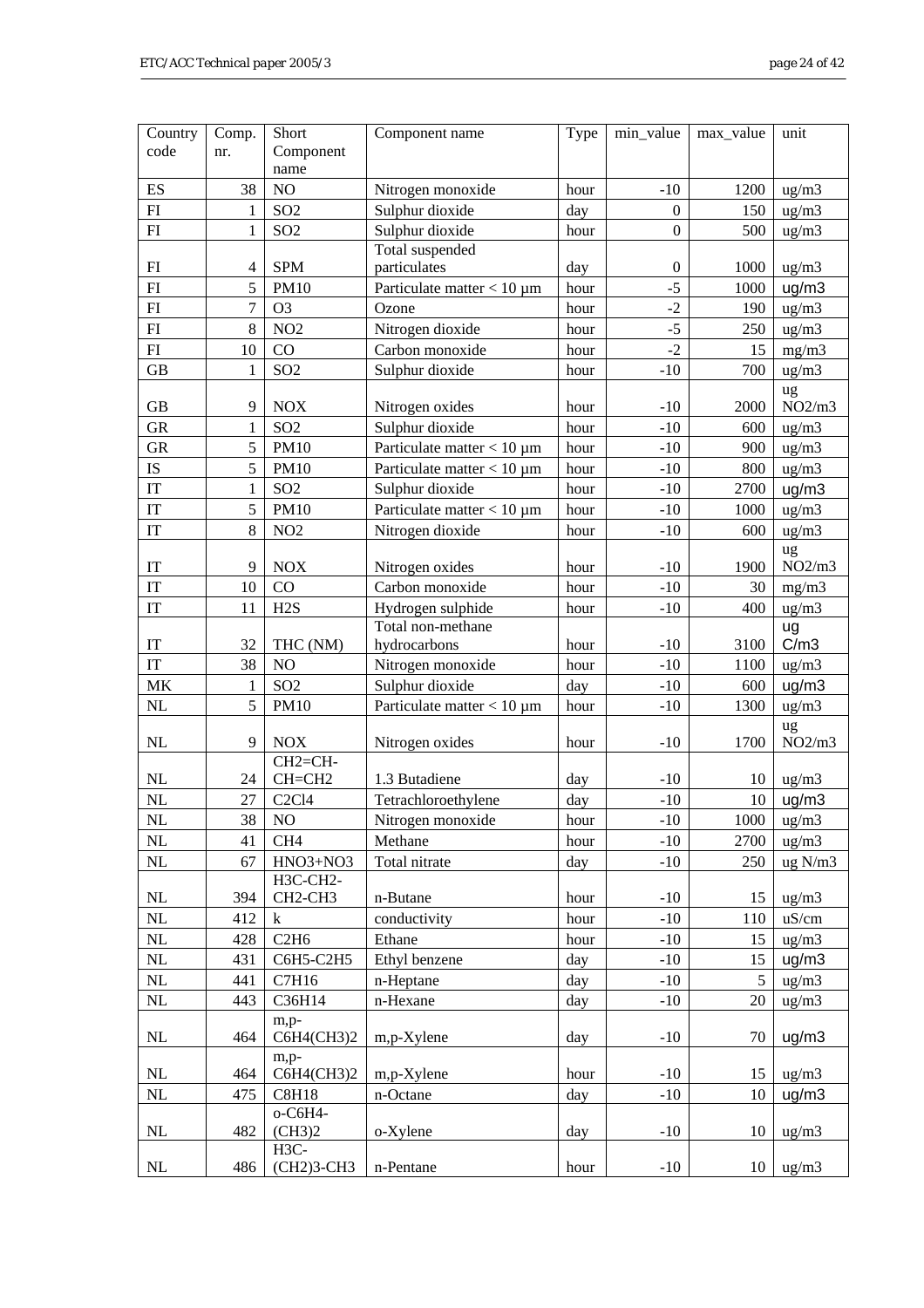| Country   | Comp.        | Short                | Component name                  | Type | min_value | max value | unit                |
|-----------|--------------|----------------------|---------------------------------|------|-----------|-----------|---------------------|
| code      | nr.          | Component            |                                 |      |           |           |                     |
|           |              | name                 |                                 |      |           |           |                     |
|           |              | H3C-CH2-             |                                 |      |           |           |                     |
| NL        | 503          | CH <sub>3</sub>      | Propane                         | hour | $-10$     | 20        | ug/m3               |
|           |              | CH <sub>2</sub> =CH- |                                 |      |           |           |                     |
| NL        | 505          | CH <sub>3</sub>      | Propene                         | hour | $-10$     | 10        | $\mu$ g/m $\lambda$ |
| NL        | 648          | $H+$                 | Acidity                         | day  | $-200$    | 50        | ue H/l              |
|           |              | C6H3-                |                                 |      |           |           |                     |
| NL        | 6011         | (CH3)3               | 1,2,4-Trimethylbenzene          | day  | $-10$     | 6         | $\text{ug/m3}$      |
| NL        | 6012         | C6H3(CH3)3           | 1,2,3-Trimethylbenzene          | day  | $-10$     | 10        | ug/m3               |
| NO        | 1            | SO <sub>2</sub>      | Sulphur dioxide                 | hour | $-10$     | 600       | ug/m3               |
| PL        | 5            | <b>PM10</b>          | Particulate matter $< 10 \mu m$ | day  | $-10$     | 600       | $\mu$ g/m $\lambda$ |
|           |              |                      |                                 |      |           |           | ug                  |
| PL        | 9            | <b>NOX</b>           | Nitrogen oxides                 | hour | $-10$     | 1900      | NO2/m3              |
| PT        | 1            | SO <sub>2</sub>      | Sulphur dioxide                 | hour | $-10$     | 1500      | $\mu$ g/m $\lambda$ |
| PT        | 38           | N <sub>O</sub>       | Nitrogen monoxide               | hour | $-10$     | 1500      | $\text{ug/m3}$      |
|           |              |                      | Total suspended                 |      |           |           |                     |
| <b>RO</b> | 4            | <b>SPM</b>           | particulates                    | day  | $-10$     | 600       | ug/m3               |
| <b>RO</b> | 12           | Pb                   | Lead                            | day  | $-10$     | 20        | ug/m3               |
| SЕ        | 5            | <b>PM10</b>          | Particulate matter $< 10 \mu m$ | hour | $-10$     | 800       | $\frac{ug}{m3}$     |
| SI        | $\mathbf{1}$ | SO <sub>2</sub>      | Sulphur dioxide                 | hour | $-10$     | 2500      | ug/m3               |
| SI        | 5            | <b>PM10</b>          | Particulate matter $< 10 \mu m$ | hour | $-99$     | 750       | $\frac{ug}{m3}$     |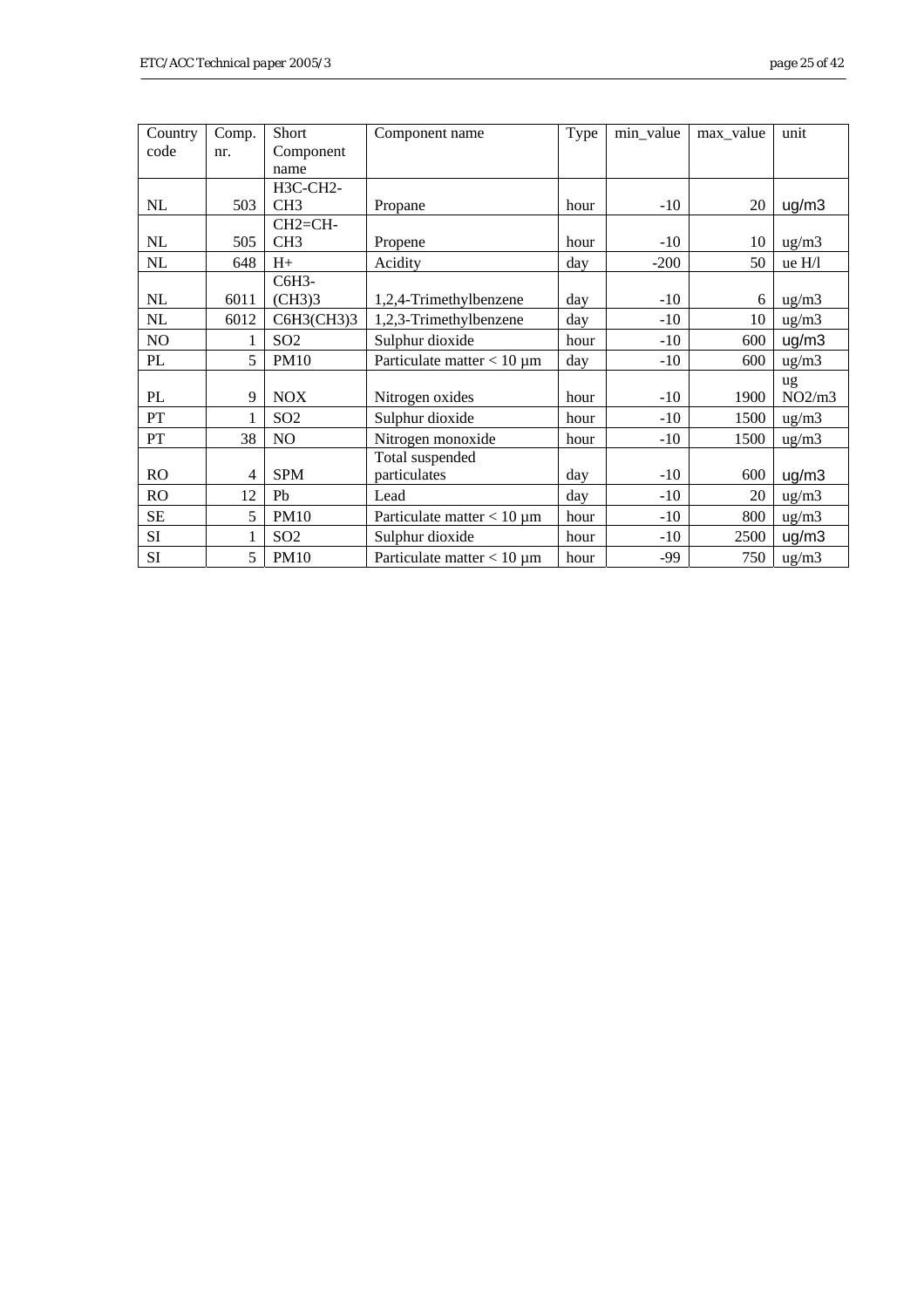# <span id="page-25-0"></span>**ANNEX D EXAMPLE SUMMARY REPORT**

#### Report (summary)

|               |          | Overview components for which data are reported in the year 2004 |               |           |  |  |  |  |
|---------------|----------|------------------------------------------------------------------|---------------|-----------|--|--|--|--|
| by country LT |          |                                                                  |               |           |  |  |  |  |
|               |          |                                                                  |               |           |  |  |  |  |
|               | CP NUMBE |                                                                  |               |           |  |  |  |  |
| RD_TYPE       | R        | CP NAME                                                          | <b>MATRIX</b> | CP_UNIT   |  |  |  |  |
| week          |          | Sulphur dioxide                                                  | air           | ug/m3     |  |  |  |  |
| hour          | 1        | Sulphur dioxide                                                  | air           | ug/m3     |  |  |  |  |
| day           | 1        | Sulphur dioxide                                                  | air           | ug/m3     |  |  |  |  |
| hour          | 5        | Particulate matter < 10 $\text{\texttt{m}}$                      | aerosol       | ug/m3     |  |  |  |  |
| hour          | 7        | Ozone                                                            | air           | uq/m3     |  |  |  |  |
| week          | 8        | Nitrogen dioxide                                                 | air           | ug/m3     |  |  |  |  |
| hour          | 8        | Nitrogen dioxide                                                 | air           | ug/m3     |  |  |  |  |
| day           | 8        | Nitrogen dioxide                                                 | air           | ug/m3     |  |  |  |  |
| hour          | 9        | Nitrogen oxides                                                  | air           | ug NO2/m3 |  |  |  |  |
| hour          | 10       | Carbon monoxide                                                  | air           | mg/m3     |  |  |  |  |
| hour          | 20       | <b>Benzene</b>                                                   | air           | ug/m3     |  |  |  |  |
| week          | 67       | <b>Total nitrate</b>                                             | air+aerosol   | ug N/m3   |  |  |  |  |
| day           | 67       | <b>Total nitrate</b>                                             | air+aerosol   | ug N/m3   |  |  |  |  |
| week          | 68       | Total ammonium                                                   | air+aerosol   | ug N/m3   |  |  |  |  |
| day           | 68       | Total ammonium                                                   | air+aerosol   | ug N/m3   |  |  |  |  |
| week          | 520      | sum_sulph_diox_sulphate                                          | air+aerosol   | ug S/m3   |  |  |  |  |
| day           | 520      | sum_sulph_diox_sulphate                                          | air+aerosol   | ug S/m3   |  |  |  |  |

#### Report (detail)

|               | Overview components for which data are reported in |                         |               |                                    |             |               |
|---------------|----------------------------------------------------|-------------------------|---------------|------------------------------------|-------------|---------------|
| the year 2004 |                                                    |                         |               |                                    |             |               |
| by country ZZ |                                                    |                         |               |                                    |             |               |
|               |                                                    |                         |               |                                    |             |               |
| RD_TYPE       | <b>CP NUMBER</b>                                   | CP NAME                 | <b>MATRIX</b> | CP UNIT                            | <b>YEAR</b> | NMBR_STATIONS |
| week          |                                                    | Sulphur dioxide         | air           | uq/m3                              | 2003        |               |
| hour          |                                                    | Sulphur dioxide         | air           | uq/m3                              | 2003        | 13            |
| day           | 1                                                  | Sulphur dioxide         | air           | ug/m3                              | 2003        |               |
|               |                                                    | Particulate matter < 10 |               |                                    |             |               |
| hour          | 5                                                  | <u>া</u>                | aerosol       | uq/m3                              | 2003        | 12            |
| hour          |                                                    | Ozone                   | air           | uq/m3                              | 2003        | 12            |
| week          | 8                                                  | Nitrogen dioxide        | air           | uq/m3                              | 2003        | 2             |
| hour          | 8                                                  | Nitrogen dioxide        | air           | ug/m3                              | 2003        | 13            |
| day           | 8                                                  | Nitrogen dioxide        | air           | uq/m3                              | 2003        |               |
| hour          | 9                                                  | Nitrogen oxides         | air           | ug NO <sub>2</sub> /m <sub>3</sub> | 2003        | 8             |
| hour          | 10                                                 | Carbon monoxide         | air           | mg/m3                              | 2003        |               |
| hour          | 20                                                 | <b>Benzene</b>          | air           | uq/m3                              | 2003        | 5             |
| week          | 67                                                 | <b>Total nitrate</b>    | air+aerosol   | ug N/m3                            | 2003        | 2             |
| day           | 67                                                 | <b>Total nitrate</b>    | air+aerosol   | ug N/m3                            | 2003        |               |
| week          | 68                                                 | Total ammonium          | air+aerosol   | ug N/m3                            | 2003        | 2             |
| day           | 68                                                 | Total ammonium          | air+aerosol   | $ug$ N/m $3$                       | 2003        |               |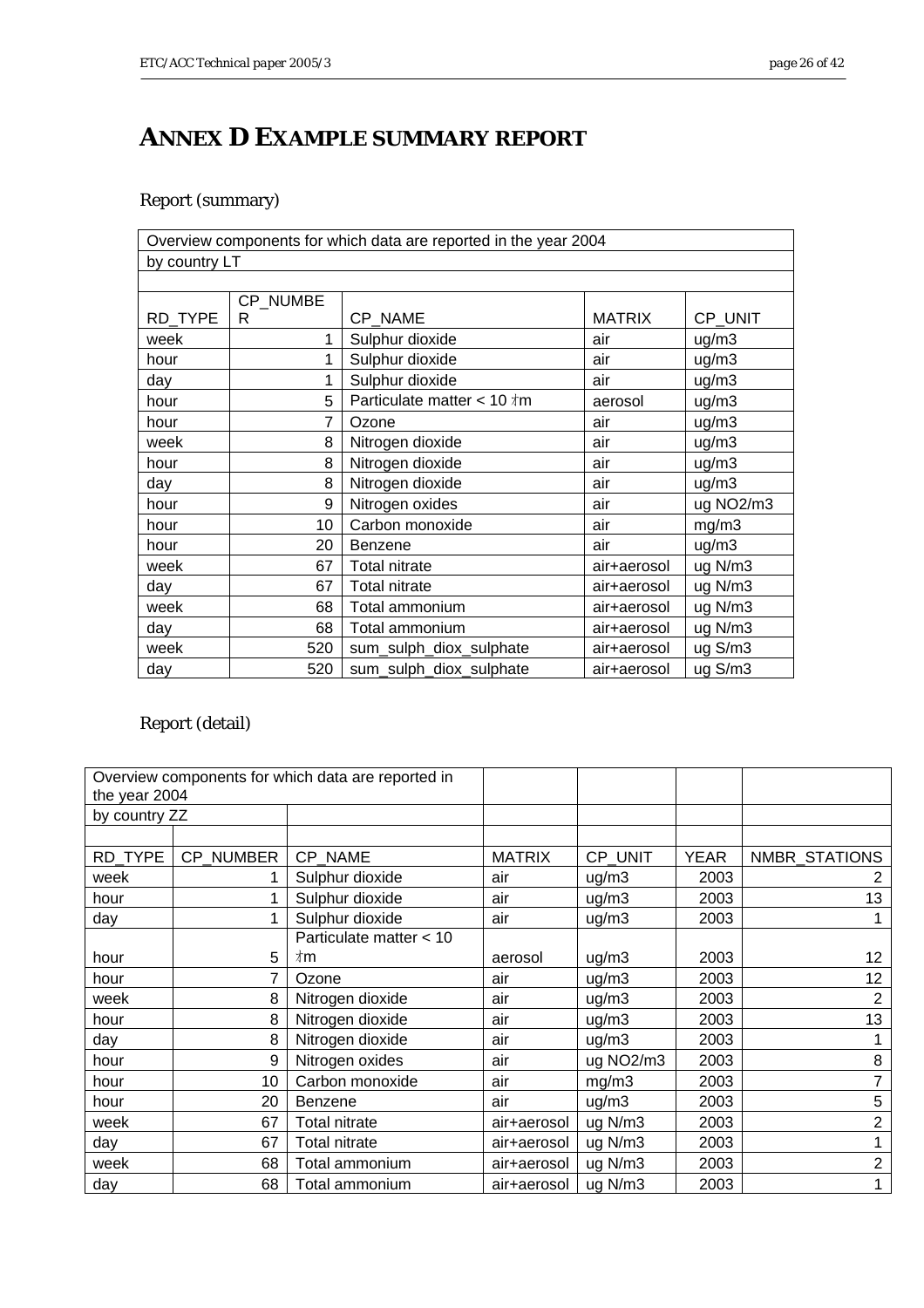| week | 520 | sulphate<br>sum<br>sulph<br>diox | air+aerosol | ug S/m3 | 2003 |  |
|------|-----|----------------------------------|-------------|---------|------|--|
| day  | 520 | sulphate<br>sum<br>diox<br>sulph | air+aerosol | uqS/m3  | 2003 |  |

#### Description parameters:

| Description fields used in sheet: |                                                           |
|-----------------------------------|-----------------------------------------------------------|
| RD_TYPE                           | averaging type (HOUR = hourly values; DAY = daily values) |
| CP NUMBER                         | AIRBASE identification code component                     |
| CP NAME                           | component name                                            |
| <b>MATRIX</b>                     | sample matrix in which component is measured (air,        |
|                                   | precipitation, aerosol,)                                  |
| CP UNIT                           | storage unit defined for component                        |
| <b>YEAR</b>                       | year for which data has been reported                     |
| NMBR STATIONS                     | number of stations for which data has been reported       |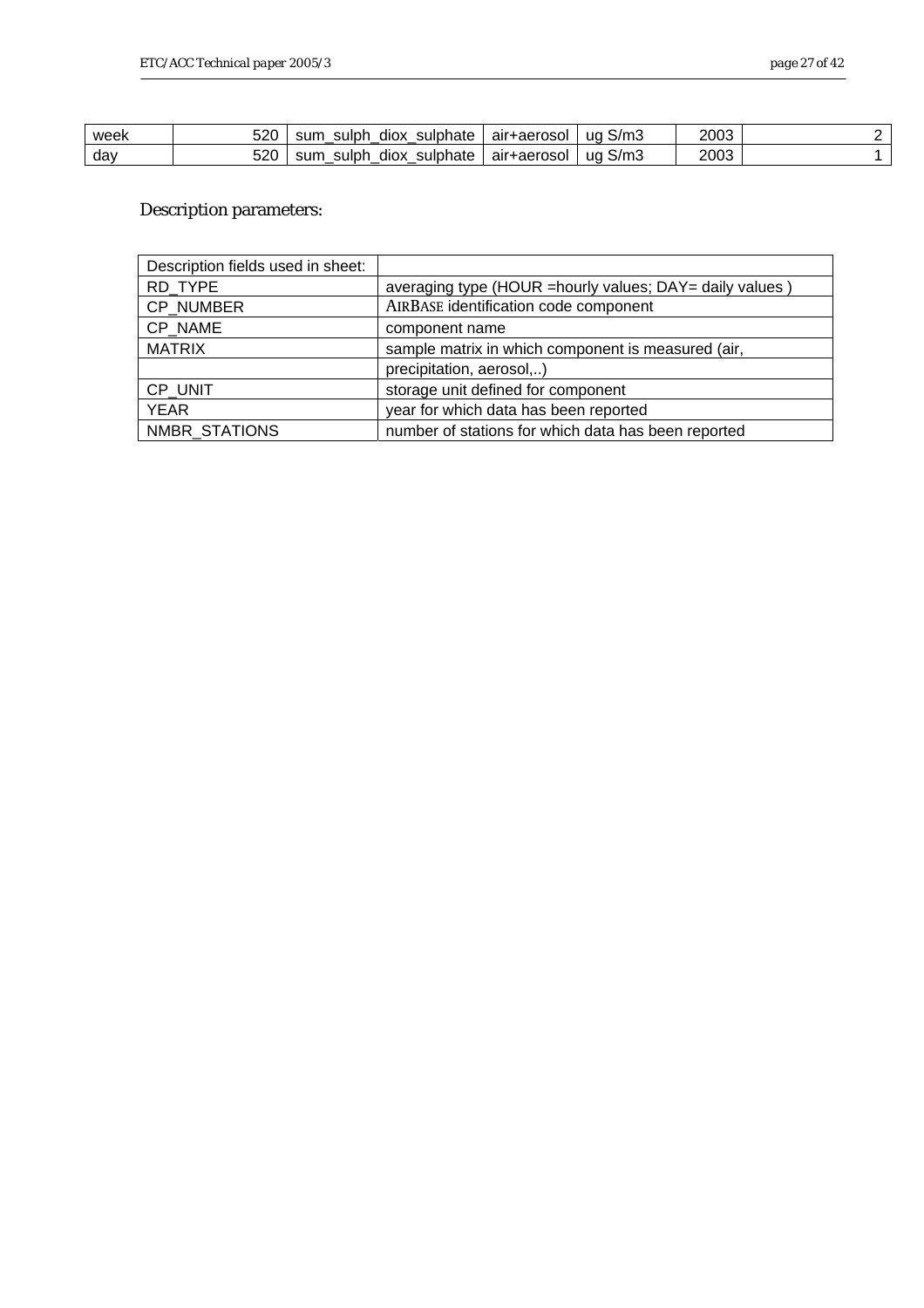### **ANNEX E EXAMPLE REPORT MISSING ESSENTIAL META DATA**

#### Overview missing meta data

|                  | Overview stations with missing essential meta data 2003-data reported in 2004 for the Eol |                     |             |                 |              |                |         |               |                                                                   |  |  |
|------------------|-------------------------------------------------------------------------------------------|---------------------|-------------|-----------------|--------------|----------------|---------|---------------|-------------------------------------------------------------------|--|--|
|                  |                                                                                           |                     |             |                 |              |                |         |               |                                                                   |  |  |
| <b>CO</b>        | SN EU C                                                                                   | <b>STATION NAME</b> | LATITUDE(DE | <b>LONGITUD</b> | <b>ALTIT</b> | <b>STATION</b> | TYPE OF | <b>NETWOR</b> | NETWORK NAME                                                      |  |  |
| UNT<br><b>RY</b> | ODE.                                                                                      |                     | ا ب         | E(DEC)          | <b>UDE</b>   | TYPE           | AREA    | K CODE        |                                                                   |  |  |
|                  |                                                                                           |                     |             |                 |              |                |         |               |                                                                   |  |  |
| <b>BE</b>        | <b>BE0033A</b>                                                                            | 200709 - GENT       | 51.0514     | 3.7344          |              | Unknown        | urban   | 556           | Other network                                                     |  |  |
|                  |                                                                                           |                     |             |                 |              |                |         |               | NETWORK OF THE STATIONS SURVEYED BY THE BELGIAN                   |  |  |
|                  |                                                                                           |                     |             |                 |              |                |         |               | INTERREGIONAL CELL FOR THE ENVIRONMENT (CELINE-IRCEL)             |  |  |
| <b>BE</b>        | <b>BE0114A</b>                                                                            | LIEGE: 2 202        | 50.64583333 | 5.55888889      | $\Omega$     | Unknown        | unknown | 147           | (Automatic Network - Sulfur Smoke Network - Heavy Metals Network) |  |  |
|                  |                                                                                           |                     |             |                 |              |                |         |               | RESEAU DE MESURE DES STATIONS DE LA REGION WALLONNE               |  |  |
| <b>BE</b>        | <b>BE0114A</b>                                                                            | LIEGE: 2 202        | 50,64583333 | 5,55888889      | 0            | Unknown        | unknown | 229           | (Automatic Network - Sulfur Smoke Network - Heavy Metals Network) |  |  |
|                  |                                                                                           |                     |             |                 |              |                |         |               | NETWORK OF THE STATIONS SURVEYED BY THE BELGIAN                   |  |  |
|                  |                                                                                           | CHARLEROI: 2        |             |                 |              |                |         |               | INTERREGIONAL CELL FOR THE ENVIRONMENT (CELINE-IRCEL)             |  |  |
| <b>BE</b>        | <b>BE0119A</b>                                                                            | 514                 | 50,44333333 | 4.43444444      | $\Omega$     | Unknown        | rural   | 147           | (Automatic Network - Sulfur Smoke Network - Heavy Metals Network) |  |  |
|                  |                                                                                           | CHARLEROI: 2        |             |                 |              |                |         |               | RESEAU DE MESURE DES STATIONS DE LA REGION WALLONNE               |  |  |
| <b>BE</b>        | <b>BE0119A</b>                                                                            | 514                 | 50.44333333 | 4.43444444      | $\Omega$     | Unknown        | rural   | 229           | (Automatic Network - Sulfur Smoke Network - Heavy Metals Network) |  |  |

#### Description of table headings:

<span id="page-27-0"></span>

| <b>COUNTRY</b>      | 2-character ISO-code for country                            |
|---------------------|-------------------------------------------------------------|
| SN EU CODE          | identification code station (external AIRBASE code used     |
|                     | for reporting)                                              |
| <b>STATION NAME</b> | station name defined in AIRBASE                             |
| <b>LATITUDE</b>     | latitude of station (degrees presented as a decimal)        |
| <b>LONGITUDE</b>    | longitude of station (degrees presented as a decimal)       |
| <b>ALTITUDE</b>     | altitude of station                                         |
| STATION TYPE        | type of station defined for this station in AIRBASE         |
| TYPE OF AREA        | type of area defined for this station in AIRBASE            |
| NETWORK CODE        | identification code for network this station is attached to |
| NETWORK NAME        | network name                                                |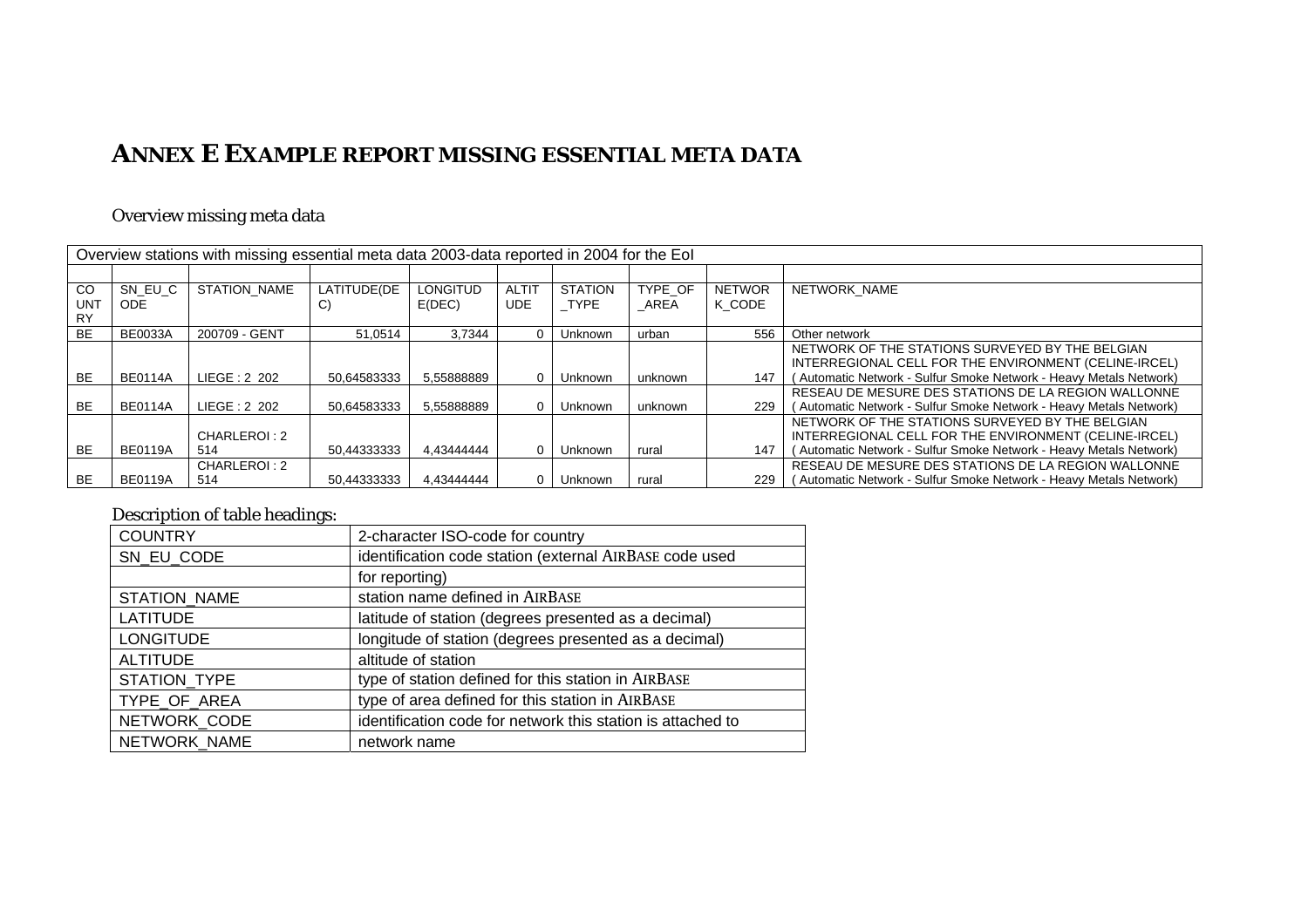### **ANNEX F EXAMPLE REPORT RESUBMITTED DATA**

#### Overview resubmitted data

#### Hourly values (summary)

|                                  |             | Overview resubmitted measurements (Eol2004) for |            |            |              |
|----------------------------------|-------------|-------------------------------------------------|------------|------------|--------------|
| which data are stored in AIRBASE |             |                                                 |            |            |              |
|                                  |             |                                                 |            |            |              |
|                                  |             |                                                 |            |            |              |
| COUNTRY                          | <b>COMP</b> | NMBR STATIONS STARTDATE ENDDATE                 |            |            | NMBR RECORDS |
| BE                               | CO          |                                                 | 01.01.2000 | 31.12.2000 | 098          |

#### Hourly values (details)

<span id="page-28-0"></span>

| Overview resubmitted measurements (EoI2004) for which data are stored in |                |                  |                    |                  |                |                     |
|--------------------------------------------------------------------------|----------------|------------------|--------------------|------------------|----------------|---------------------|
| AIRBASE                                                                  |                |                  |                    |                  |                |                     |
|                                                                          |                |                  |                    |                  |                |                     |
|                                                                          |                |                  |                    |                  |                |                     |
| <b>COUNTRY</b>                                                           | <b>COMP</b>    | <b>STATIONNR</b> | <b>STATIONNAME</b> | <b>STARTDATE</b> | <b>ENDDATE</b> | <b>NMBR RECORDS</b> |
| BE                                                                       | <sub>CO</sub>  | <b>BE0213A</b>   | 43R201 - LIEGE     | 01.01.2000       | 31.12.2000     | 366                 |
| BE                                                                       | <sub>CO</sub>  | <b>BE0235A</b>   | 45R501 - CHARLEROI | 01.01.2000       | 31.12.2000     | 366                 |
|                                                                          |                |                  |                    |                  |                |                     |
| BE                                                                       | C <sub>O</sub> | <b>BE0237A</b>   | <b>MARCHIENNE</b>  | 01.01.2000       | 31.12.2000     | 366                 |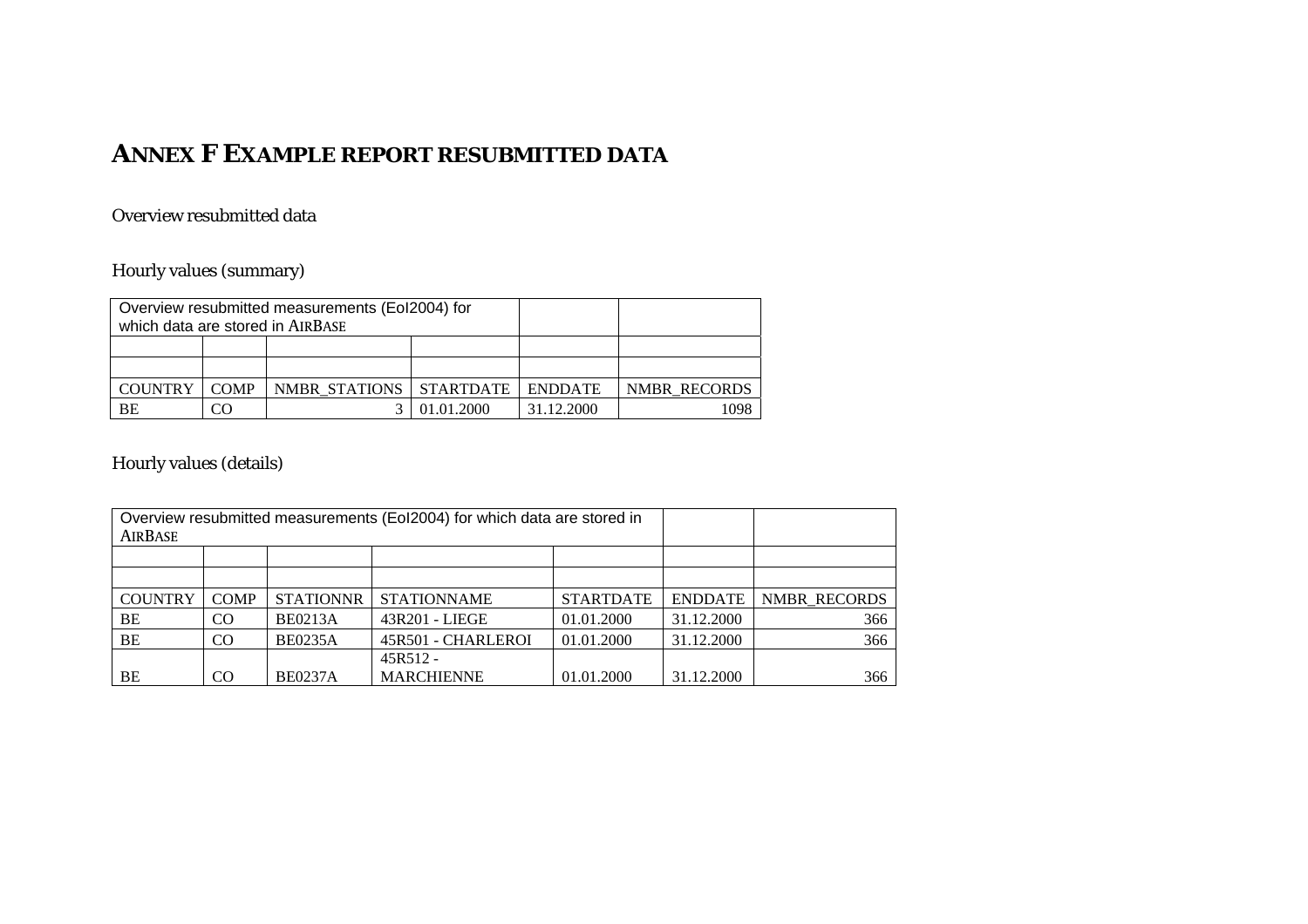#### Daily values (summary)

| Overview resubmitted measurements (Eol2004) for which data are stored in AIRBASE |                |                      |                  |                |              |  |  |  |  |  |
|----------------------------------------------------------------------------------|----------------|----------------------|------------------|----------------|--------------|--|--|--|--|--|
|                                                                                  |                |                      |                  |                |              |  |  |  |  |  |
|                                                                                  |                |                      |                  |                |              |  |  |  |  |  |
| <b>COUNTRY</b>                                                                   | <b>COMP</b>    | <b>NMBR STATIONS</b> | <b>STARTDATE</b> | <b>ENDDATE</b> | NMBR RECORDS |  |  |  |  |  |
| BE                                                                               | As             |                      | 01.01.2002       | 30.12.2002     | 96           |  |  |  |  |  |
| <b>BE</b>                                                                        | C <sub>d</sub> | 12                   | 01.01.2002       | 30.12.2002     | 144          |  |  |  |  |  |
| <b>BE</b>                                                                        | Ni             |                      | 01.01.2002       | 30.12.2002     | 108          |  |  |  |  |  |
| <b>BE</b>                                                                        | Pb             | 19                   | 01.01.2002       | 30.12.2002     | 228          |  |  |  |  |  |

## Daily values (details)

| AIRBASE        |                | Overview resubmitted measurements (EoI2004) for which data are stored in |                    |                  |                |                     |
|----------------|----------------|--------------------------------------------------------------------------|--------------------|------------------|----------------|---------------------|
|                |                |                                                                          |                    |                  |                |                     |
|                |                |                                                                          |                    |                  |                |                     |
| <b>COUNTRY</b> | <b>COMP</b>    | <b>STATIONNR</b>                                                         | <b>STATIONNAME</b> | <b>STARTDATE</b> | <b>ENDDATE</b> | <b>NMBR RECORDS</b> |
| BE             | As             | <b>BE0252A</b>                                                           | OLIEO2 - LIEGE     | 01.01.2002       | 30.12.2002     | 12                  |
| BE             | As             | <b>BE0278A</b>                                                           | 0ANG01 - ANGLEUR   | 01.01.2002       | 30.12.2002     | 12                  |
| BE             | As             | <b>BE0318A</b>                                                           | 0ATH01 - ATH       | 01.01.2002       | 30.12.2002     | 12                  |
|                |                |                                                                          | 0CHA06 -           |                  |                |                     |
| BE             | As             | <b>BE0319A</b>                                                           | <b>CHARLEROI</b>   | 01.01.2002       | 30.12.2002     | 12                  |
| BE             | As             | <b>BE0333A</b>                                                           | 00WZ01 - LOMMEL    | 01.01.2002       | 30.12.2002     | 12                  |
| BE             | As             | <b>BE0366A</b>                                                           | 01MEU1 - MEUDON    | 01.01.2002       | 30.12.2002     | 12                  |
|                |                |                                                                          | $00R822 -$         |                  |                |                     |
| BE             | As             | <b>BE0373A</b>                                                           | <b>ANTWERPEN</b>   | 01.01.2002       | 30.12.2002     | 12                  |
|                |                |                                                                          | 00R801 -           |                  |                |                     |
| BE             | As             | <b>BE0376A</b>                                                           | <b>BORGERHOUT</b>  | 01.01.2002       | 30.12.2002     | 12                  |
| BE             | C <sub>d</sub> | <b>BE0242A</b>                                                           | 0ENG01 - ENGIS     | 01.01.2002       | 30.12.2002     | 12                  |
| BE             | C <sub>d</sub> | <b>BE0252A</b>                                                           | OLIEO2 - LIEGE     | 01.01.2002       | 30.12.2002     | 12                  |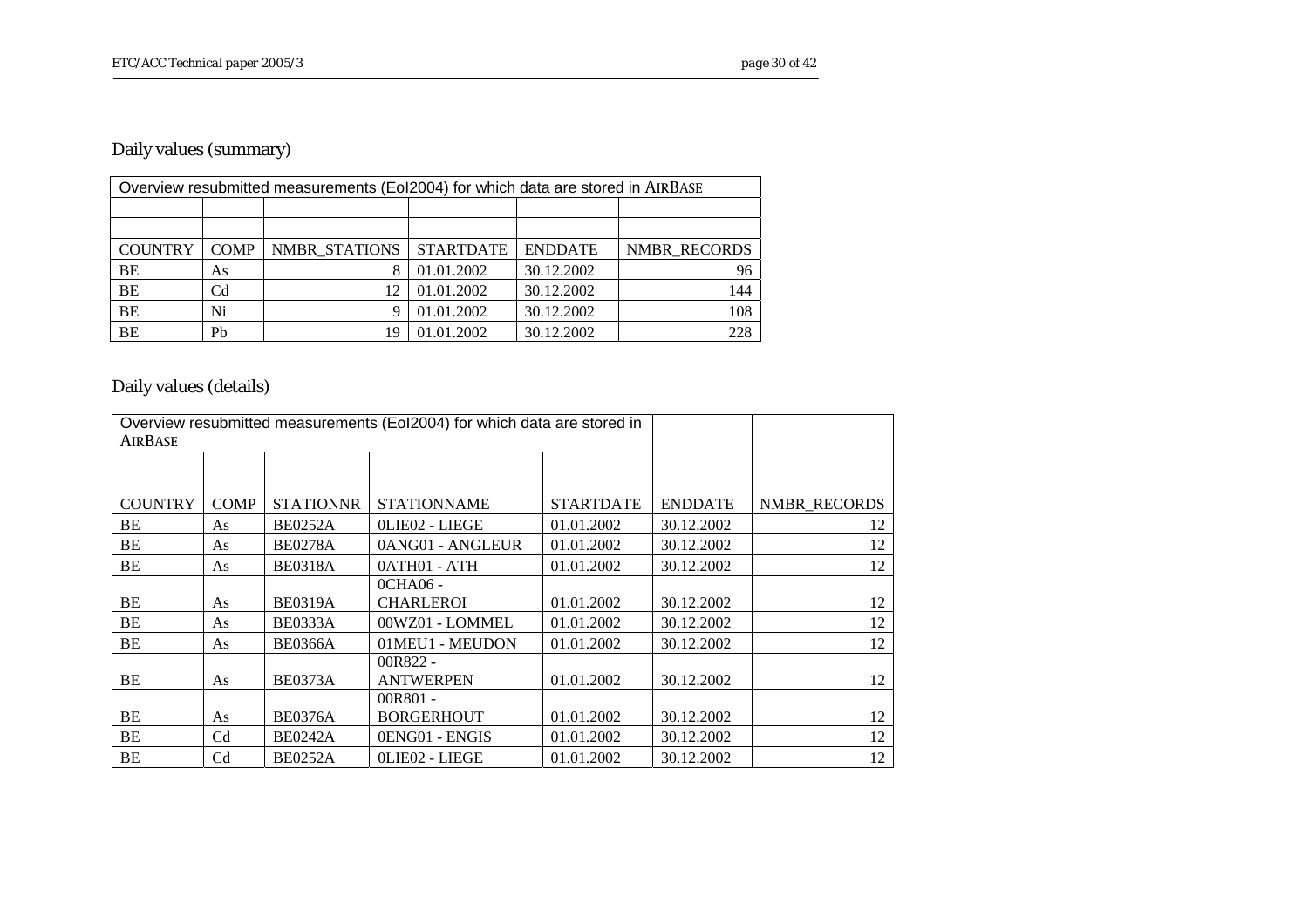| BE                                    | C <sub>d</sub> | <b>BE0275A</b> |  | 0OBG01 - OBOURG                                             | 01.01.2002                        | 30.12.2002 | 12 |  |  |  |  |  |
|---------------------------------------|----------------|----------------|--|-------------------------------------------------------------|-----------------------------------|------------|----|--|--|--|--|--|
|                                       |                |                |  |                                                             |                                   |            |    |  |  |  |  |  |
| <b>COUNTRY</b>                        |                |                |  |                                                             | 2-character ISO-code of country   |            |    |  |  |  |  |  |
| <b>COMP</b>                           |                |                |  | identification component (shortname)                        |                                   |            |    |  |  |  |  |  |
| NMBR STATIONS                         |                |                |  | number of stations for which results are resubmitted        |                                   |            |    |  |  |  |  |  |
| <b>STARTDATE</b>                      |                |                |  |                                                             | first date of resubmitted results |            |    |  |  |  |  |  |
| <b>ENDDATE</b>                        |                |                |  | last date of resubmitted results                            |                                   |            |    |  |  |  |  |  |
| NMBR RECORDS                          |                |                |  | number of records resubmitted                               |                                   |            |    |  |  |  |  |  |
|                                       |                |                |  | identification code station (external AIRBASE code used for |                                   |            |    |  |  |  |  |  |
| <b>STATIONNR</b><br>reporting)        |                |                |  |                                                             |                                   |            |    |  |  |  |  |  |
| <b>STATIONNAME</b><br>name of station |                |                |  |                                                             |                                   |            |    |  |  |  |  |  |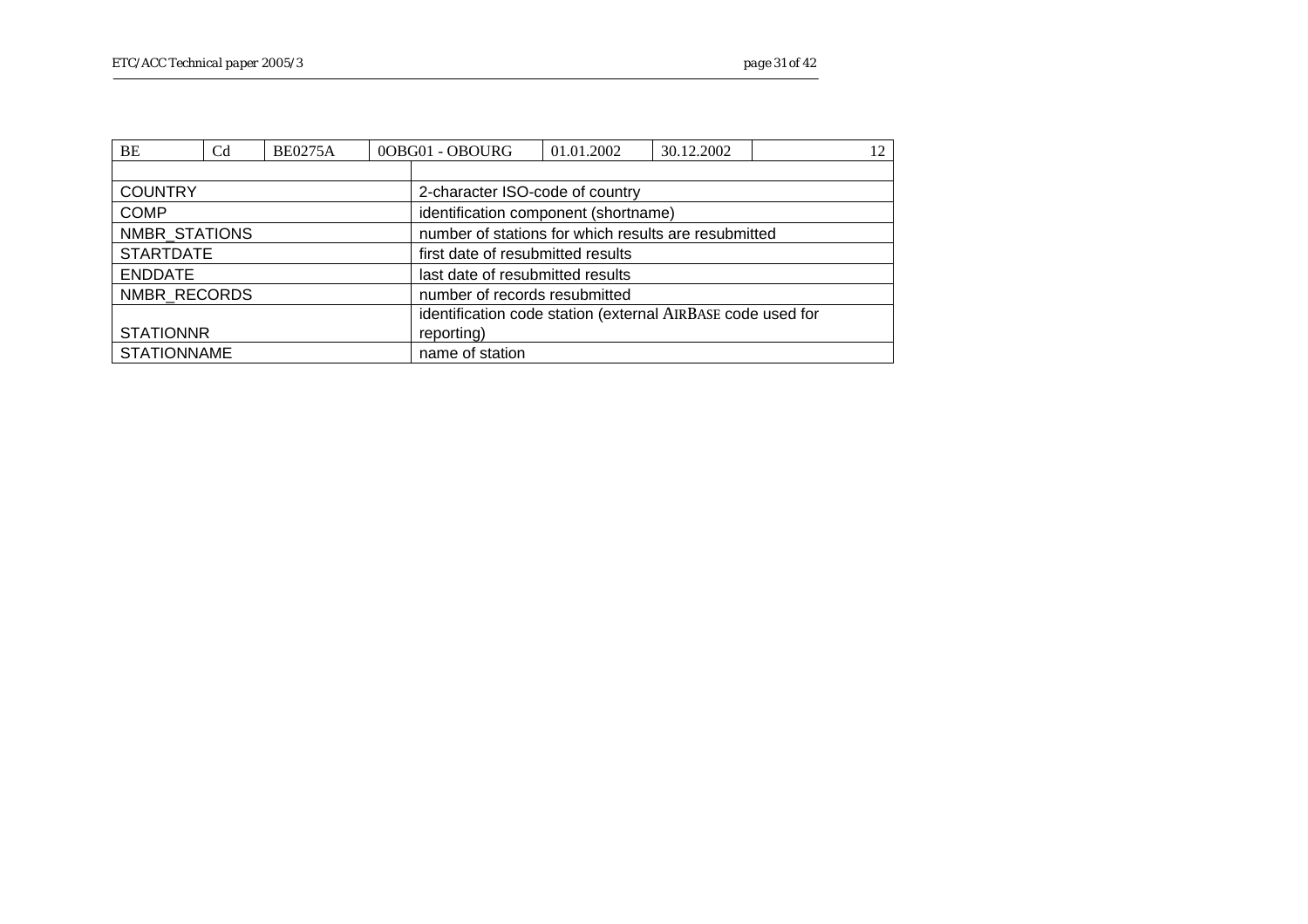#### **ANNEX G EXAMPLE REPORT DELETED META INFO WITH DATA**

Overview deleted stations and measurement configurations with data

Stations with data (summary)

| Overview deleted stations (Eol2003) for which data are stored in AIRBASE |                                                          |  |  |  |  |  |  |  |  |
|--------------------------------------------------------------------------|----------------------------------------------------------|--|--|--|--|--|--|--|--|
|                                                                          |                                                          |  |  |  |  |  |  |  |  |
| <b>COUNTRY</b>                                                           | NW CODE   NW NAME<br>SN CODE   SN EU CODE   STATION NAME |  |  |  |  |  |  |  |  |
| GR                                                                       | 256   ATHENS<br>GR0004A<br>2344<br>Drapetsona            |  |  |  |  |  |  |  |  |

Stations with data (details)

<span id="page-31-0"></span>

| Overview meas configurations of deleted stations (Eol2003) for which data are stored in |        |            |                |                   |                   |      |           |              |               |        |                 |              |
|-----------------------------------------------------------------------------------------|--------|------------|----------------|-------------------|-------------------|------|-----------|--------------|---------------|--------|-----------------|--------------|
| AIRBASE                                                                                 |        |            |                |                   |                   |      |           |              |               |        |                 |              |
| CO                                                                                      | SN EU  | SN C       | <b>STATIO</b>  | COMP <sub>I</sub> | COMP <sub>N</sub> | MC C | AUT       | <b>MONIT</b> | <b>TECHNI</b> | RD TYP | <b>DC START</b> | DC EN        |
| UN                                                                                      | CODE   | <b>ODE</b> | N NAM          | D                 | AME               | ODE  | <b>OM</b> | <b>OR</b>    | QUE           | Е      | <b>DATE</b>     | <b>DDATE</b> |
| <b>TRY</b>                                                                              |        |            |                |                   |                   |      | ATI       |              |               |        |                 |              |
|                                                                                         |        |            |                |                   |                   |      | С         |              |               |        |                 |              |
|                                                                                         | GR0004 |            | <b>Drapets</b> |                   |                   |      |           |              | aravimet      |        |                 | 31.12.19     |
| <b>HVS</b><br><b>SPM</b><br>GR<br>100<br>2344<br>N<br>ona<br>4                          |        |            |                |                   |                   |      |           |              | rv            | day    | 01.01.1984      | 88           |
| COLLE<br>GR0004<br><b>Drapets</b>                                                       |        |            |                |                   |                   |      |           |              | reflecto      |        |                 | 31.12.19     |
| GR                                                                                      |        | 2344       | ona            |                   | BS                | 100  | N         | <b>CTOR</b>  | metry         | dav    | 01.01.1984      | 89           |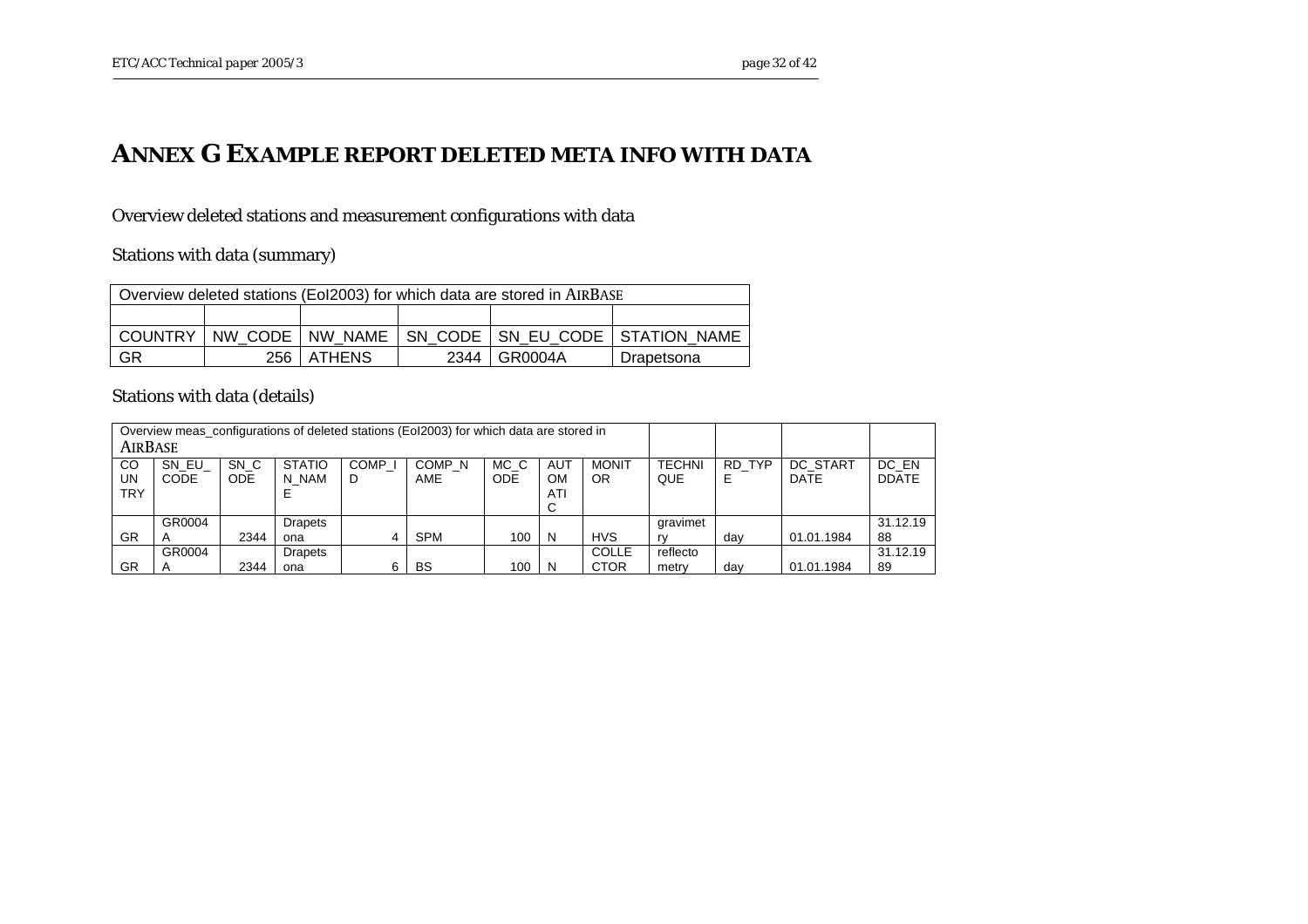|                            |                              |                    |                    |               | Overview deleted meas_configurations (EoI2003) for which data are stored in AIRBASE |                        |                              |                                 |                                     |                                                   |                        |                    |                         |            |
|----------------------------|------------------------------|--------------------|--------------------|---------------|-------------------------------------------------------------------------------------|------------------------|------------------------------|---------------------------------|-------------------------------------|---------------------------------------------------|------------------------|--------------------|-------------------------|------------|
| CO<br>UN<br><b>TR</b><br>Υ | <b>NW</b><br>CO<br><b>DE</b> | NW NA<br><b>ME</b> | SN_C<br><b>ODE</b> | SN EU<br>CODE | STATION_N<br><b>AME</b>                                                             | <b>COMP</b><br>$\_$ ID | CO<br>MP.<br><b>NA</b><br>ME | $MC$ <sub>C</sub><br><b>ODE</b> | <b>AUT</b><br><b>OM</b><br>ATI<br>C | <b>MONITOR</b>                                    | <b>TECHNIQ</b><br>UE   | RD T<br><b>YPE</b> | DC START<br><b>DATE</b> | DC ENDDATE |
| <b>GR</b>                  | 256                          | <b>ATHEN</b><br>S  | 2371               | GR0031A       | <b>NEA SMIRNI</b>                                                                   | 10                     | CO                           | 110                             | Y                                   | Thermo<br>Environme<br>ntal<br>Instrument<br>s 48 | infrared<br>absorption | day                | 01.07.1983              | 31.12.1995 |
| <b>GR</b>                  | 256                          | <b>ATHEN</b><br>S  | 2371               | GR0031A       | <b>NEA SMIRNI</b>                                                                   | 10                     | CO                           | 110                             | Y                                   | Thermo<br>Environme<br>ntal<br>Instrument<br>s 48 | infrared<br>absorption | hour               | 01.07.1983              | 31.12.1995 |
| <b>GR</b>                  | 256                          | <b>ATHEN</b><br>S  | 2371               | GR0031A       | <b>NEA SMIRNI</b>                                                                   | 38                     | <b>NO</b>                    | 120                             | Y                                   | Thermo<br>Env.                                    | chemilumi<br>nescence  | day                | 01.01.1987              | 31.12.1989 |
| <b>GR</b>                  | 256                          | <b>ATHEN</b><br>S  | 2371               | GR0031A       | <b>NEA SMIRNI</b>                                                                   | 38                     | <b>NO</b>                    | 120                             | Y                                   | Thermo<br>Env.                                    | chemilumi<br>nescence  | hour               | $\overline{01.01}.1987$ | 31.12.1989 |
| GR                         | 256                          | <b>ATHEN</b><br>S  | 2372               | GR0032A       | <b>PATISION</b>                                                                     | 8                      | NO <sub>2</sub>              | 100                             | Y                                   | TECO 14B                                          | chemilumi<br>nescence  | day                | 01.07.1983              | 31.12.1995 |
| GR                         | 256                          | <b>ATHEN</b><br>S  | 2372               | GR0032A       | <b>PATISION</b>                                                                     | 8                      | NO <sub>2</sub>              | 100                             | Y                                   | TECO 14B                                          | chemilumi<br>nescence  | hour               | 01.07.1983              | 31.12.2000 |
| <b>GR</b>                  | 256                          | <b>ATHEN</b><br>S  | 2372               | GR0032A       | <b>PATISION</b>                                                                     | 10                     | CO                           | 110                             | Y                                   | Thermo<br>Environme<br>ntal<br>Instrument<br>s 48 | infrared<br>absorption | day                | 01.07.1983              | 30.11.1984 |
| <b>GR</b>                  | 256                          | <b>ATHEN</b><br>S  | 2372               | GR0032A       | <b>PATISION</b>                                                                     | 10                     | CO                           | 110                             | Y                                   | Thermo<br>Environme<br>ntal<br>Instrument<br>s 48 | infrared<br>absorption | hour               | 01.07.1983              | 30.11.1984 |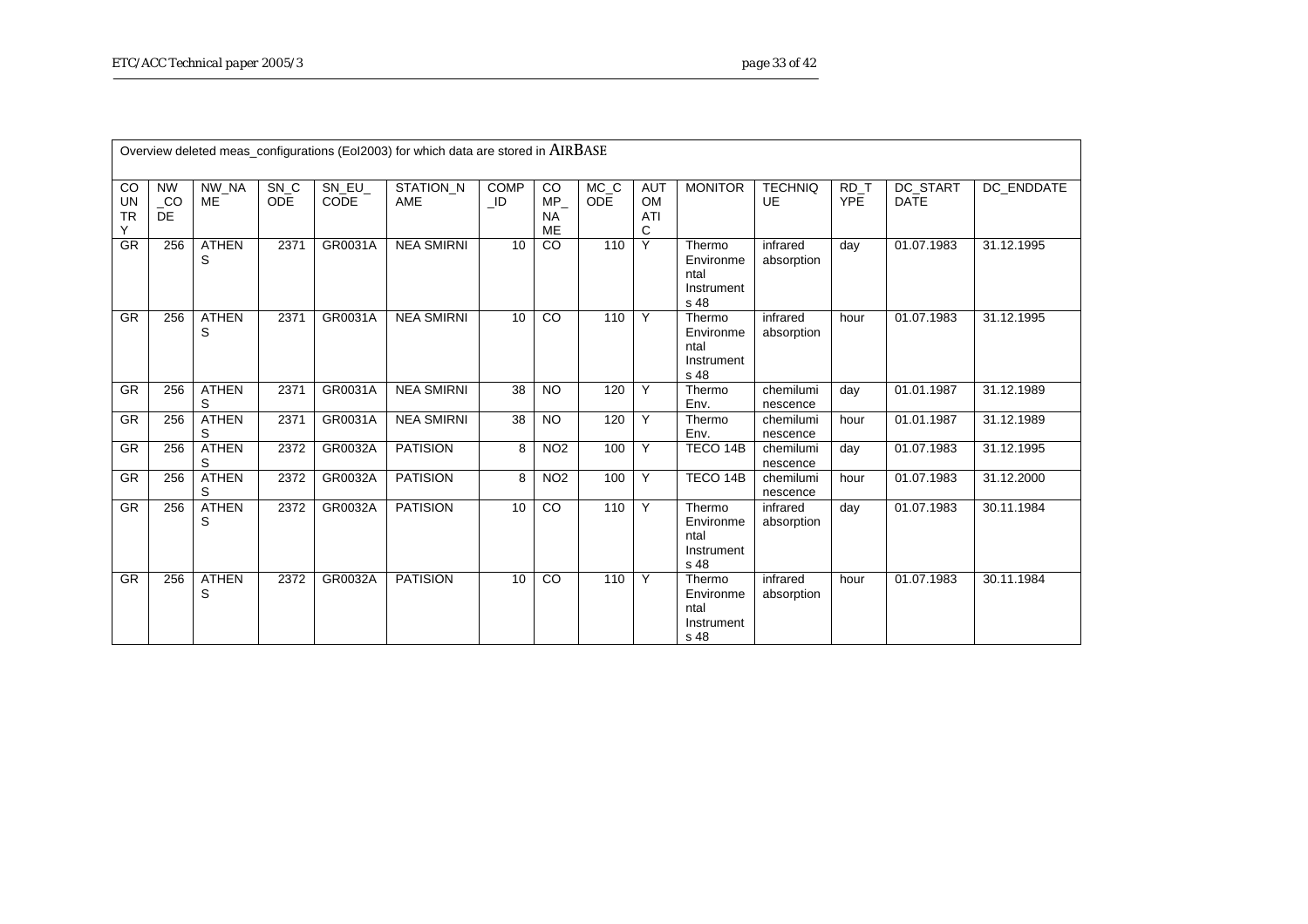#### **ANNEX H EXAMPLE REPORT DELETED META INFORMATION WITHOUT DATA**

Overview deleted stations and measurement configurations without data

Measurement configurations without data (summary)

<span id="page-33-0"></span>

| Overview deleted meas_configurations (Eol2003) for which no data are stored in AIRBASE |              |             |              |                       |                        |                        |                           |              |                            |                                                 |                           |
|----------------------------------------------------------------------------------------|--------------|-------------|--------------|-----------------------|------------------------|------------------------|---------------------------|--------------|----------------------------|-------------------------------------------------|---------------------------|
|                                                                                        |              |             |              |                       |                        |                        |                           |              |                            |                                                 |                           |
| <b>COUN</b><br><b>TRY</b>                                                              | NW C<br>ODE. | NW N<br>AME | SN CO<br>DE. | SN EU C<br><b>ODE</b> | <b>STATIO</b><br>N NAM | COMP <sub>I</sub><br>D | <b>COMP</b><br><b>NAM</b> | MC CO<br>DE. | <b>AUTO</b><br><b>MATI</b> | <b>MONITOR</b>                                  | <b>TECHNIQU</b>           |
| SI                                                                                     | 1430         | ANAS        | 5136         | SI0002A               | <b>Maribor</b>         |                        | O <sub>3</sub>            | 101          | v                          | <b>THERMO</b><br><b>ENVIRON</b><br>MENTAL<br>49 | ultraviolet<br>absorption |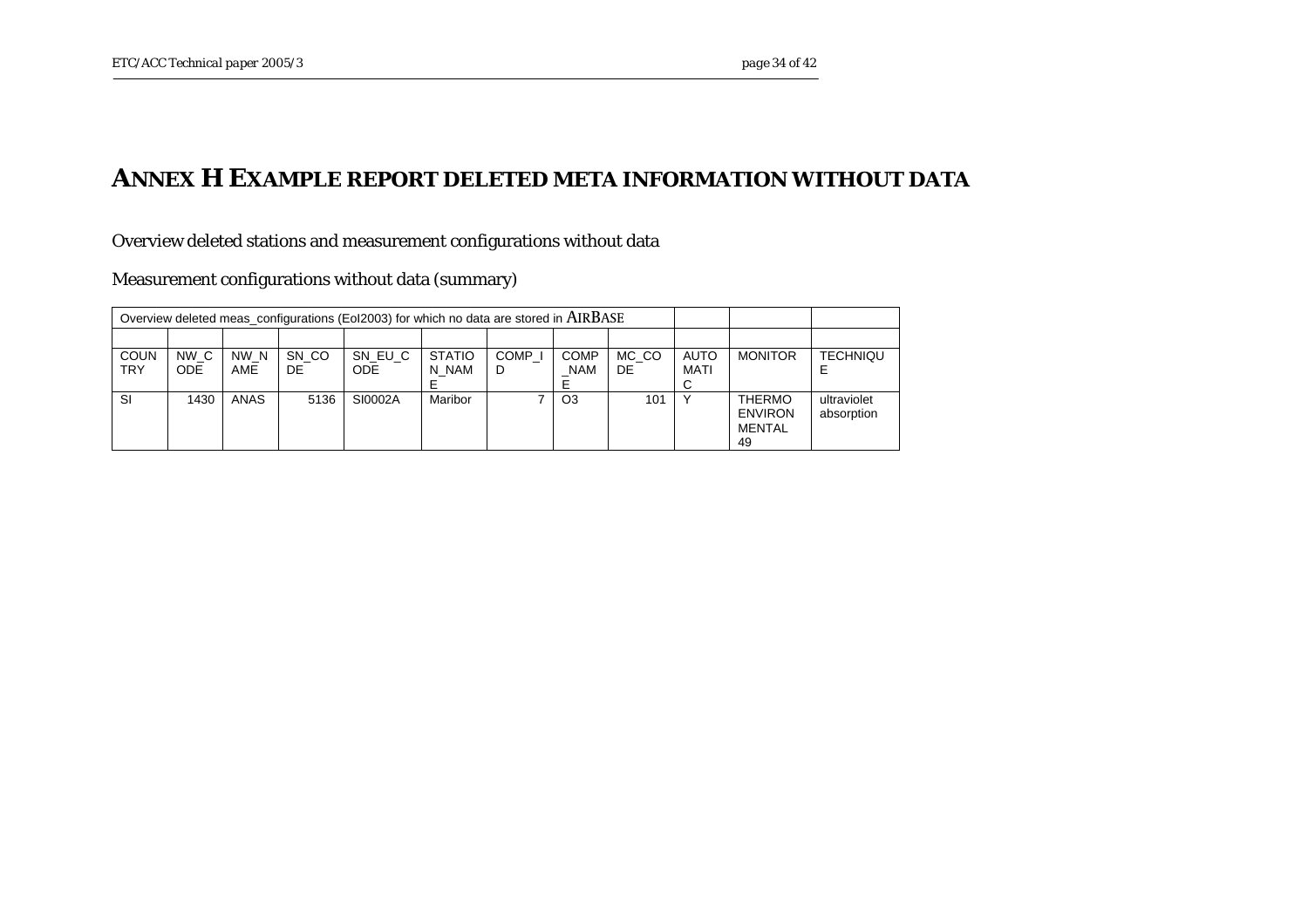#### **ANNEX I EXAMPLE OUTLIER REPORT**

#### Outliers (summary)

<span id="page-34-0"></span>

| Quality Assurance / Quality Control 2003-data reported in 2004 for the Eoi |            |            |       |                     |               |                               |    |
|----------------------------------------------------------------------------|------------|------------|-------|---------------------|---------------|-------------------------------|----|
| Component(s) checked:                                                      |            |            |       |                     |               |                               |    |
|                                                                            |            |            |       | Checked on<br>value |               |                               |    |
| Component                                                                  | Avg.Time   | Unit       |       | Smaller than        |               | Larger than                   |    |
|                                                                            |            | ---------- |       |                     |               |                               |    |
| $C6H6$ (air)                                                               | hour       | ug/m3      |       |                     | $-10$         |                               | 50 |
| CO (air)                                                                   | hour       | mg/m3      |       |                     | $-10$         |                               | 20 |
| NO <sub>2</sub> (air)                                                      | day        | uq/m3      |       |                     | $-10$         | 337,5                         |    |
| NO <sub>2</sub> (air)                                                      | hour       | ug/m3      |       |                     | $-10$         | 450                           |    |
| NOX (air)                                                                  | hour       | ug NO2/m3  |       |                     | $-10$         | 1500                          |    |
| $O3$ (air)                                                                 | hour       | ug/m3      |       |                     | $-10$         | 400                           |    |
| PM10 (aerosol)                                                             | hour       | $ug$ /m3   |       |                     | $-10$         | 700                           |    |
| SO <sub>2</sub> (air)                                                      | day        | ug/m3      |       |                     | $-10$         | 337,5                         |    |
| SO <sub>2</sub> (air)                                                      | hour       | ug/m3      | $-10$ |                     |               | 450                           |    |
| SO2 + SO4-- (air+aerosol)                                                  | day        | ug S/m3    | $-10$ |                     |               | 150                           |    |
| NH3+NH4 (air+aerosol)                                                      | day        | ug N/m3    |       |                     | $-10$         | 100                           |    |
| HNO3+NO3 (air+aerosol)                                                     | day        | ug N/m3    |       |                     | $-10$         |                               | 80 |
|                                                                            |            |            |       |                     |               |                               |    |
| Results:                                                                   |            |            |       |                     |               |                               |    |
| -------                                                                    |            |            |       | --------            |               |                               |    |
| Country                                                                    | Component  |            |       | Avg.Time            | <b>Status</b> |                               |    |
|                                                                            |            |            |       |                     |               | ------------------------      |    |
| <b>LT</b>                                                                  | C6H6 (air) |            |       | hour                |               | OUTLIER(S)<br><b>DETECTED</b> |    |
| <b>LT</b>                                                                  | CO (air)   |            |       | OK<br>hour          |               |                               |    |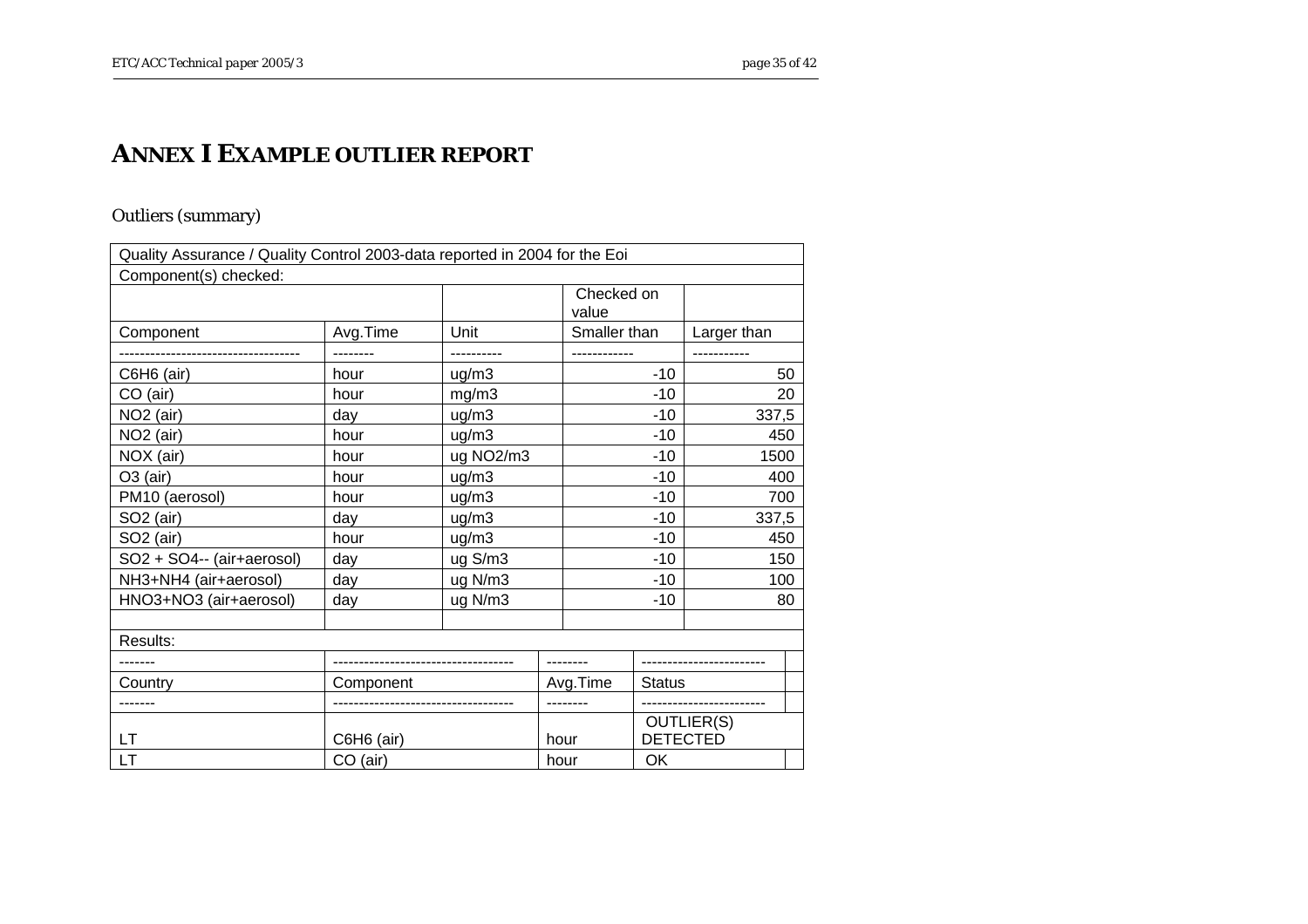| LT        | NO <sub>2</sub> (air)     | day  | <b>OK</b>       |
|-----------|---------------------------|------|-----------------|
| <b>LT</b> | NO <sub>2</sub> (air)     | hour | OK              |
|           |                           |      | OUTLIER(S)      |
| LТ        | NOX (air)                 | hour | <b>DETECTED</b> |
| <b>LT</b> | $O3$ (air)                | hour | OK              |
| <b>LT</b> | PM10 (aerosol)            | hour | OK              |
| <b>LT</b> | SO <sub>2</sub> (air)     | day  | <b>OK</b>       |
| <b>LT</b> | SO <sub>2</sub> (air)     | hour | OK              |
| LT        | SO2 + SO4-- (air+aerosol) | day  | OK              |
| <b>LT</b> | NH3+NH4 (air+aerosol)     | day  | <b>OK</b>       |
| <b>LT</b> | HNO3+NO3 (air+aerosol)    | day  | OK              |
|           |                           |      |                 |

#### Outliers (detail)

| Quality Assurance / Quality Control 2003-data reported in 2004 for the Eoi |              |         |                    |                 |         |  |  |  |
|----------------------------------------------------------------------------|--------------|---------|--------------------|-----------------|---------|--|--|--|
|                                                                            |              |         |                    |                 |         |  |  |  |
|                                                                            |              |         |                    |                 |         |  |  |  |
|                                                                            |              |         |                    |                 |         |  |  |  |
|                                                                            |              | Station | Station            |                 |         |  |  |  |
| Country                                                                    | Component    | EU code | Name               | Day/Hour        | Outlier |  |  |  |
|                                                                            |              |         |                    |                 |         |  |  |  |
|                                                                            |              |         |                    |                 |         |  |  |  |
|                                                                            |              |         |                    |                 |         |  |  |  |
|                                                                            |              |         |                    |                 |         |  |  |  |
| LT                                                                         | $C6H6$ (air) | LT0046A | Klaipeda - Uostas  | 30-6-2003 16:00 | 80,80   |  |  |  |
| LT                                                                         | NOX (air)    | LT0039A | Vilnius - Zirmunai | 22-2-2003 0:00  | 1591,00 |  |  |  |
| LT                                                                         | NOX (air)    | LT0039A | Vilnius - Zirmunai | 28-3-2003 21:00 | 1509,00 |  |  |  |

Description parameters: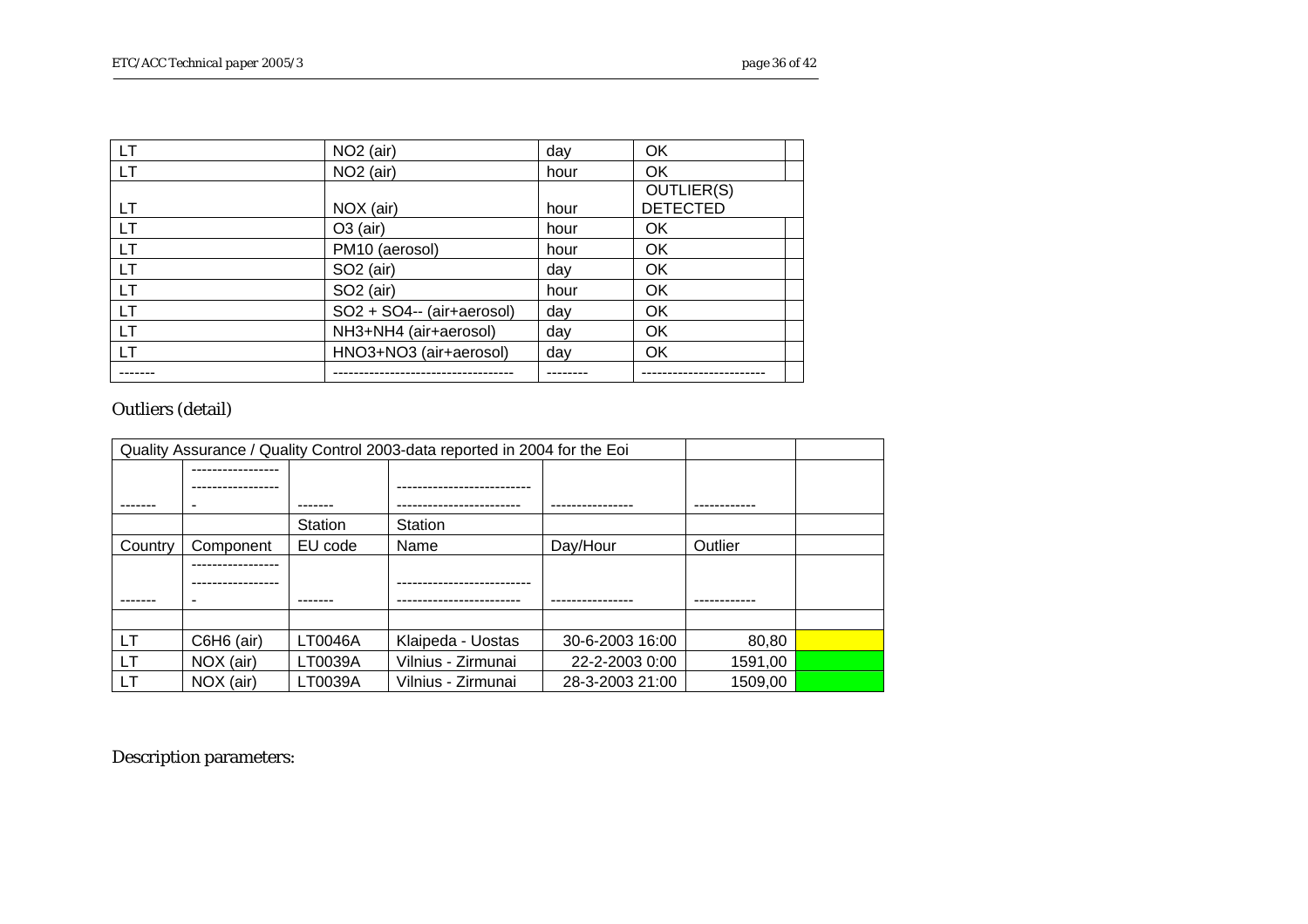| Component       | identification of component (shortname)                   |
|-----------------|-----------------------------------------------------------|
| Avg.Time        | averaging time in which results are reported              |
| Smaller than    | minimum limit value                                       |
| Larger than     | Maximum limit value                                       |
| Country         | 2-character ISO-code for country                          |
|                 | : no results found outside defined<br>OK.                 |
| <b>Status</b>   | range                                                     |
|                 | OUTLIER(S) DETECTED: one or more results found outside    |
|                 | defined range. Values are listed in                       |
|                 | sheet 'outliers (detail)'.                                |
|                 | identification of station (external AIRBASE code used for |
| Station EU code | reporting)                                                |
| Station name    | name of station                                           |
| Day/Hour        | day (format DAY-MONTH-YEAR) or                            |
|                 | hour (format DAY-MONTH-YEAR HOUR:00) outlier detected     |
| Outlier         | value of outlier                                          |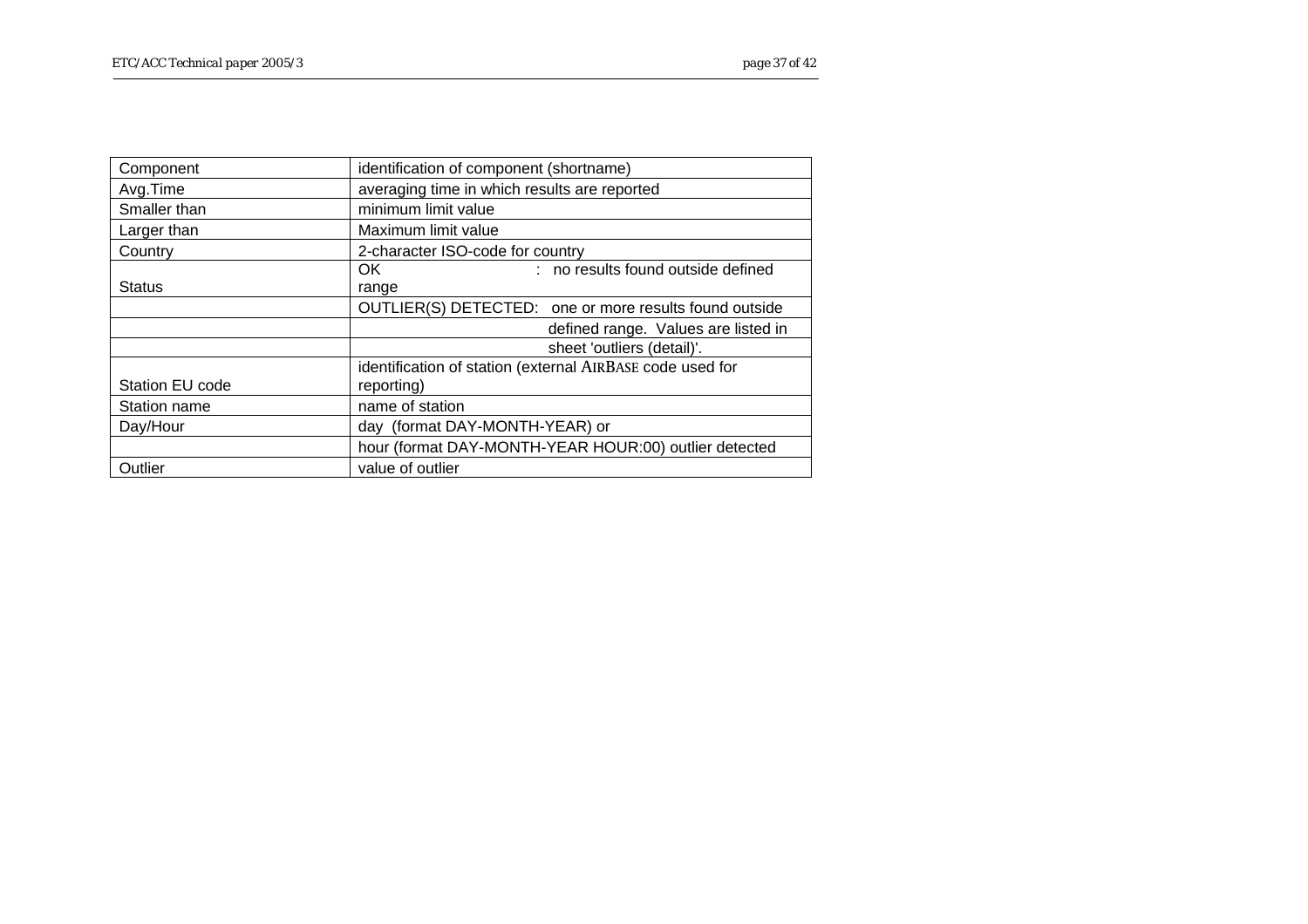#### **ANNEX J STATUS FEEDBACK REPORTS EOI2004**

<span id="page-37-0"></span>

| <b>Status Country feedback Eol2004</b> |                          |                 |       |        |     |                   |         |                             |           |  |
|----------------------------------------|--------------------------|-----------------|-------|--------|-----|-------------------|---------|-----------------------------|-----------|--|
| <b>Country</b>                         | <b>Country</b>           | <b>Outliers</b> |       |        |     | missing           | resubm. | deleted                     | feedback  |  |
| code                                   |                          | wrong<br>unit?  | green | yellow | red | essential<br>data | data    | meta with<br>data<br>stored | sent      |  |
| <b>AL</b>                              | Albania                  |                 |       |        |     |                   |         |                             |           |  |
| <b>AT</b>                              | Austria                  |                 |       |        |     |                   |         |                             | 19-1-2005 |  |
| <b>BA</b>                              | Bosnia-Herzegovina       |                 |       |        |     |                   |         |                             | 19-1-2005 |  |
| <b>BE</b>                              | Belgium                  |                 |       |        |     |                   |         |                             | 19-1-2005 |  |
| <b>BG</b>                              | <b>Bulgaria</b>          |                 |       |        |     |                   |         |                             | 19-1-2005 |  |
| CH                                     | Switzerland              |                 |       |        |     |                   |         |                             | 19-1-2005 |  |
| CS                                     | Serbia and<br>Montenegro |                 |       |        |     |                   |         |                             |           |  |
| <b>CY</b>                              | Cyprus                   |                 |       |        |     |                   |         |                             | 19-1-2005 |  |
| CZ                                     | <b>Czech Republic</b>    |                 |       |        |     |                   |         |                             | 19-1-2005 |  |
| <b>DE</b>                              | Germany                  |                 |       |        |     |                   |         |                             | 19-1-2005 |  |
| DK                                     | <b>Denmark</b>           |                 |       |        |     |                   |         |                             | 19-1-2005 |  |
| EE                                     | Estonia                  |                 |       |        |     |                   |         |                             | 19-1-2005 |  |
| <b>ES</b>                              | Spain                    |                 |       |        |     |                   |         |                             | 19-1-2005 |  |
| F1                                     | Finland                  |                 |       |        |     |                   |         |                             | 19-1-2005 |  |
| <b>FR</b>                              | France                   |                 |       |        |     |                   |         |                             | 19-1-2005 |  |
| <b>GB</b>                              | <b>United Kingdom</b>    |                 |       |        |     |                   |         |                             | 19-1-2005 |  |
| <b>GR</b>                              | Greece                   |                 |       |        |     |                   |         |                             | 19-1-2005 |  |
| HR                                     | Croatia                  |                 |       |        |     |                   |         |                             |           |  |
| HU                                     | Hungary                  |                 |       |        |     |                   |         |                             | 19-1-2005 |  |
| IE                                     | Ireland                  |                 |       |        |     |                   |         |                             | 19-1-2005 |  |
| <b>IS</b>                              | Iceland                  |                 |       |        |     |                   |         |                             | 19-1-2005 |  |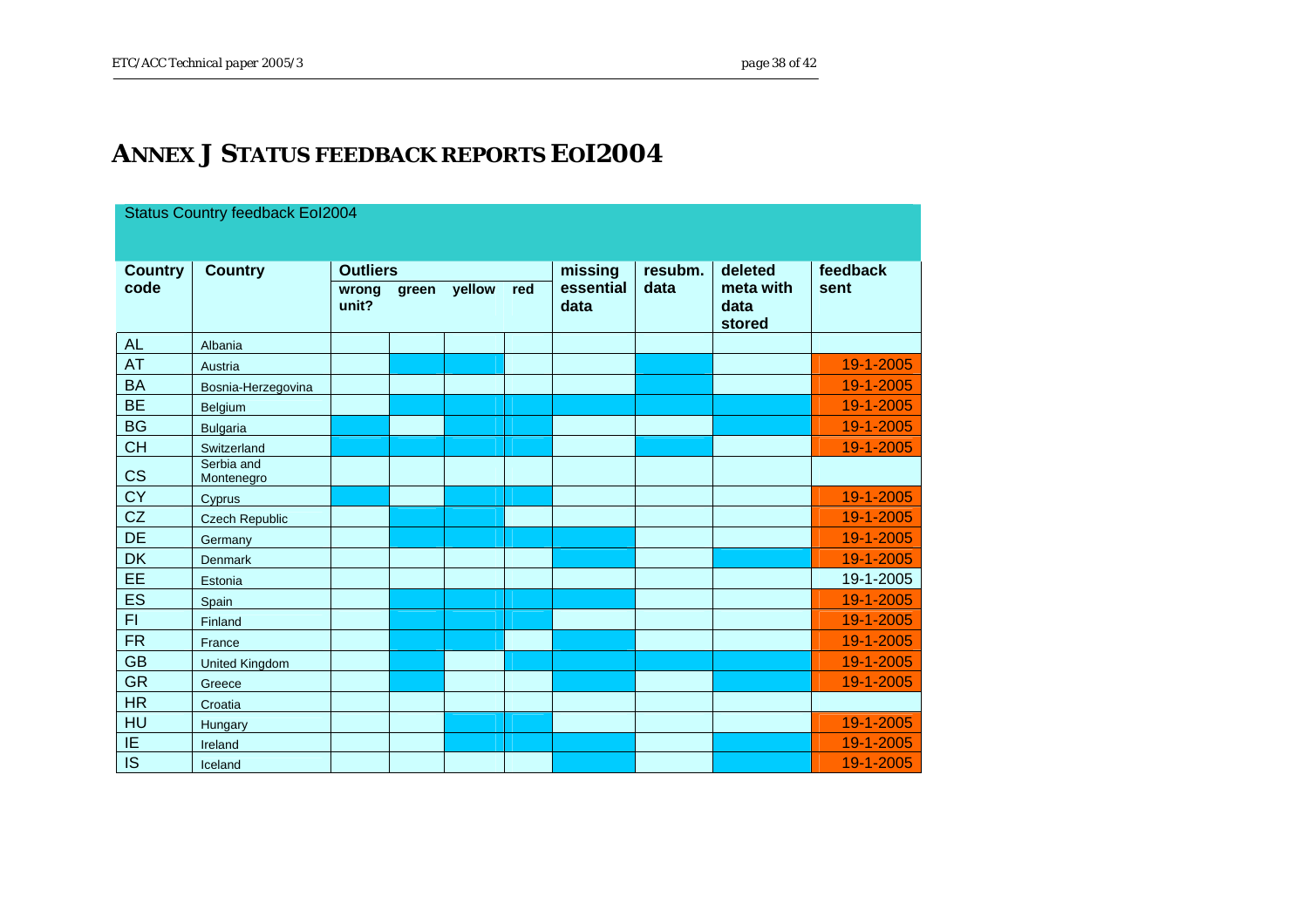| <b>Status Country feedback Eol2004</b> |                    |                                   |       |        |     |                              |                 |                                        |                  |
|----------------------------------------|--------------------|-----------------------------------|-------|--------|-----|------------------------------|-----------------|----------------------------------------|------------------|
|                                        |                    |                                   |       |        |     |                              |                 |                                        |                  |
| <b>Country</b><br>code                 | <b>Country</b>     | <b>Outliers</b><br>wrong<br>unit? | green | yellow | red | missing<br>essential<br>data | resubm.<br>data | deleted<br>meta with<br>data<br>stored | feedback<br>sent |
| IT                                     | Italy              |                                   |       |        |     |                              |                 |                                        | 19-1-2005        |
| $\mathsf{L}$                           | Liechtenstein      |                                   |       |        |     |                              |                 |                                        |                  |
| <b>LT</b>                              | Lithuania          |                                   |       |        |     |                              |                 |                                        | 19-1-2005        |
| LU                                     | Luxembourg         |                                   |       |        |     |                              |                 |                                        |                  |
| LV                                     | Latvia             |                                   |       |        |     |                              |                 |                                        | 19-1-2005        |
| <b>MK</b>                              | FYR of Macedonia   |                                   |       |        |     |                              |                 |                                        | 19-1-2005        |
| <b>MT</b>                              | Malta              |                                   |       |        |     |                              |                 |                                        | 19-1-2005        |
| NL                                     | <b>Netherlands</b> |                                   |       |        |     |                              |                 |                                        | 19-1-2005        |
| <b>NO</b>                              | Norway             |                                   |       |        |     |                              |                 |                                        | 19-1-2005        |
| <b>PL</b>                              | Poland             |                                   |       |        |     |                              |                 |                                        | 19-1-2005        |
| <b>PT</b>                              | Portugal           |                                   |       |        |     |                              |                 |                                        | 19-1-2005        |
| <b>RO</b>                              | Romania            |                                   |       |        |     |                              |                 |                                        | 19-1-2005        |
| <b>SE</b>                              | Sweden             |                                   |       |        |     |                              |                 |                                        | 19-1-2005        |
| SI                                     | Slovenia           |                                   |       |        |     |                              |                 |                                        | 19-1-2005        |
| <b>SK</b>                              | Slovak Republic    |                                   |       |        |     |                              |                 |                                        | 19-1-2005        |
| <b>TR</b>                              | <b>Turkey</b>      |                                   |       |        |     |                              |                 |                                        |                  |



detected in country-report reply expected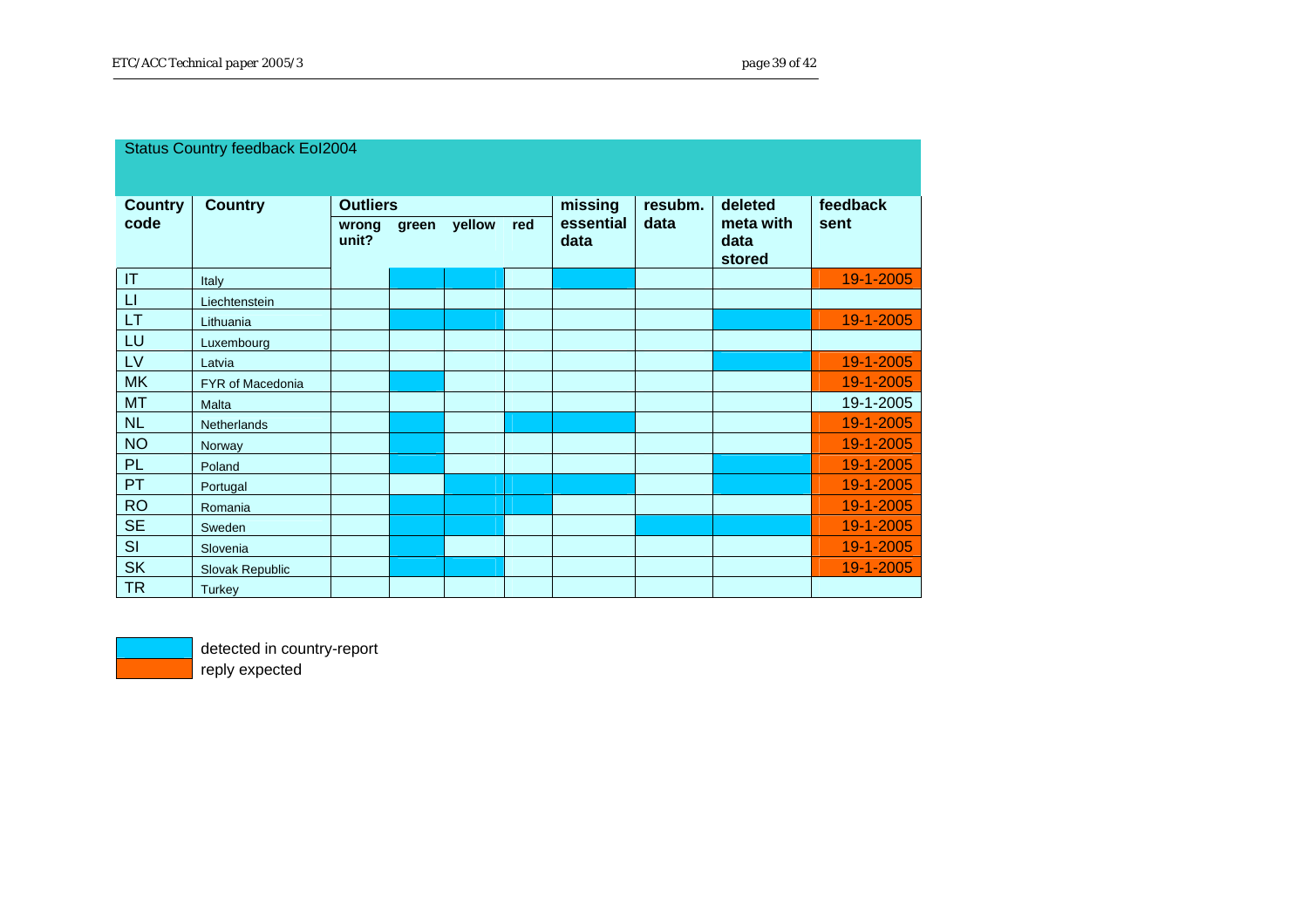#### **ANNEX K STATUS REPLIES AND REACTIONS ON EOI2004 FEEDBACK REPORTS**

<span id="page-39-0"></span>

|                        | <b>Country</b>           |                 |       |         |           |           |       |           |                |                |
|------------------------|--------------------------|-----------------|-------|---------|-----------|-----------|-------|-----------|----------------|----------------|
| <b>Status</b>          | feedback                 | <b>Eol2004</b>  |       | reply   | <b>MS</b> |           |       |           |                |                |
| <b>Country</b>         |                          | <b>Outliers</b> |       | missing | resubm.   | deleted   | reply | reaction  |                |                |
|                        |                          | wrong           | green | yellow  | red       | essential | data  | meta with | received       | received       |
|                        |                          |                 |       |         |           |           |       | data      |                |                |
|                        |                          | unit?           |       |         |           | data      |       | stored    |                |                |
| <b>AL</b>              | Albania                  |                 |       |         |           |           |       |           |                |                |
| <b>AT</b>              | Austria                  |                 |       |         |           |           |       |           | 21-2-2005      | 21-2-2005      |
| <b>BA</b>              | Bosnia-Herzegovina       |                 |       |         |           |           |       |           |                |                |
| <b>BE</b>              | Belgium                  |                 |       |         |           |           |       |           | 31-1-2005      | 31-1-2005      |
| <b>BG</b>              | <b>Bulgaria</b>          |                 |       |         |           |           |       |           | $1 - 2 - 2005$ | $1 - 2 - 2005$ |
| <b>CH</b>              | Switzerland              |                 |       |         |           |           |       |           | 3-3-2005       | 15-2-2005      |
| CS                     | Serbia and<br>Montenegro |                 |       |         |           |           |       |           |                |                |
| CY                     | Cyprus                   |                 |       |         |           |           |       |           | 4-3-2005       | 4-3-2005       |
| CZ                     | <b>Czech Republic</b>    |                 |       |         |           |           |       |           | 17-2-2005      | 17-2-2005      |
| <b>DE</b>              | Germany                  |                 |       |         |           |           |       |           | 3-3-2005       | 2-2-2005       |
| DK                     | <b>Denmark</b>           |                 |       |         |           |           |       |           |                |                |
| EE.                    | Estonia                  |                 |       |         |           |           |       |           |                |                |
| ES                     | Spain                    |                 |       |         |           |           |       |           | 7-3-2005       | 7-3-2005       |
| F1                     | Finland                  |                 |       |         |           |           |       |           | 2-2-2005       | 2-2-2005       |
| <b>FR</b>              | France                   |                 |       |         |           |           |       |           | 23-2-2005      | 8-2-2005       |
| <b>GB</b>              | <b>United Kingdom</b>    |                 |       |         |           |           |       |           | 24-2-2005      | 24-2-2005      |
| <b>GR</b>              | Greece                   |                 |       |         |           |           |       |           |                |                |
| <b>HR</b>              | Croatia                  |                 |       |         |           |           |       |           |                |                |
| HU                     | Hungary                  |                 |       |         |           |           |       |           | 15-2-2005      | 3-2-2005       |
| $\overline{IE}$        | Ireland                  |                 |       |         |           |           |       |           | 23-2-2005      | 23-2-2005      |
| IS                     | Iceland                  |                 |       |         |           |           |       |           | 16-2-2005      | 16-2-2005      |
| $\mathsf{I}\mathsf{T}$ | Italy                    |                 |       |         |           |           |       |           | 15-2-2005      | 15-2-2005      |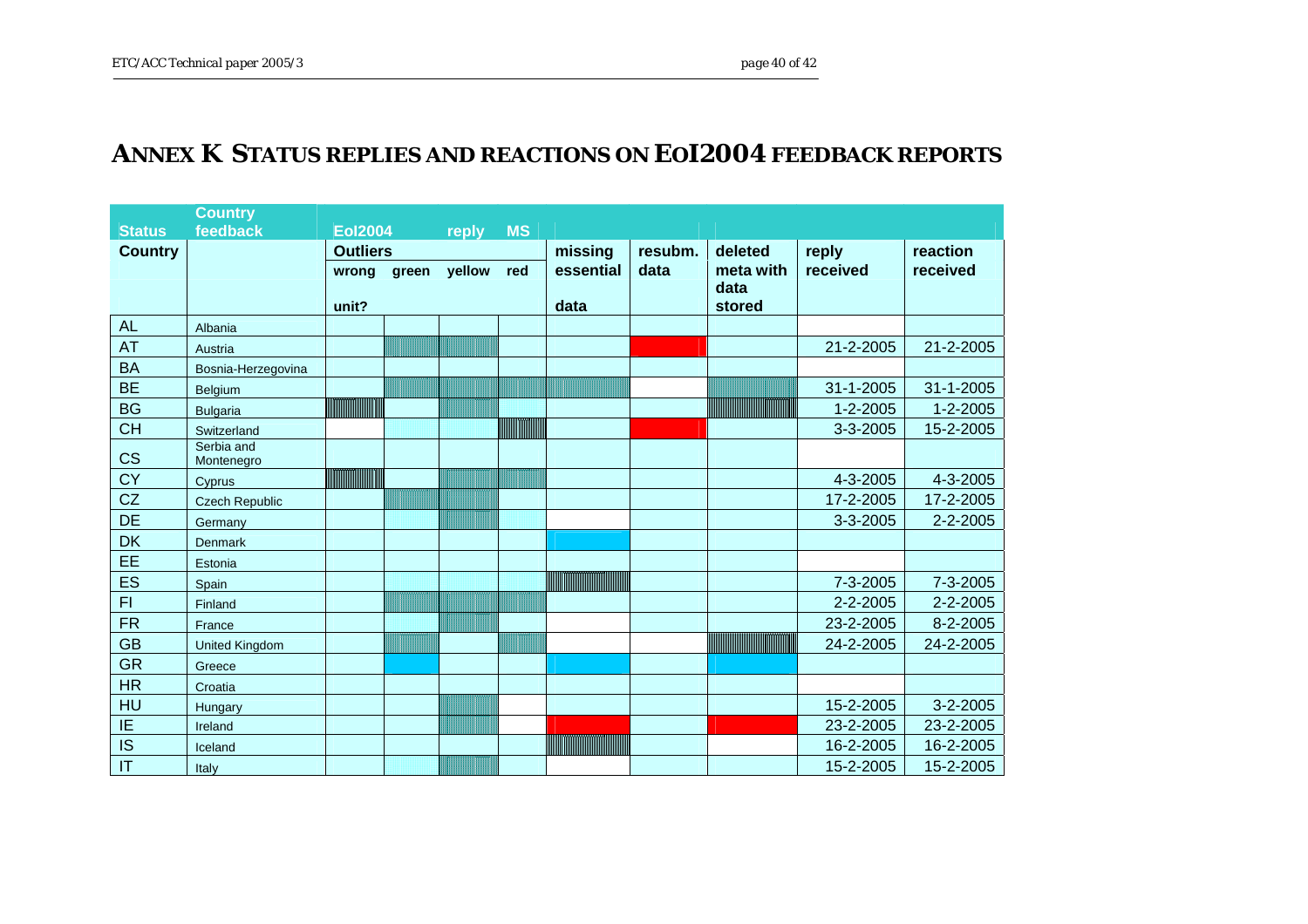| $\Box$    | Liechtenstein           |  |  |  |                |                |
|-----------|-------------------------|--|--|--|----------------|----------------|
| <b>LT</b> | Lithuania               |  |  |  | $9 - 2 - 2005$ | $9 - 2 - 2005$ |
| LU        | Luxembourg              |  |  |  |                |                |
| LV        | Latvia                  |  |  |  | $3 - 2 - 2005$ | $3 - 2 - 2005$ |
| <b>MK</b> | <b>FYR of Macedonia</b> |  |  |  | 3-3-2005       | 3-3-2005       |
| <b>MT</b> | Malta                   |  |  |  |                |                |
| <b>NL</b> | Netherlands             |  |  |  | 15-2-2005      | 15-2-2005      |
| <b>NO</b> | Norway                  |  |  |  | 14-2-2005      | 24-1-2005      |
| PL        | Poland                  |  |  |  | 22-2-2005      | 22-2-2005      |
| PT        | Portugal                |  |  |  | 16-2-2005      | 16-2-2005      |
| <b>RO</b> | Romania                 |  |  |  | 17-2-2005      | 17-2-2005      |
| <b>SE</b> | Sweden                  |  |  |  | 21-1-2005      | 21-1-2005      |
| SI        | Slovenia                |  |  |  | 14-2-2005      | 14-2-2005      |
| <b>SK</b> | Slovak Republic         |  |  |  | 23-2-2005      | 22-2-2005      |
| <b>TR</b> | Turkey                  |  |  |  |                |                |



#### **Outliers (wrong unit): Resubm. data:**

resubmitted/recalculated restore resubmission no wrong unit confirm wrong unit but not yet resubmitted

#### **Outliers (green, yellow, red)**

detect. in feedb-report, no reply yet **Deleted meta with data:**<br>
resubmitted **contains the container of the container** detect. in feedb-re some outlier/some not confirm no outlier confirm with doubts and confirm with doubts keep marked as outlier and the state of the state of the keep meta data in AirBase



detect. in feedb-report, no reply yet detect. in feedb-report, no reply yet

detect. in feedb-report, no reply yet